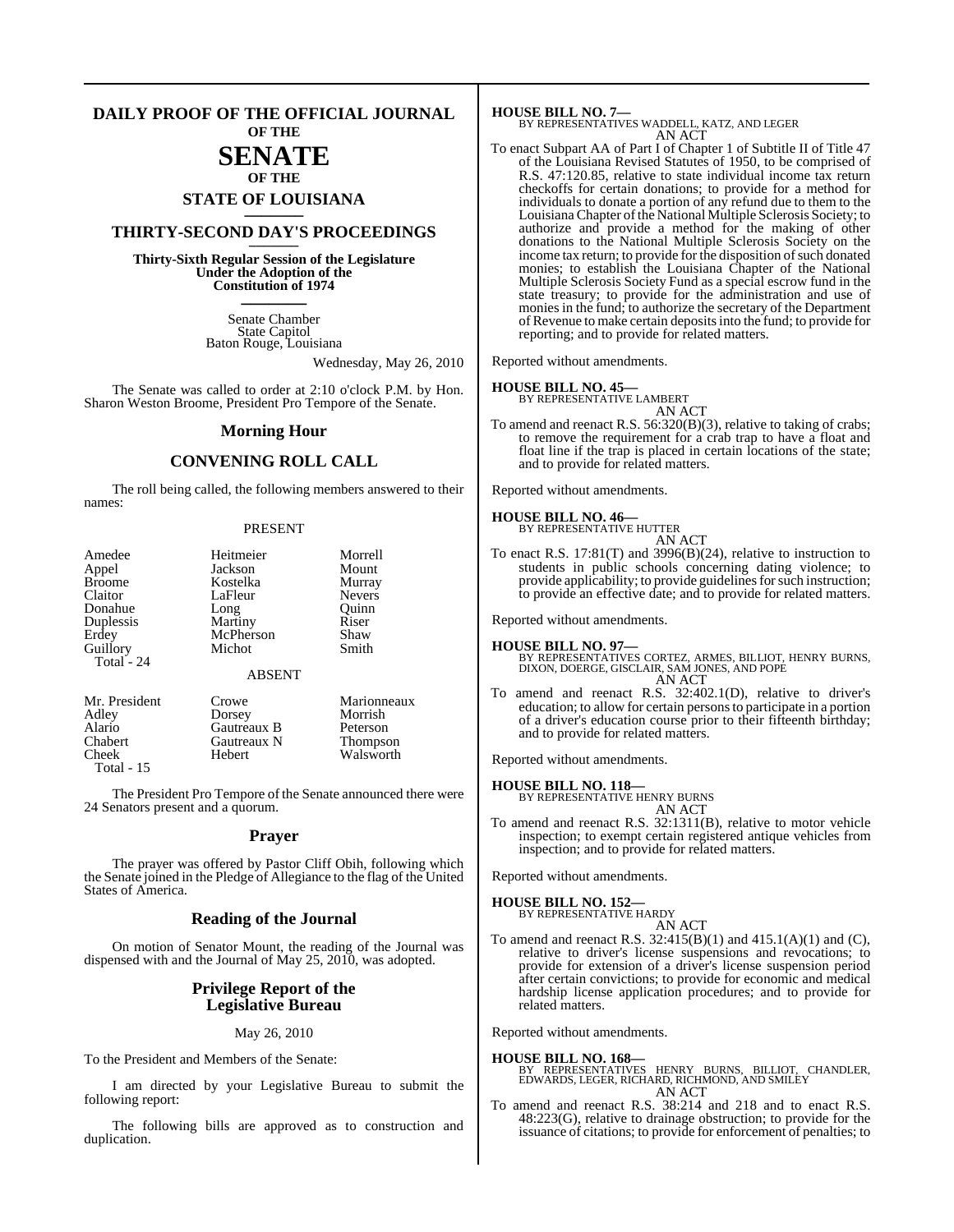# **Page 2 SENATE 32nd DAY'S PROCEEDINGS**

provide for collection of fines; and to provide for related matters.

Reported without amendments.

#### **HOUSE BILL NO. 187—** BY REPRESENTATIVE GUILLORY

AN ACT

To amend and reenact R.S. 47:1923(D), relative to tax assessors; to provide relative to the payment of premiums for group insurance for certain retirees of the Acadia Parish Assessor's Office; to increase the years of service requirement for certain retirees; to provide for an effective date; and to provide for related matters.

Reported without amendments.

## **HOUSE BILL NO. 223—** BY REPRESENTATIVE DANAHAY

AN ACT

To amend and reenact R.S. 33:3819(I), relative to waterworks districts in Calcasieu Parish; to provide for the per diem paid to waterworks district commissioners; to authorize the parish governing authority to authorize an increase in per diem upon request from such a district; and to provide for related matters.

Reported without amendments.

#### **HOUSE BILL NO. 229—**

BY REPRESENTATIVE PEARSON A JOINT RESOLUTION

Proposing to amend Article X, Section 29(E)(5) of the Constitution of Louisiana and to add Article X, Section 29(F) of the Constitution of Louisiana, to provide relative to benefit provisions for members of public retirement systems; to require a two-thirds vote for passage of a benefit provision having an actuarial cost; to provide for submission of the proposed amendment to the electors; and to provide for related matters.

Reported without amendments.

**HOUSE BILL NO. 251—** BY REPRESENTATIVE PATRICIA SMITH AN ACT

To amend and reenact R.S. 17:21(B), relative to the state superintendent of education for public elementary and secondary education; to provide that the state superintendent shall possess certain minimum qualifications at the time of appointment by the State Board of Elementary and Secondary Education; to provide that the state board may establish additional qualifications; to provide limitations; to provide an effective date; and to provide for related matters.

Reported without amendments.

#### **HOUSE BILL NO. 252—**

BY REPRESENTATIVE LORUSSO AN ACT

To enact R.S. 47:490.22, relative to military honor license plates; to provide for the establishment of a military honor license plate for members of the Washington Artillery; to provide for the design and issuance of the license plate; to authorize the promulgation ofrules and regulations; and to provide for related matters.

Reported without amendments.

#### **HOUSE BILL NO. 253—**

BY REPRESENTATIVES MONTOUCET AND GUILLORY AND SENATOR **MORRISH** 

AN ACT

To enact R.S. 25:215(B)(17), relative to the Acadia Parish Library; to transfer responsibility for accounting and management of library funds to the Acadia Parish Library Board of Control; and to provide for related matters.

Reported without amendments.

**HOUSE BILL NO. 388—** BY REPRESENTATIVE PATRICIA SMITH AN ACT

To amend and reenact R.S. 17:3973(4) and 3997(B)(1) and (E), relative to teachers transferring to a charter school from a city, parish, or other local public school system; to provide relative to certain leaves of absence for such teachers; to provide definitions; to provide effectiveness; to provide guidelines relative to the transfer of an employee of a city, parish, or other local public school system to a  $\dot{T}$ ype 4 charter school; to provide an effective date; and to provide for related matters.

Reported without amendments.

#### **HOUSE BILL NO. 413—** BY REPRESENTATIVE BARROW

AN ACT

To amend and reenact R.S. 33:405(C), relative to meetings of the board of aldermen in a Lawrason Act municipality; to remove prohibitions on business discussed at special meetings; and to provide for related matters.

Reported without amendments.

**HOUSE BILL NO. 437—** BY REPRESENTATIVE RICHARDSON AN ACT

To amend and reenact R.S. 43:144, relative to the publication of official proceedings of certain political subdivisions; to provide a deadline by which such official proceedings shall be prepared and recorded in the official journal of the entity; and to provide for related matters.

Reported without amendments.

#### **HOUSE BILL NO. 438—**

BY REPRESENTATIVE PEARSON AN ACT

To enact R.S. 33:2956, relative to investments of foundations and similar entities created by the governing bodies of hospital service districts; to authorize and provide relative to investments of such entities; and to provide for related matters.

Reported without amendments.

#### **HOUSE BILL NO. 443—**

BY REPRESENTATIVE HUTTER AN ACT

To repeal R.S. 17:1994(B)(15), (33), (34), and (41); to repeal provisions designating the Jefferson, Sidney N. Collier, Slidell, and West Jefferson campuses as part of the Louisiana Technical College; to provide relative to the transfer of certain programs, courses of study, funds, facilities, property, obligations, and functions; to provide an effective date; and to provide forrelated matters.

Reported without amendments.

**HOUSE BILL NO. 485—**

BY REPRESENTATIVE BILLIOT

AN ACT To amend and reenact R.S. 38:301.1(A), relative to elevation reports; to require that levee elevation reports indicate the elevation based on the North American Vertical Datum of 1988; and to provide for related matters.

Reported without amendments.

## **HOUSE BILL NO. 494—** BY REPRESENTATIVE BILLIOT

AN ACT

To amend and reenact R.S. 38:301(E)(1) and to enact R.S.  $38:301(A)(4)$  and (F), relative to bicycle paths and walkways adjacent to flood control levees orstructures; to authorize public use of property along or adjacent to any flood control levee or structure for recreational purposes; to authorize construction or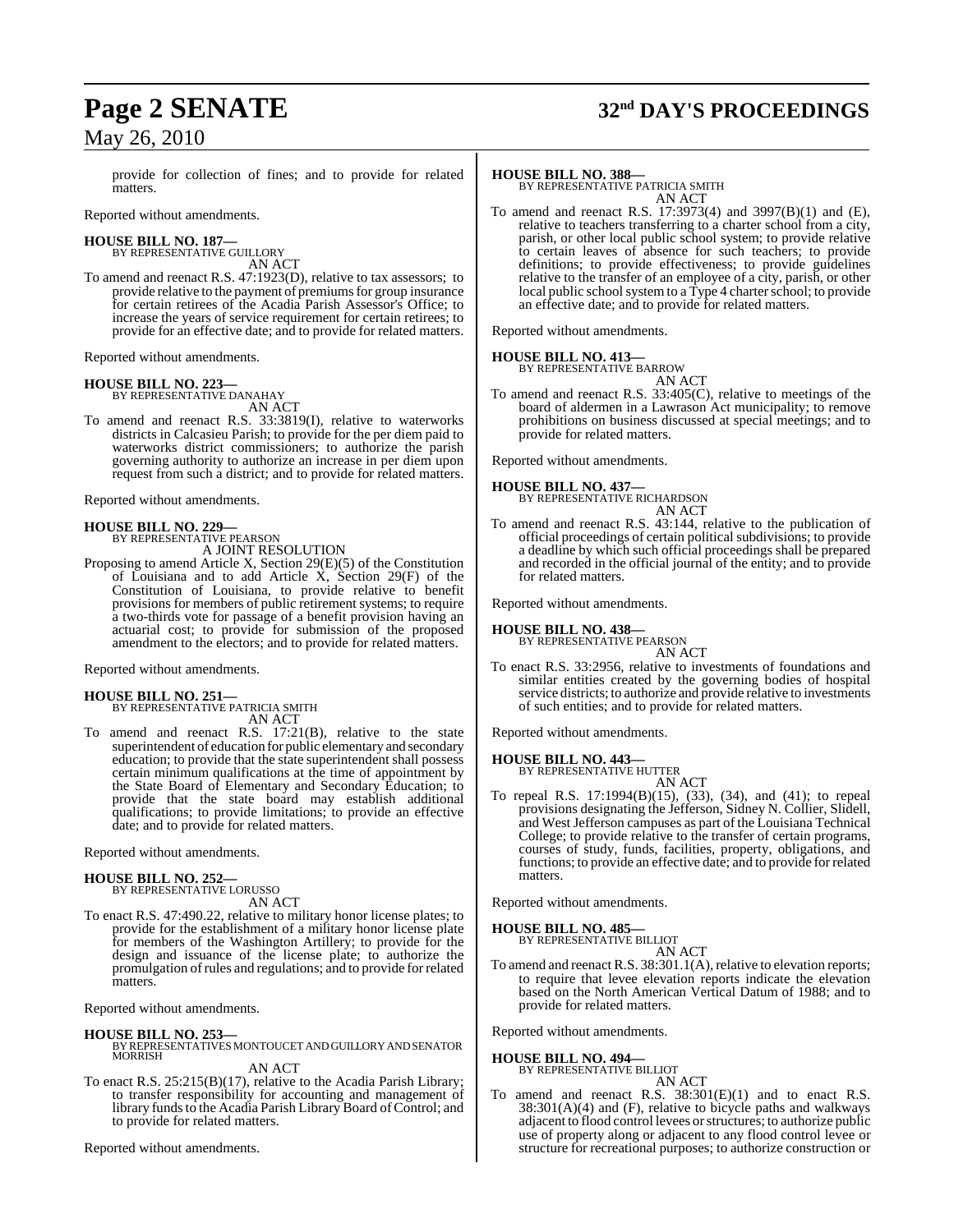# **32nd DAY'S PROCEEDINGS Page 3 SENATE**

# May 26, 2010

permit bicycle paths and walkways; and to provide for related matters.

Reported without amendments.

**HOUSE BILL NO. 519—**<br>BY REPRESENTATIVES CORTEZ, BOBBY BADON, BARROW, HENRY<br>BURNS, TIM BURNS, CARTER, CONNICK, GISCLAIR, HARDY,<br>MICHAEL JACKSON, KLECKLEY, LANDRY, LORUSSO, PEARSON,<br>ROBIDEAUX, JANE SMITH, PATRICIA SMITH, AN AN ACT

To amend and reenact R.S. 11:710, relative to reemployment of retirees in the Teachers' Retirement System of Louisiana; to prohibit retirees reemployed in certain positions from receiving benefits during the period of reemployment; to provide relative to contributions during such period; to provide for an effective date; and to provide for related matters.

Reported without amendments.

#### **HOUSE BILL NO. 545—**

BY REPRESENTATIVES BALDONE, BILLIOT, GISCLAIR, HENDERSON, AND SAM JONES

AN ACT

To amend and reenact R.S. 56:325.3(A)(1), relative to commercial taking of spotted sea trout; to provide that the open season for such taking shall close each year when the maximum annual quota is reached; and to provide for related matters.

Reported without amendments.

**HOUSE BILL NO. 569—** BY REPRESENTATIVES CARMODY AND HAZEL AN ACT

To amend and reenact R.S. 56:116.1(B)(10) and (D), relative to hunting; to provide for times, places, and methods of taking outlawquadrupeds, nutria, and beaver; and to provide for related matters.

Reported without amendments.

**HOUSE BILL NO. 580—** BY REPRESENTATIVE PATRICIA SMITH AN ACT

To amend and reenact R.S. 17:1945(A) and (B), relative to special schools for students with exceptionalities; to provide for a designation for certain special schools under the jurisdiction of the State Board of Elementary and Secondary Education; to authorize such schools to share services and functions under certain conditions; to allow for the enrollment in such schools of children with orthopedic impairments under certain circumstances; and to provide for related matters.

Reported without amendments.

#### **HOUSE BILL NO. 583—**

BY REPRESENTATIVES EDWARDS, ANDERS, ARMES, ARNOLD,<br>AUSTIN BADON, BALDONE, BARROW, BILLIOT, HENRY BURNS, TIM<br>BURNS, BURRELL, CARMODY, CONNICK, CORTEZ, CROMER, DIXON,<br>DOERGE, DOVE, ELLINGTON, FANNIN, GALLOT, GISCLAIR, GUINN, AN ACT

To enact R.S.  $46:121(4)$ ,  $122(B)(5)$ , and  $123(L)$ , relative to Louisiana Military Family Assistance; to provide for definitions; to provide for uses of the Louisiana Military Family Assistance Fund; and to provide for related matters.

Reported without amendments.

## **HOUSE BILL NO. 584—**

BY REPRESENTATIVE MILLS AN ACT

To amend and reenact R.S. 32:300.3(D), relative to motor vehicles; to limit liability of law enforcement agencies involved in funeral processions; and to provide for related matters.

Reported without amendments.

#### **HOUSE BILL NO. 585—**

BY REPRESENTATIVE PERRY AN ACT

To amend and reenact R.S.  $48:231(A)$  and  $(B)(1)$ , relative to the highway priority construction program; to provide for scheduling of public hearings; to provide for notice requirements; and to provide for related matters.

Reported without amendments.

# **HOUSE BILL NO. 594—** BY REPRESENTATIVE BILLIOT

AN ACT To amend and reenact R.S. 32:232.1, relative to inoperative traffic signals; to provide for procedures for the operator of a motor vehicle to follow when a traffic signal is inoperative at an intersection; and to provide for related matters.

Reported without amendments.

#### **HOUSE BILL NO. 597—**

BY REPRESENTATIVE ST. GERMAIN AN ACT

To amend and reenact R.S. 56:322.2(A) and (D)(2), to enact R.S. 56:322.2(C)(3), and to repeal R.S. 56:322.2(G) and (I), relative to commercial take of shad and skipjack; to authorize nighttime taking of shad and skipjack in Iberville Parish and the Atchafalaya Basin; and to provide for related matters.

Reported without amendments.

#### **HOUSE BILL NO. 618—**

BY REPRESENTATIVE PEARSON AN ACT

To amend and reenact R.S. 33:4713, relative to expenses of certain local government officials; provides with respect to the payment of monies owed the parish governing authority by certain tax recipient bodies; to authorize the retention of tax revenues under certain circumstances; to require the remittance of tax revenues by the sheriff to the parish governing authority; to provide for certain time limitations; and to provide for related matters.

Reported without amendments.

#### **HOUSE BILL NO. 639—**

BY REPRESENTATIVE HAZEL AN ACT

To amend and reenact R.S. 18:1284(C) and 1285(A)(1), relative to tax elections called by political subdivisions; to provide requirements for tax propositions; to provide requirements for notice of tax elections; and to provide for related matters.

Reported without amendments.

**HOUSE BILL NO. 641—** BY REPRESENTATIVES HENDERSON AND HUTTER AN ACT

To repeal R.S. 56:431.1(D), relative to permits for devices to protect oysters from predation; to remove the date after which such permits may not be granted by the Department of Wildlife and Fisheries; and to provide for related matters.

Reported without amendments.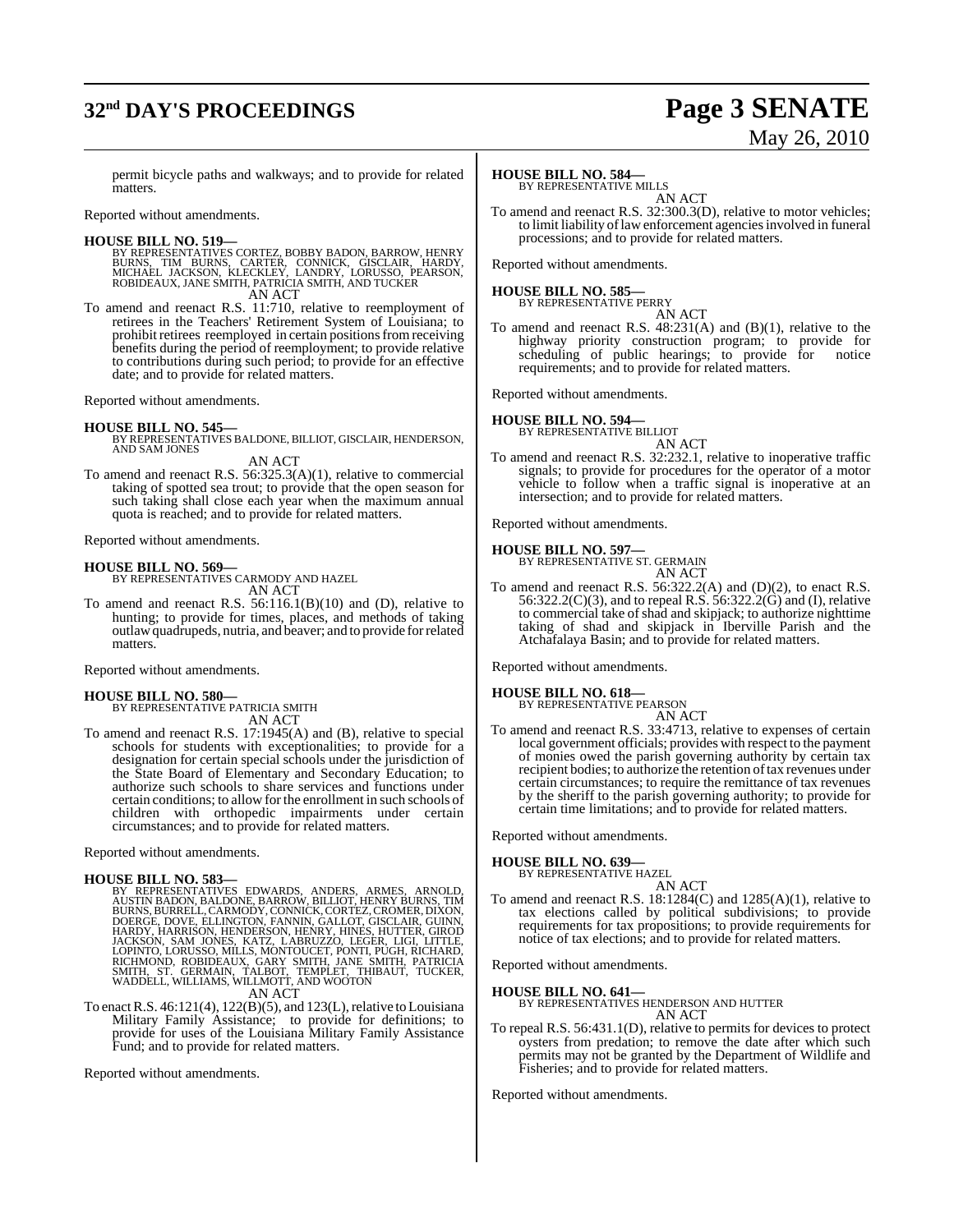# **Page 4 SENATE 32nd DAY'S PROCEEDINGS**

May 26, 2010

#### **HOUSE BILL NO. 642—**

BY REPRESENTATIVES HENDERSON AND HUTTER AN ACT

To amend and reenactR.S. 56:421(B)(introductory paragraph) and to enact R.S.  $56:421(B)(14)$ , relative to the Louisiana Oyster Task Force; to add a member to the task force; and to provide for related matters.

Reported without amendments.

**HOUSE BILL NO. 644—** BY REPRESENTATIVES HENDERSON AND HUTTER AN ACT

To provide for the designation of an area of the public oyster seed grounds for relocation of certain leases; to provide for the leases eligible for such relocation; to provide for restrictions on such leases; to provide for administration of the relocation; and to provide for related matters.

Reported without amendments.

#### **HOUSE BILL NO. 683—**

BY REPRESENTATIVES BARROW AND RICHARDSON AN ACT

To enact R.S. 33:9097.8, relative to the Park Forest East Crime Prevention and Improvement District in East Baton Rouge Parish; to create the district; to provide for the boundaries and governance of the district; to provide for the powers and duties of the district; to provide for the levy of a parcel fee within the district; to provide for the management of the funds of the district; to provide for dissolution of the district; and to provide for related matters.

Reported without amendments.

**HOUSE BILL NO. 692—** BY REPRESENTATIVES WOOTON AND HUTTER AN ACT

To amend and reenact R.S. 56:426(D), relative to recordation of oyster leases; to extend the time within which a lease renewal must be recorded; and to provide for related matters.

Reported without amendments.

#### **HOUSE BILL NO. 693—**

BY REPRESENTATIVES WOOTON AND HUTTER AN ACT

To amend and reenact R.S. 40:5.3.1, relative to oyster harvest and production; to require the Department of Health and Hospitals to notify oyster harvesters and dealers of a possible state exemption from the National Shellfish Sanitation Program's Vibrio management plan; and to provide for related matters.

Reported without amendments.

**HOUSE BILL NO. 695—** BY REPRESENTATIVES WOOTON, HARRISON, AND HUTTER AN ACT

To enact R.S. 56:437, relative to the sale of oysters; to authorize the sale for raw consumption of oysters which have been harvested from Louisiana waters; and to provide for related matters.

Reported without amendments.

#### **HOUSE BILL NO. 712—**

BY REPRESENTATIVES WOOTON AND HUTTER AN ACT

To amend and reenact R.S. 56:434(G) and to enact R.S.56:434(H), relative to taking of seed oysters from the public seed grounds; to provide for certain restrictions; and to provide for related matters.

Reported without amendments.

#### **HOUSE BILL NO. 745—**

BY REPRESENTATIVE WHITE

AN ACT To amend and reenact R.S. 17:66(A)(2) and to enact R.S. 41:904, relative to certain school systems in East Baton Rouge Parish; to provide for the transfer of certain sixteenth section lands between the East Baton Rouge Parish School System and the Central Community School System; to provide relative to the geographic boundaries of the Central Community School System; and to provide for related matters.

Reported without amendments.

#### **HOUSE BILL NO. 862—**

BY REPRESENTATIVE CORTEZ

- AN ACT
- To authorize and provide for the transfer or lease of certain state property in Lafayette Parish to the Lafayette Parish Consolidated Government from the Department of Transportation and Development and division of administration; and to provide for related matters.

Reported without amendments.

#### **HOUSE BILL NO. 875—**

BY REPRESENTATIVES HARRISON, BOBBY BADON, BALDONE,<br>BILLIOT,HENRYBURNS,CARMODY,CHAMPAGNE,CROMER,DOVE,<br>EDWARDS,FOIL,GISCLAIR,GUINN,HARDY,HENDERSON,HOWARD,<br>SAM JONES, LAMBERT, LEGER, LITTLE, LOPINTO, LORUSSO,<br>RICHARD,SIMON,JA AN ACT

To amend and reenact R.S.  $56:10(B)(1)(b)$  and  $578.12(B)$  and to enact R.S. 36:610(B)(11) and R.S. 56:494, relative to shrimp; to create the Louisiana Shrimp Task Force within the Department of Wildlife and Fisheries; to provide for its membership; to provide for its powers, duties, functions, and responsibilities; to provide relative to funding; to provide relative to the Shrimp Marketing and Promotion Account and the Shrimp Trade Petition Account; and to provide for related matters.

Reported without amendments.

**HOUSE BILL NO. 878—** BY REPRESENTATIVES ST. GERMAIN, DOVE, AND HARRISON AND SENATOR N. GAUTREAUX AN ACT

To amend and reenact R.S. 56:104(A)(9) and 302.1(H), relative to issuance of hunting and fishing licenses; to provide for the issuance of such licenses at resident rates to nonresident students enrolled full-time in Louisiana colleges and universities; to remove the requirement that such issuance shall only be to a student from a state that provides the same reduced-rate option to Louisiana students enrolled in a college or university in that state; and to provide for related matters.

Reported without amendments.

#### **HOUSE BILL NO. 881—**

BY REPRESENTATIVES ST. GERMAIN AND DOVE AND SENATOR N. GAUTREAUX

AN ACT

To amend and reenact R.S. 56:23, relative to penalties for wildlife and fishery violations; to provide for penalties for violations of certain wildlife and fishery provisions; and to provide forrelated matters.

Reported without amendments.

**HOUSE BILL NO. 882—** BY REPRESENTATIVES ST. GERMAIN, DOVE, AND HARRISON AND SENATOR N. GAUTREAUX

AN ACT

To enact R.S.  $48:757(A)(1)(d)$ , relative to off-system work by the Department of Transportation and Development; to authorize the department to construct, maintain, and improve roads in wildlife management areas of the state and refuges, and other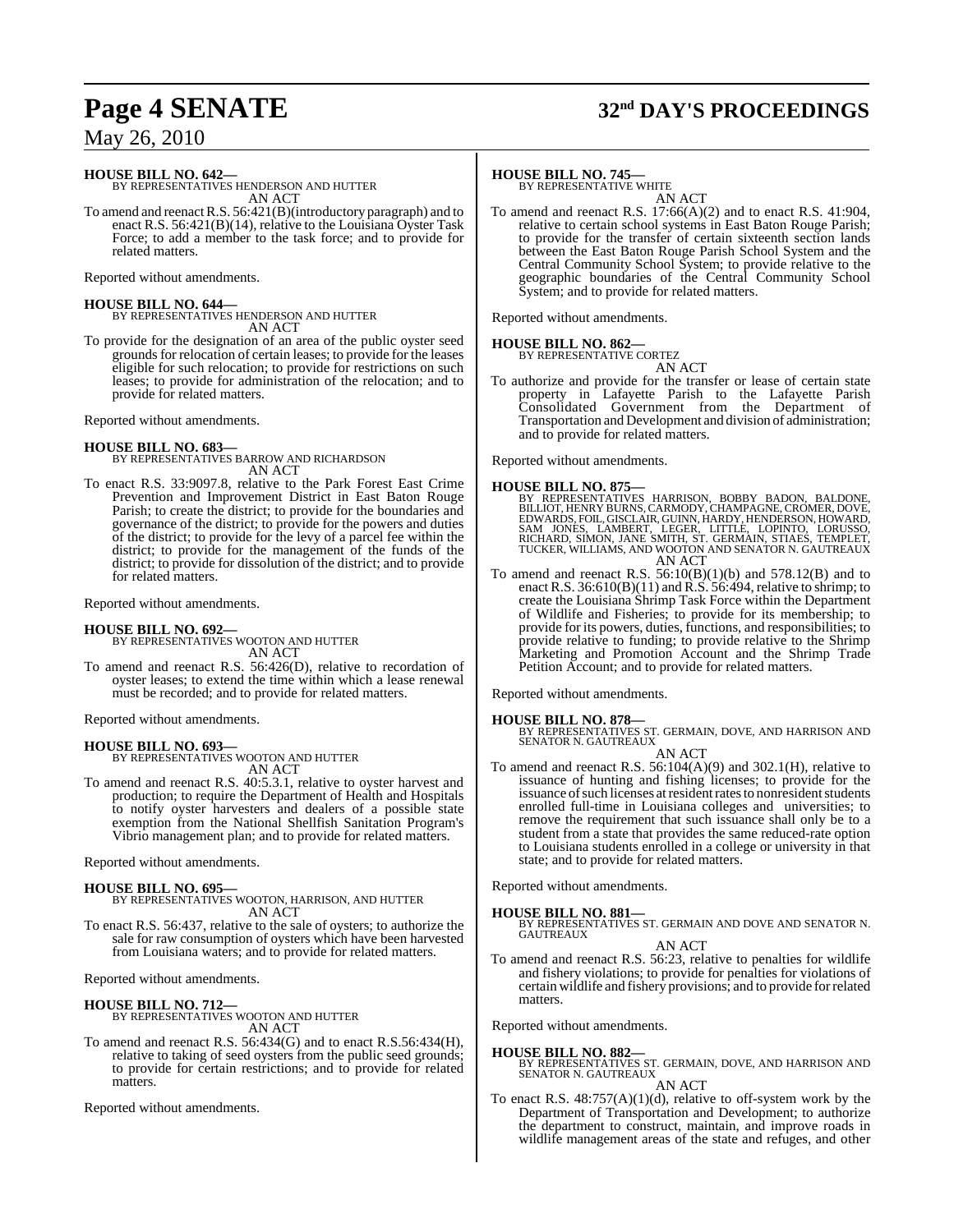# **32nd DAY'S PROCEEDINGS Page 5 SENATE**

# May 26, 2010

lands owned by the Department of Wildlife and Fisheries; and to provide for related matters.

Reported without amendments.

#### **HOUSE BILL NO. 884—**

BY REPRESENTATIVES ST. GERMAIN, DOVE, AND HARRISON AND SENATOR N. GAUTREAUX

AN ACT

To amend and reenact R.S. 56:699.5, relative to hunter education; to provide for exceptions to the requirement for hunter education; and to provide for related matters.

Reported without amendments.

**HOUSE BILL NO. 887—** BY REPRESENTATIVES ST. GERMAIN, BALDONE, AND DOVE AND SENATOR N. GAUTREAUX AN ACT

To amend and reenact R.S. 56:325.4(D), relative to finfish; to provide relative to submission of stock assessment reports; to authorize the development of stock management regimes for black drum, flounder, and sheepshead for approval by the Wildlife and Fisheries Commission; and to provide for related matters.

Reported without amendments.

#### **HOUSE BILL NO. 888—**

BY REPRESENTATIVES ST. GERMAIN AND DOVE AND SENATOR N. GAUTREAUX

AN ACT

To amend and reenact R.S. 56:325.2(A) and 326(E)(1)(a), relative to finfish; to provide for identification of certain saltwater finfish; and to provide for related matters.

Reported without amendments.

#### **HOUSE BILL NO. 890—**

BY REPRESENTATIVES HARRISON, BOBBY BADON, BILLIOT, HENRY<br>BURNS, CHAMPAGNE, DOVE, FOIL, GISCLAIR, GUINN, HENDERSON,<br>LAMBERT, LITTLE, ST. GERMAIN, AND WILLIAMS AND SENATORS<br>B. GAUTREAUX AND N. GAUTREAUX

AN ACT

To enact R.S. 56:578.15, relative to a state certification program for Louisiana wild fish; to authorize the secretary of the Department of Wildlife and Fisheries to establish such program; and to provide for related matters.

Reported without amendments.

#### **HOUSE BILL NO. 895—** BY REPRESENTATIVE MORRIS

AN ACT

To amend and reenactR.S. 30:2344(D), to enactR.S. 30:2344(E) and (F), and to repeal R.S. 30:2345, relative to asbestos abatement in schools; to provide for asbestos abatement; to provide for the methods of abatement; to repeal the Louisiana School Asbestos Abatement Commission; and to provide for related matters.

Reported without amendments.

#### **HOUSE BILL NO. 915—**

BY REPRESENTATIVE RICHARDSON AN ACT

To amend and reenact R.S. 13:2571(A) and (B), relative to parking violations; to provide for the enforcement of certain ordinances; to provide with respect to municipalities having a population of twenty-five thousand or more; and to provide for related matters.

Reported without amendments.

### **HOUSE BILL NO. 953—**

BY REPRESENTATIVE LAMBERT AN ACT

To amend and reenact R.S. 56:332(M), relative to crab fishing; to allow commercial fishermen with appropriate gear licenses to keep finfish while crabbing; and to provide for related matters.

Reported without amendments.

**HOUSE BILL NO. 974—**

BY REPRESENTATIVE HOFFMANN AN ACT

To amend and reenact R.S. 17:7.1(B)(3)(introductory paragraph), relative to teacher certification; to provide relative to the employment experience necessary for certain principals to be exempt from certain testing requirements relative to certification; and to provide for related matters.

Reported without amendments.

#### **HOUSE BILL NO. 1004—**

BY REPRESENTATIVE HARDY AN ACT

To authorize and provide for the transfer or lease of certain state property in Lafayette Parish to the Lafayette Parish Consolidated Government from the Department of Transportation and Development; and to provide for related matters.

Reported without amendments.

- **HOUSE BILL NO. 1029—**<br>BY REPRESENTATIVES HOFFMANN, AUSTIN BADON, BOBBY<br>BADON, BALDONE, BARROW, BILLIOT, BURFORD, HENRY BURNS,<br>TIMBURNS,CARMODY,CARTER,CHAMPAGNE,CHANEY,CONNICK, FOIL, GISCLAIR, HARDY, HARRISON, HENRY, KATZ, LABRUZZO,<br>LITTLE, MONTOUCET, NOWLIN, PERRY, RICHARD, SCHRODER,<br>SIMON,GARY SMITH,JANE SMITH,AND WOOTON AN ACT
- To amend and reenact R.S. 17:183.3(B)(2)(d), 274, 274.1, and 3996(B)(14) and to repeal R.S. 17:3996(B)(13), relative to curricula; to provide for Free Enterprise as an elective course rather than a prerequisite to high school graduation; to require inclusion of Free Enterprise instruction in the required Civics course; to provide relative to the duration and credit units of the Civics course; to provide for exceptions; to delete Free Enterprise from course requirements relative to the career major program; to provide for effectiveness; and to provide for related matters.

Reported without amendments.

#### **HOUSE BILL NO. 1065—**

BY REPRESENTATIVE LEGER AN ACT

To amend and reenact R.S. 49:259(B), relative to the Department of Justice Legal Support Fund, to increase the maximumallowable fund balance; to provide for an effective date; and to provide for related matters.

Reported without amendments.

#### **HOUSE BILL NO. 1093—**

BY REPRESENTATIVE FANNIN AN ACT

To amend and reenact R.S. 17:1990(B)(1)(d), relative to the powers, duties, and functions of the Recovery School District, to require legislative approval of certain expenditures, contracts, and changesto contracts, regarding capital expenses; and to provide for related matters.

Reported without amendments.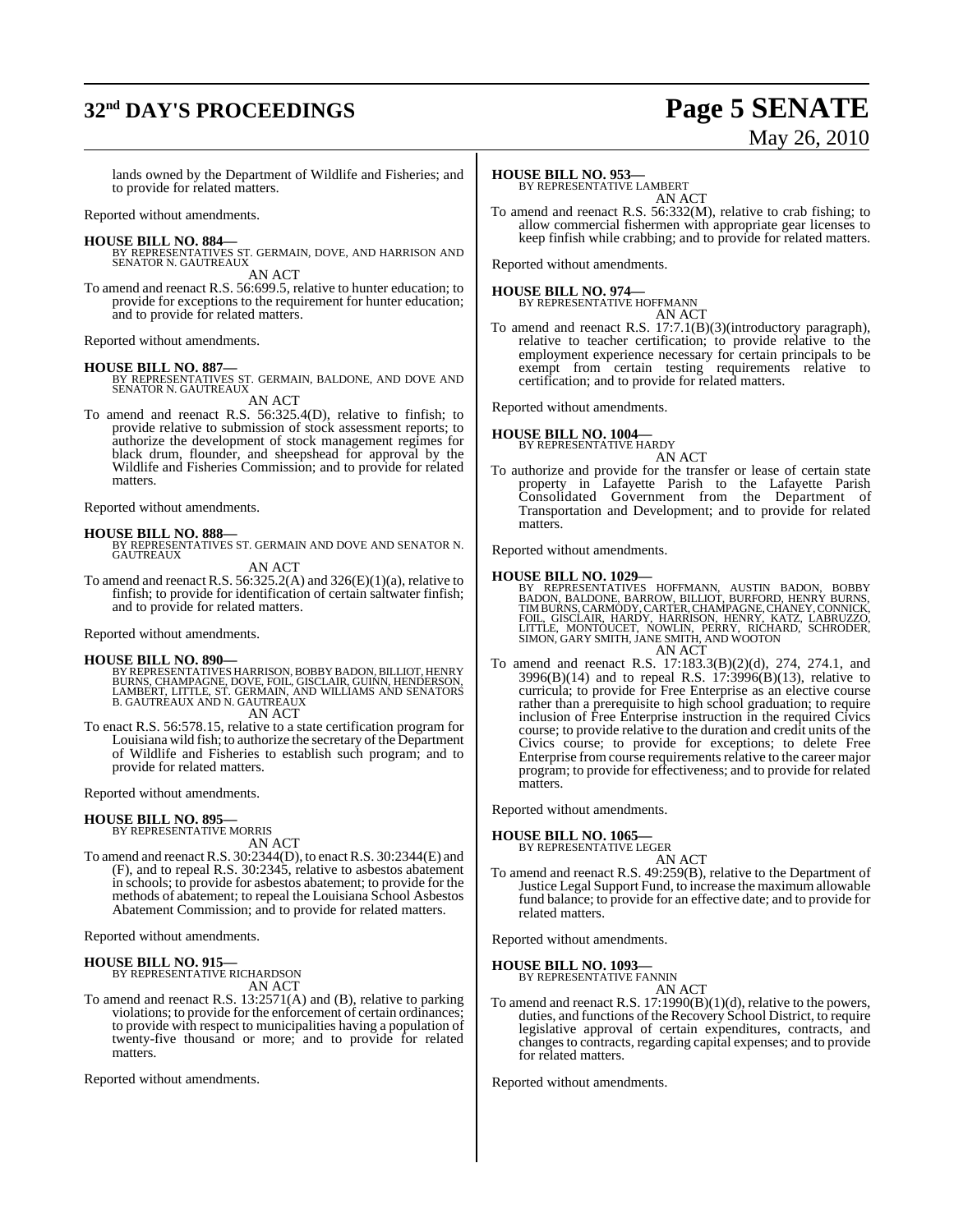# **Page 6 SENATE 32nd DAY'S PROCEEDINGS**

## May 26, 2010

## **HOUSE BILL NO. 1107—**

BY REPRESENTATIVE JOHNSON AN ACT

To authorize the Red River, Atchafalaya, and Bayou Beouf Levee District to exchange certain property in Avoyelles Parish with the adjacent landowners; to provide for property descriptions; to provide for reservation of mineral rights; and to provide for related matters.

Reported without amendments.

**HOUSE BILL NO. 1180—** BY REPRESENTATIVE PATRICIA SMITH AN ACT

To enact R.S. 17:351(D), relative to the use of state funds for computer hardware; to permit a city, parish, or other local public school board to use state funds to purchase computer hardware; to provide for effectiveness; and to provide for related matters.

Reported without amendments.

#### **HOUSE BILL NO. 1187—**

BY REPRESENTATIVE MONTOUCET AN ACT

To enact R.S.11:1753(C) and 1923(C), relative to the Municipal Employees' Retirement System of Louisiana and the Parochial Employees' Retirement System of Louisiana; to provide with respect to membership of certain employees; to provide an effective date; and to provide for related matters.

Reported without amendments.

## **HOUSE BILL NO. 1238—**

BY REPRESENTATIVE DOERGE AN ACT

To amend and reenact R.S.  $25:380.152(C)(1)$ , relative to the governing board of the Germantown Colony Museum; to provide relative to board membership; and to provide for related matters.

Reported without amendments.

#### **HOUSE BILL NO. 1265—** BY REPRESENTATIVE ARMES

AN ACT

To authorize and provide for the transfer or lease of certain state property in Vernon Parish from the Department of Transportation and Development to the Vernon Parish Police Jury; and to provide for related matters.

Reported without amendments.

## **HOUSE BILL NO. 1266—**

BY REPRESENTATIVE BARRAS

AN ACT To authorize and provide for the transfer or lease of certain state property in Iberia Parish from the division of administration to Dr. John Hebert; and to provide for related matters.

Reported without amendments.

#### **HOUSE BILL NO. 1267—** BY REPRESENTATIVE BROSSETT

AN ACT

To amend and reenact R.S. 39:6(C), relative to the duties of the commissioner of administration; to require that certain information concerning state contracts be included on the state spending website; to provide for effectiveness; and to provide for related matters.

Reported without amendments.

#### **HOUSE BILL NO. 1288—**

BY REPRESENTATIVE GUINN AN ACT

To amend and reenact R.S. 56:320(A)(1) and 322(E)(5) relative to methods of taking fish; to provide relative to the use of wire nets; to allow the use of wire nets and hoop nets for recreational fishing throughout the state; and to provide for related matters.

Reported without amendments.

## **HOUSE BILL NO. 1309—** BY REPRESENTATIVE HOWARD

AN ACT

To amend and reenact R.S. 33:3815.3(A), (B), (C), and (F) and R.S. 34:844(A) and (B), relative to drinking water protection; to prohibit certain activity in areas adjacent to drinking water intakes; to provide for restricted areas and water intake zones; to provide for the authority of waterworks districts and local political subdivisions; and to provide for related matters.

Reported without amendments.

#### **HOUSE BILL NO. 1311—**

BY REPRESENTATIVE GUILLORY AN ACT

To authorize and provide for the transfer or lease of certain state property in St. Landry Parish to the city of Eunice from the division of administration; and to provide for related matters.

Reported without amendments.

## **HOUSE BILL NO. 1336—** BY REPRESENTATIVE BARRAS

AN ACT

To amend and reenact R.S. 34:852.2(5), 852.3(A) as enacted by Act No. 508 of the 2009 Regular Session of the Legislature, and 852.13 and to repeal R.S. 34:852.3(A) as enacted by Act No. 319 of the 2007 Regular Session of the Legislature, relative to vessel hull identification numbers; to provide for assigning hull identification numbers to certain vessels by the Department of Wildlife and Fisheries; to provide for the authority to promulgate rules and regulations; to provide for eligibility as a manufacturer; to provide for record keeping and inspections; to provide for fees; and to provide for related matters.

Reported without amendments.

#### **HOUSE BILL NO. 1346—**

BY REPRESENTATIVES DOVE, BOBBY BADON, BALDONE, BILLIOT,<br>HENRY BURNS, CHAMPAGNE, FOIL, GISCLAIR, GUINN, HARRISON,<br>HENDERSON, SAM JONES, LAMBERT, LITTLE, MONTOUCET,<br>RICHARD, ST. GERMAIN, WHITE, AND WOOTON AN ACT

To amend and reenact R.S. 56:639.8(E) and (G), relative to the Artificial Reef Development Fund; to allow the monies in said fund to be used in association with the wild seafood certification program administered by the Department of Wildlife and Fisheries; and to provide for related matters.

Reported without amendments.

## **HOUSE BILL NO. 1354—** BY REPRESENTATIVE HILL

AN ACT

To amend and reenact R.S. 56:632(A), 632.5(A), and 632.7 and to enact R.S. 56:632.5.1, relative to the reptile and amphibian wholesale/retail dealer's license; to require such license for a person to possess or sell certain nonindigenous or poisonous snakes or constrictors; and to provide for related matters.

Reported without amendments.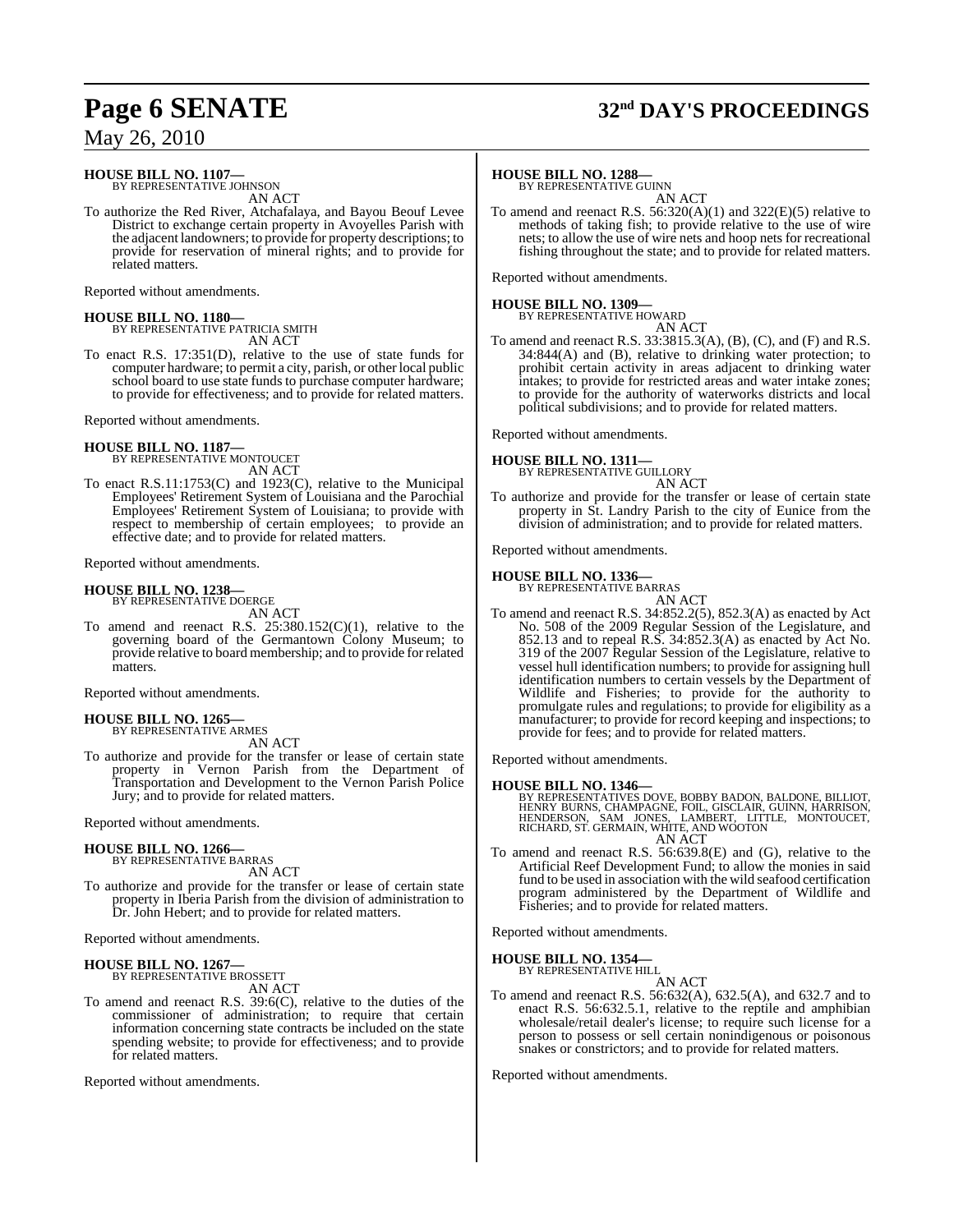# **32nd DAY'S PROCEEDINGS Page 7 SENATE**

# May 26, 2010

#### **HOUSE BILL NO. 1461— (Substitute for HouseBill No. 230 by Representative Pearson)** BY REPRESENTATIVE PEARSON

AN ACT

To amend and reenact R.S.  $11:62(4)$ ,  $1141(A)$  and  $(C)(1)(a)$ , and  $1144(B)(2)(a)$  and to enact R.S.  $11:1144(B)(4)$  and  $1147(C)(2)(a)(iii)$ , relative to the Louisiana School Employees' Retirement System; to provide with respect to employee contributions; to provide with respect to calculation of benefits; to provide with respect to retirement eligibility; to provide an effective date; and to provide for related matters.

Reported without amendments.

#### **HOUSE BILL NO. 1466— (Substitute for HouseBill No. 599 by Representative Ellington)** BY REPRESENTATIVE ELLINGTON

AN ACT

To enact R.S. 56:6(32), relative to the powers of the Wildlife and Fisheries Commission; to authorize the commission, at the request of certain governmental entities, to adopt regulations for the use of certain fishing gear for certain lakes; and to provide for related matters.

Reported without amendments.

Respectfully submitted, ROB MARIONNEAUX Chairman

## **Adoption of Legislative Bureau Report**

On motion of Senator McPherson, the Bills and Joint Resolutions were read by title and passed to a third reading.

#### **Senate Resolutions on Second Reading**

## **SENATE RESOLUTION NO. 92—** BY SENATOR MARIONNEAUX

A RESOLUTION

To designate Saturday, May 29, 2010 as "Shady Grove High School Class of 1980 Day".

On motion of Senator Mount the resolution wasread by title and returned to the Calendar, subject to call.

**SENATE RESOLUTION NO. 96—** BY SENATORS PETERSON, LAFLEUR AND MORRELL

A RESOLUTION

To commend Tulane University for a tradition of academic excellence and to designate Wednesday, May 26, 2010, as "Tulane University Day at the Louisiana Senate".

On motion of Senator Mount the resolution was read by title and returned to the Calendar, subject to call.

# **SENATE RESOLUTION NO. 98—** BY SENATORS QUINN AND DONAHUE

A RESOLUTION

To commend Kelly Bernard on her reign as Miss Louisiana's Outstanding Teen for 2009, and to recognize Wednesday, May 26, 2010, as Miss Louisiana Organization Day at the Louisiana State Capitol.

On motion of Senator Quinn the resolution wasread by title and adopted.

#### **Messages from the House**

The following Messages from the House were received and read as follows:

#### **Message from the House**

#### **ASKING CONCURRENCE IN HOUSE BILLS AND JOINT RESOLUTIONS**

May 25, 2010

To the Honorable President and Members of the Senate:

I am directed to inform your honorable body that the House of Representatives has finally passed and asks your concurrence in the following House Bills and Joint Resolutions:

HB No. 107 HB No. 468 HB No. 1484

Respectfully submitted, ALFRED W. SPEER Clerk of the House of Representatives

## **House Bills and Joint Resolutions on First Reading**

**HOUSE BILL NO. 107—**

BY REPRESENTATIVES LOPINTO AND BROSSETT

- AN ACT
- To amend and reenact Code of Criminal Procedure Article 211.5(A) and (C) and to enact Code of Criminal Procedure Article 211.5(D), relative to persons with outstanding warrants for misdemeanor offenses; to provide that a lawenforcement officer may either arrest or release an individual for an outstanding warrant on certain offenses; to provide for exceptions; to provide for the collection of past due court costs, fines, or fees; and to provide for related matters.

The bill was read by title and placed on the Calendar for a second reading.

#### **HOUSE BILL NO. 468—**

BY REPRESENTATIVE HOFFMANN

AN ACT To amend and reenact R.S. 17:46(A)(1)(b) and 1170, relative to school employees; to provide eligibility for sabbatical leaves to certain certified school nurses, audiologists, educational diagnosticians, and speech-language pathologists employed by state special schools and by city, parish, and other local public school systems; to provide for limitations on such eligibility with respect to fiscal conditions; and to provide for related matters.

The bill was read by title and placed on the Calendar for a second reading.

#### **HOUSE BILL NO. 1484— (Substitute for HouseBill No. 503 by Representative Danahay)** BY REPRESENTATIVE DANAHAY

AN ACT

To amend and reenact R.S.  $26:90(A)(5)$  and  $286(A)(5)$  and to enact R.S. 26:793(A)(5), relative to homebrew beer; to provide for exceptions to the prohibitions for alcohol of high and low alcoholic content for homebrew beer; to provide for a three-day special event permit for a retail dealer to authorize homebrew on the licensed permits; to provide for purposes for which homebrew beer is authorized; to provide for limitations; to provide for definitions; and to provide for related matters.

The bill was read by title and placed on the Calendar for a second reading.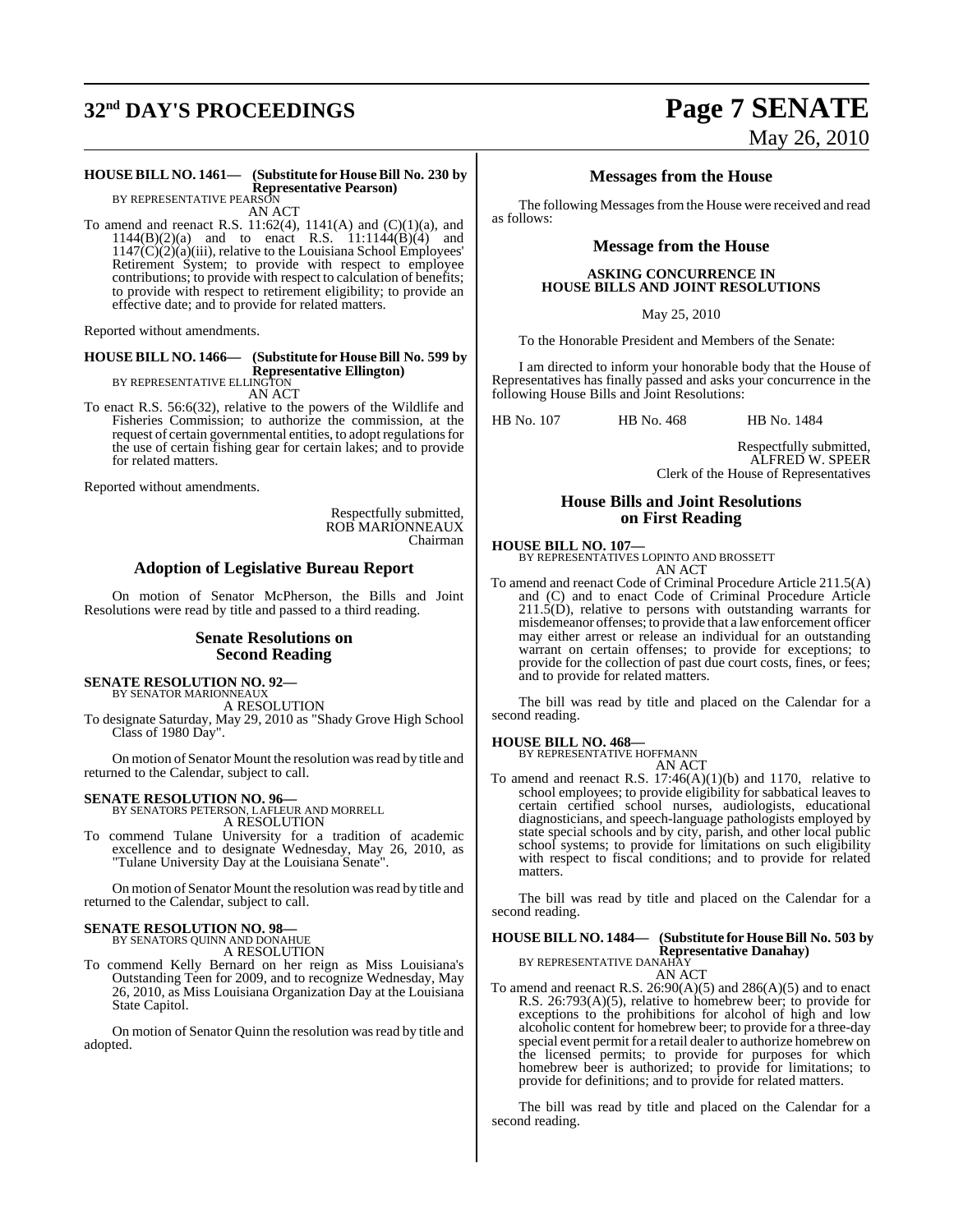# **Page 8 SENATE 32nd DAY'S PROCEEDINGS**

May 26, 2010

## **House Bills and Joint Resolutions on Second Reading**

## **HOUSE BILL NO. 212—** BY REPRESENTATIVE WADDELL

AN ACT

To enact R.S. 9:203(E)(8), relative to marriage officiants, judges, and justices of the peace; to provide for the extension of authority for certain federal judges to preside over a marriage ceremony for a particular period of time; and to provide for related matters.

The bill was read by title and referred by the President to the Committee on Judiciary A.

## **HOUSE BILL NO. 520—** BY REPRESENTATIVE THIBAUT

AN ACT

To amend and reenact R.S. 15:1096.2 and to repeal R.S. 15:1093.2, relative to the Tri-Parish Juvenile Justice District; to provide for additional purposes and authority; to authorize the board of commissioners to enter into certain cooperative endeavor agreements; to provide for the expenditure of funds and payment of costs and expenses; to repeal provisions applying the additional purposes and authority statewide; and to provide for related matters.

The bill was read by title and referred by the President to the Committee on Judiciary B.

## **HOUSE BILL NO. 543—** BY REPRESENTATIVE BARRAS

AN ACT

To repeal Part V of Chapter 3 of Title 25 of the Louisiana Revised Statutes of 1950, comprised of R.S. 25:291 through 294, relative to the Iberia Parish Law Library Commission; to repeal such commission and the powers, rights, and duties of such commission; to provide for the transfer of any obligations, property, records, and employees of the commission; to provide for use of the monies of the commission; and to provide for related matters.

The bill was read by title and referred by the President to the Committee on Judiciary B.

# **HOUSE BILL NO. 544—** BY REPRESENTATIVE PUGH

AN ACT

To amend and reenact R.S. 33:3813.2(C)(2), relative to Tangipahoa Parish; to provide relative to the Tangipahoa Water District; to increase the amount of per diem paid to members of the governing board; and to provide for related matters.

The bill was read by title and referred by the President to the Committee on Local and Municipal Affairs.

# **HOUSE BILL NO. 849—** BY REPRESENTATIVE ROY

AN ACT

To enact R.S. 33:2841.1, relative to the collection of municipal taxes; to authorize the employment of private counsel or an agency to assist in the collection of delinquent taxes; to require the payment of attorney fees by a tax delinquent; to provide for the amount of the attorney fees; and to provide for related matters.

The bill was read by title and referred by the President to the Committee on Local and Municipal Affairs.

#### **HOUSE BILL NO. 1000—**

BY REPRESENTATIVE WADDELL AN ACT

To enact R.S.  $17:3048.1(B)(5)$ , relative to eligible schools for the use of Taylor Opportunity Program for Students Opportunity, Performance, and Honors awards; to provide relative to the use of such an award by a student to pursue specified skill or

occupational training at certain schools having a valid and current certificate of registration issued by the Louisiana State Board of Cosmetology and proprietary schools having a valid and current license issued by the Board of Regents; to provide conditions; to provide relative to award amounts atsuch schools; to provide limitations; to provide effectiveness; to provide an effective date; and to provide for related matters.

The bill was read by title and referred by the President to the Committee on Education.

**HOUSE BILL NO. 1246—** BY REPRESENTATIVES MCVEA AND BALDONE AN ACT

To enact R.S. 22:1157, relative to contracts with dental providers; to provide that no dental plan may require that a dentist provide dental health care services to a covered person at a particular fee unless such services are covered services for which benefits are paid under a contract with such dentist; and to provide for related matters.

The bill was read by title and referred by the President to the Committee on Insurance.

**HOUSE BILL NO. 1264—** BY REPRESENTATIVE LAFONTA

AN ACT

To enact R.S. 14:56.5, relative to damage to property; to create the crime of criminal damage to historic buildings and landmarks by defacing with graffiti; to provide for penalties; to provide for definitions; and to provide for related matters.

The bill was read by title and referred by the President to the Committee on Judiciary C.

**HOUSE BILL NO. 1287—** BY REPRESENTATIVES LORUSSO, HENDERSON, AND HUTTER AN ACT

To enact Chapter 27 of Title 25 of the Louisiana Revised Statutes of 1950, to be comprised of R.S. 25:1231 through 1237, and R.S. 36:209(Q), relative to creating the Battle of New Orleans Bicentennial Commission; to provide for membership on the commission and its operation; to provide relative to powers, duties, and activities of the commission; to provide relative to funds and property of the commission; to provide for termination of the commission; and to provide for related matters.

The bill was read by title and referred by the President to the Committee on Local and Municipal Affairs.

## **HOUSE BILL NO. 1290—**

BY REPRESENTATIVE AUBERT AN ACT

To enact R.S. 33:423.20, relative to the power of an elected chief of police in certain municipalities; to provide that the police chief shall appoint, promote, discipline, and discharge police personnel subject to limitations; and to provide for related matters.

The bill was read by title and referred by the President to the Committee on Local and Municipal Affairs.

#### **HOUSE BILL NO. 1297—**

BY REPRESENTATIVE WHITE AN ACT

To amend and reenact R.S. 33:2476(B)(1)(b) and 2536(B)(1)(b) and to enact R.S.  $33:2476(B)(1)(c)$  and  $2536(B)(1)(c)$ , relative to the municipal fire and police civil service; to provide relative to the qualifications of certain members appointed to municipal fire and police civil service boards; to provide that members appointed from fire and police departments shall not be required to be residents or qualified voters of the area in which they are appointed to serve or the parish in which the area is located, subject to approval of the local governing authority; and to provide for related matters.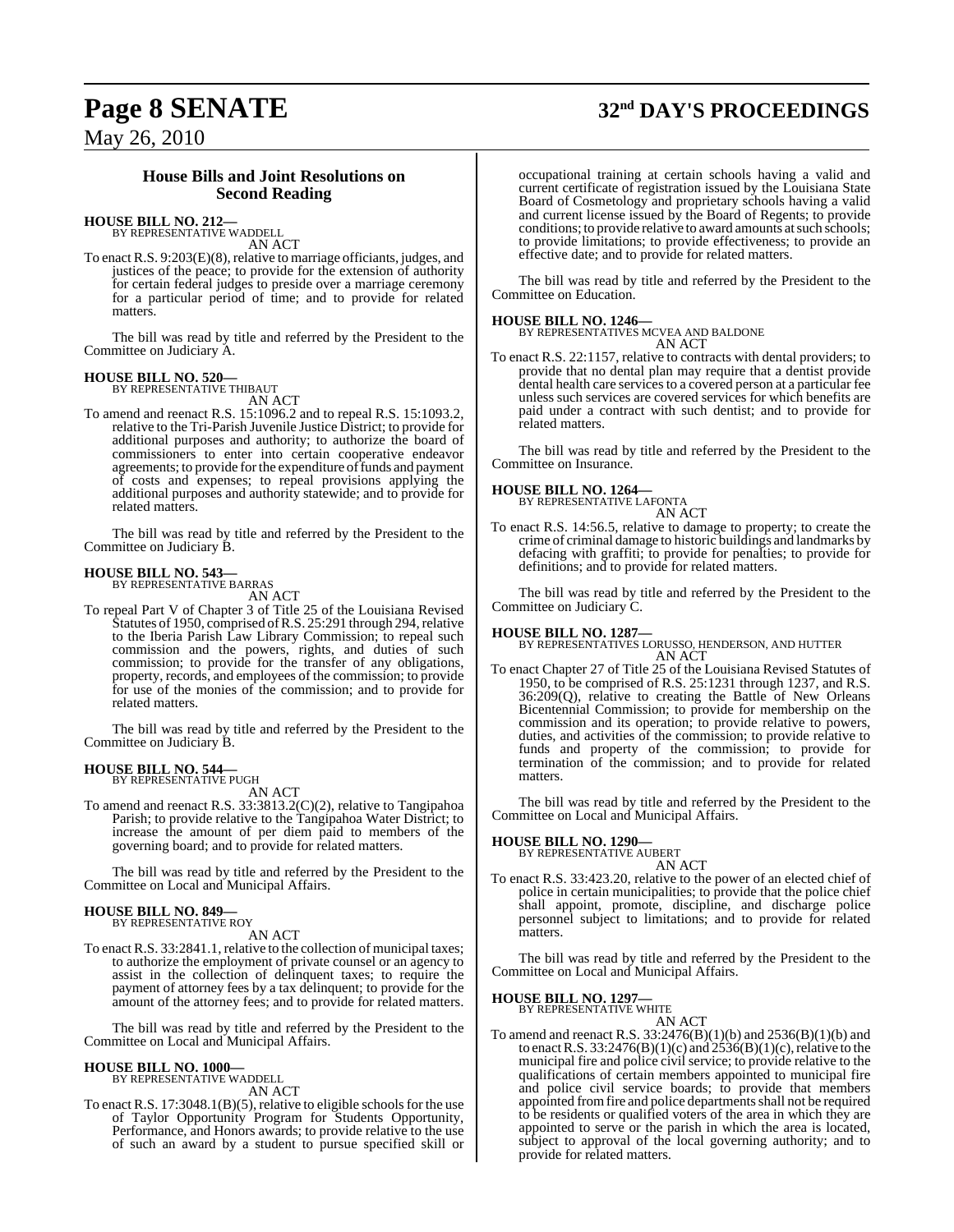# **32nd DAY'S PROCEEDINGS Page 9 SENATE**

# May 26, 2010

The bill was read by title and referred by the President to the Committee on Local and Municipal Affairs.

**HOUSE BILL NO. 1321—** BY REPRESENTATIVE MICHAEL JACKSON AN ACT

To enact R.S. 9:1105, relative to storage tanks; to provide for certain rights relative to the placement of certain storage tanks; to provide for an exemption; to provide for preemption; and to provide for related matters.

The bill was read by title and referred by the President to the Committee on Commerce, Consumer Protection, and International Affairs.

#### **HOUSE BILL NO. 1334—**

BY REPRESENTATIVE LAMBERT AN ACT

To amend and reenact the heading of Subpart L of Part VII of Chapter 1 of Title 56 of the Louisiana Revised Statutes of 1950 and R.S. 56:638.1 through 638.5 and to repeal R.S. 56:57.2, as enacted by Act No. 283 of the 1987 Regular Session of the Legislature and as enacted by Act No. 891 of the 1987 Regular Session of the Legislature and R.S. 56:57.4, relative to fishery management, conservation, and sustainability; to provide that the Wildlife and Fisheries Commission is responsible for management of all fisheries in the state; to repeal the prohibition on state enforcement of federal laws relative to turtle excluder devices; to repeal the prohibition on state enforcement of federal laws relative to fish excluder devices; and to provide for related matters.

The bill was read by title and referred by the President to the Committee on Natural Resources.

## **HOUSE BILL NO. 1396—** BY REPRESENTATIVE BURRELL

AN ACT

To enact R.S. 17:440.1, relative to school employees; to require first aid training for public school employees; to provide for policies adopted by each city, parish, and other local public school board relative to such requirement; and to provide for related matters.

The bill was read by title and referred by the President to the Committee on Education.

#### **HOUSE BILL NO. 1409—**

BY REPRESENTATIVE GIROD JACKSON AN ACT

To amend and reenact R.S. 33:4762(D), relative to notices for demolition or removal of buildings; to provide that notice of demolition or removal of a building is de facto proof that a building is more than fifty percent damaged; and to provide for related matters.

The bill was read by title and referred by the President to the Committee on Local and Municipal Affairs.

#### **HOUSE BILL NO. 1435—** BY REPRESENTATIVE GREENE

AN ACT

To amend and reenact Children's Code Article 311(A)(1)(introductory paragraph) and (B)(1)(introductory paragraph), R.S.  $13:1401(A)(1)$  and  $1621(A)(3)$ , and R.S.  $46:236.2(A)(2)$  and (B)(2), and to repeal R.S. 13:1621(B) and (C), relative to jurisdiction; to provide for the exclusive jurisdiction of the East Baton Rouge Parish Family Court; and to provide for related matters.

The bill was read by title and referred by the President to the Committee on Judiciary A.

#### **House Concurrent Resolutions on Second Reading**

## **HOUSE CONCURRENT RESOLUTION NO. 94—** BY REPRESENTATIVE RICHARD A CONCURRENT RESOLUTION

To suspend until sixty days after final adjournment of the 2011 Regular Session of the Legislature of Louisiana the provisions of Part II of Chapter 11-A of Title 37 of the Louisiana Revised Statutes of 1950, relative to Direct Service Workers; to suspend the provisions of Sections 9201 through 9293 of Chapter 92 of Part I of Title 48 of the Louisiana Administrative Code, relative to the Direct Service Worker Registry; and to urge the Department of Health and Hospitals to establish a stakeholder workgroup.

The resolution was read by title and referred by the President to the Committee on Health and Welfare.

#### **Reports of Committees**

The following reports of committees were received and read:

#### **REPORT OF COMMITTEE ON**

#### **INSURANCE**

Senator Troy Hebert, Chairman on behalf of the Committee on Insurance, submitted the following report:

#### May 26, 2010

To the President and Members of the Senate:

I am directed by your Committee on Insurance to submit the following report:

**HOUSE BILL NO. 203—** BY REPRESENTATIVE TALBOT

AN ACT

To amend and reenact R.S. 22:341(C), relative to foreign and alien insurers; to provide relative to return of deposit upon withdrawal from the state; and to provide for related matters.

Reported favorably.

#### **HOUSE BILL NO. 282—**

BY REPRESENTATIVE ROY AN ACT

To amend and reenact R.S.  $9:3550(G)(3)(a)(iv)$  and to enact R.S. 22:887(I), relative to insurance policies and contracts; to provide relative to reinstatement of insurance policies and contracts subsequent to cancellation; and to provide for related matters.

Reported with amendments.

## **HOUSE BILL NO. 337—** BY REPRESENTATIVE LEBAS

AN ACT

To enact R.S. 22:1856(F), relative to pharmacy claims; to provide relative to determination of processing fees on such claims; and to provide for related matters.

Reported with amendments.

#### **HOUSE BILL NO. 338—**

BY REPRESENTATIVE MONICA

AN ACT To amend and reenact R.S. 22:1806.2(7) and 1806.3(G) and to enact R.S. 22:1806.1(B)(4), relative to regulation of home service contract providers by the commissioner of insurance; to provide for definitions; to provide for exemptions; and to provide for related matters.

Reported favorably.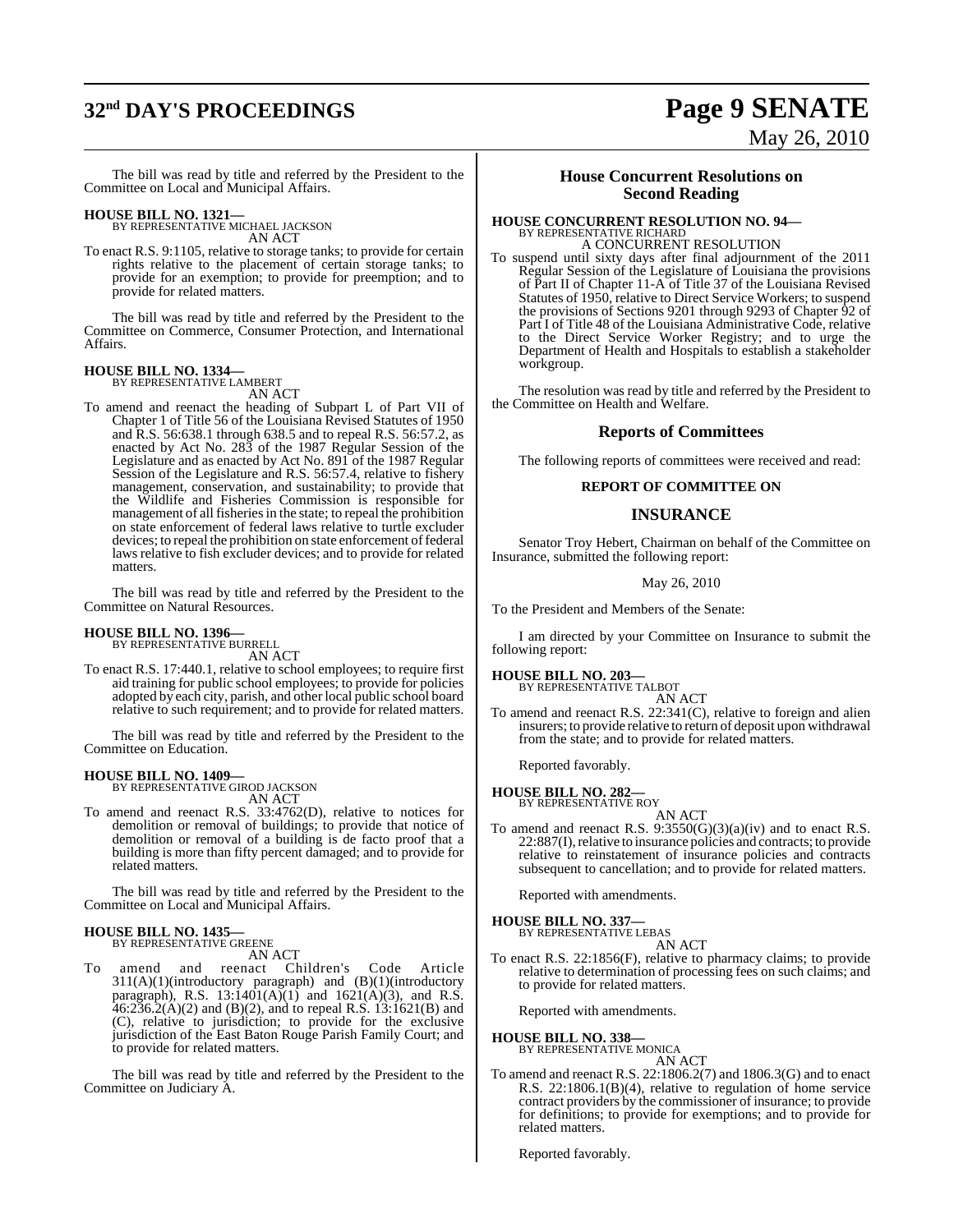## **HOUSE BILL NO. 463—**

BY REPRESENTATIVE KLECKLEY AN ACT

To amend and reenact R.S. 22:851(A), 852(B), 853(B), 854(A), 855(A)(1), (B)(1) and (2)(a) and (b), (C), (D)(2), (G), and (H), 856(introductory paragraph), 857, 860(A) and (B)(introductory paragraph),  $861(\overline{B})$  and  $(\overline{F})$ ,  $862(2)$  and  $(5)$ ,  $863(\overline{A})$ ,  $864(\overline{B})(4)$ ,  $(5)$ , and  $(8)$ , and  $(C)$ , 865 $(introducing paragraph)$  and  $(1)$ , 866,  $867, 868(A)$ (introductory paragraph) and  $(1)$  and  $(B)$ ,  $871, 875$ through 878, 879(introductory paragraph) and (2) and (3), 880, 882(1) through (5), 883(C)(5)(c) and (d), 884, 885(A), (C), and (D), 886, 887 $(A)$ (introductory paragraph) and  $(1)(b)$  and  $(2)$ , (B), (D)(1), (E), (G)(2), and (H), and  $\delta 88(B)(1)$  and (2), (C), (D), and (E), relative to technical recodification of certain provisions of the Louisiana Insurance Code relative to general insurance policy requirements, including correction of citations, updates of terms and language, reorganization of provisions, elimination of obsolete or ineffective provisions, and harmonizing of inconsistent provisions; and to provide for related matters.

Reported favorably.

#### **HOUSE BILL NO. 464—**

BY REPRESENTATIVE KLECKLEY AN ACT

To amend and reenact R.S. 22:272(E)(2), 971, 972(A), 973, 974, 975(A)(introductory paragraph) and (1) through (8) and (10) through (13), (B)(introductory paragraph) and (1) through (7), 976( $\overline{B}$ ), 977( $\overline{B}$ ), 978( $\overline{A}$ )(2) and ( $\overline{B}$ ), 980( $\overline{B}$ ), 983, 984( $\overline{A}$ ) and (B),  $985, 986(A)(1)$  and (3)(introductory paragraph) and (B), 987, 988(I)(1)(introductory paragraph), 989, 987, 988(I)(1)(introductory paragraph), 989, 990(B)(introductory paragraph) and (1), 992, 993, 995(C), 999 $(E)(2)$ , 1000 $(A)$ (introductory paragraph),  $(2)(a)$ , and  $(3)(c)$ , (B), and (D), 1002, 1003(A)(1), 1004(A), 1006(C) and (E)(5), 1009(A)(7), 1015, 1023(A)(9)(b)(introductory paragraph) and (i),  $(B)(4)(a)$ (introductory paragraph) and (i), and  $(F)(2)$ (introductory paragraph) and  $(a)$ , 1024(A) and (D), 1025(B), 1026(A)(4) and (B), 1027(B), 1028(A)(4), (F), and (G), 1029(D), 1030(D), 1031(B), (C), and (D), 1032(C), 1034(B)(3) and (D)(1), 1035(D), 1037(A), (B), and (C)(3), 1038(C)(1), (E), and (F), 1040(B) and (E), 1043(A)(3)(b), 1044(A)(4), 1046(F), 1049(I), 1050(H)(3), 1061(1)(a), (3),  $(4)(j)$ , and  $(5)(e)(i)$ ,  $(f)$ , and  $(u)(introducing)$  paragraph) and (ii)(bb),  $1062(A)(1)$  and  $(D)(3)$ ,  $1066(A)(2)(c)$  and (B)(introductory paragraph), 1072(D)(introductory paragraph), 1077(B) and (C)(introductory paragraph) and (1), 1095(D), and  $1821(F)(3)$ , all relative to technical recodification of certain provisions of the Insurance Code relative to health and accident insurance, including correction of citations, updates of terms and language, reorganization of provisions, elimination of obsolete or ineffective provisions, harmonizing of inconsistent provisions, and standardizing of language exempting limited benefit policies or contracts from health insurance mandates; and to provide for related matters.

Reported favorably.

#### **HOUSE BILL NO. 465—**

BY REPRESENTATIVE KLECKLEY AN ACT

To amend and reenact R.S. 22:1261, 1262, 1263(A), 1265(A)(1) and (2) and (B),  $1266(A)$ (introductory paragraph) and (1),  $(D)(1)$ ,  $(2)$ ,  $(3)(a)(i)$ ,  $(b)$ ,  $(c)(i)$ , and  $(d)(i)$  and  $(iii)$ , and  $(4)$ ,  $(E)(1)(b)$ and (3), (I), (K), and (L), 1267(A), (B)(3), (C)(1)(g), and (D)(3), 1268(A)(introductory paragraph) and (1), 1269(A), (B)(1)(introductory paragraph) and (a) through (e), and (D),  $1270(\text{\AA})$  and  $(\text{\AA})$ (1)(a) and (b),  $1283(\text{\AA})$  and (B),  $1284(\text{\AA})$ ,  $1285$ ,  $1288(A)$ ,  $1290$ ,  $1295(1)(a)(i)$ , (c), and (e), (5), and (6)(d),  $1311(A)$ ,  $(B)$ ,  $(D)$ (introductory paragraph) and  $(1)$  and  $(E)$ , 1312, 1313(A) and (B), 1314, 1333(A) and (B)(1), (2), and (3),

## **Page 10 SENATE 32nd DAY'S PROCEEDINGS**

1456(A) and (B)(1), 1460(G), 1466(A) and (E), 1468(C), 1470(A), 1471(B), 1472(A) and (B), 1473(A), 1474, 1479, 1482(A), and 1484(A)(1) and to repeal R.S. 22:1475(C) and (D) and 1480, all relative to technical recodification of certain provisions of the Louisiana Insurance Code relative to property insurance, including correction of citations, updates of terms and language, reorganization of provisions, elimination of obsolete or ineffective provisions, and harmonizing of inconsistent provisions; and to provide for related matters.

Reported favorably.

#### **HOUSE BILL NO. 717—** BY REPRESENTATIVE ROY

AN ACT

To amend and reenact R.S. 22:979,  $1068(C)(2)(a)(iii)$  and (b),  $1074(C)(2)(a)(iii)$  and (b), and 1096 and to enact R.S.  $22:1068(\dot{C})(2)(c)$  and  $1074(\dot{C})(2)(c)$ , relative to withdrawal from health insurance markets in this state; to prohibit the increase of premiums and reduction of benefits during withdrawal; to require prior approval of the notice of withdrawal; to clarify periods of coverage during withdrawal; and to provide for related matters.

Reported favorably.

## **HOUSE BILL NO. 744—**

BY REPRESENTATIVE ROY AN ACT

To amend and reenact R.S. 22:1068(B)(2) and 1074(B)(2) and to enact R.S. 22:1063(C) relative to discontinuance or enact R.S.  $22:1063(C)$ , relative to discontinuance cancellation of health insurance coverage; to limit such discontinuance or cancellation under certain circumstances; and to provide for related matters.

Reported with amendments.

#### **HOUSE BILL NO. 821—**

BY REPRESENTATIVE KLECKLEY AN ACT

To enact R.S. 22:1016, relative to programs offered by health insurance issuers; to authorize and otherwise provide with respect to voluntary wellness or health improvement programs to be offered by such issuers; and to provide for related matters.

Reported favorably.

**HOUSE BILL NO. 952—** BY REPRESENTATIVE KLECKLEY AN ACT

To amend and reenact R.S. 22:2314(B), (C)(introductory paragraph), (1), and (2), and (D), relative to the Louisiana Citizens Property Insurance Corporation; to authorize certain activities by the corporation; to provide for policies issued by the corporation; to provide for a policy take-out program for the depopulation of Louisiana Citizens Property Insurance Corporation; and to provide for related matters.

Reported favorably.

**HOUSE BILL NO. 1039—** BY REPRESENTATIVE KLECKLEY

AN ACT

To amend and reenact R.S. 22:236(20), 236.3(C), 236.8(B), 237.2(12) and (15), 237.5(A)(1) and (C), 237.10(B), and 696(A), relative to mutual insurance holding companies; to provide with respect to the conversion to, demutualization of, and incorporation of a mutual insurance holding company; and to provide for related matters.

Reported with amendments.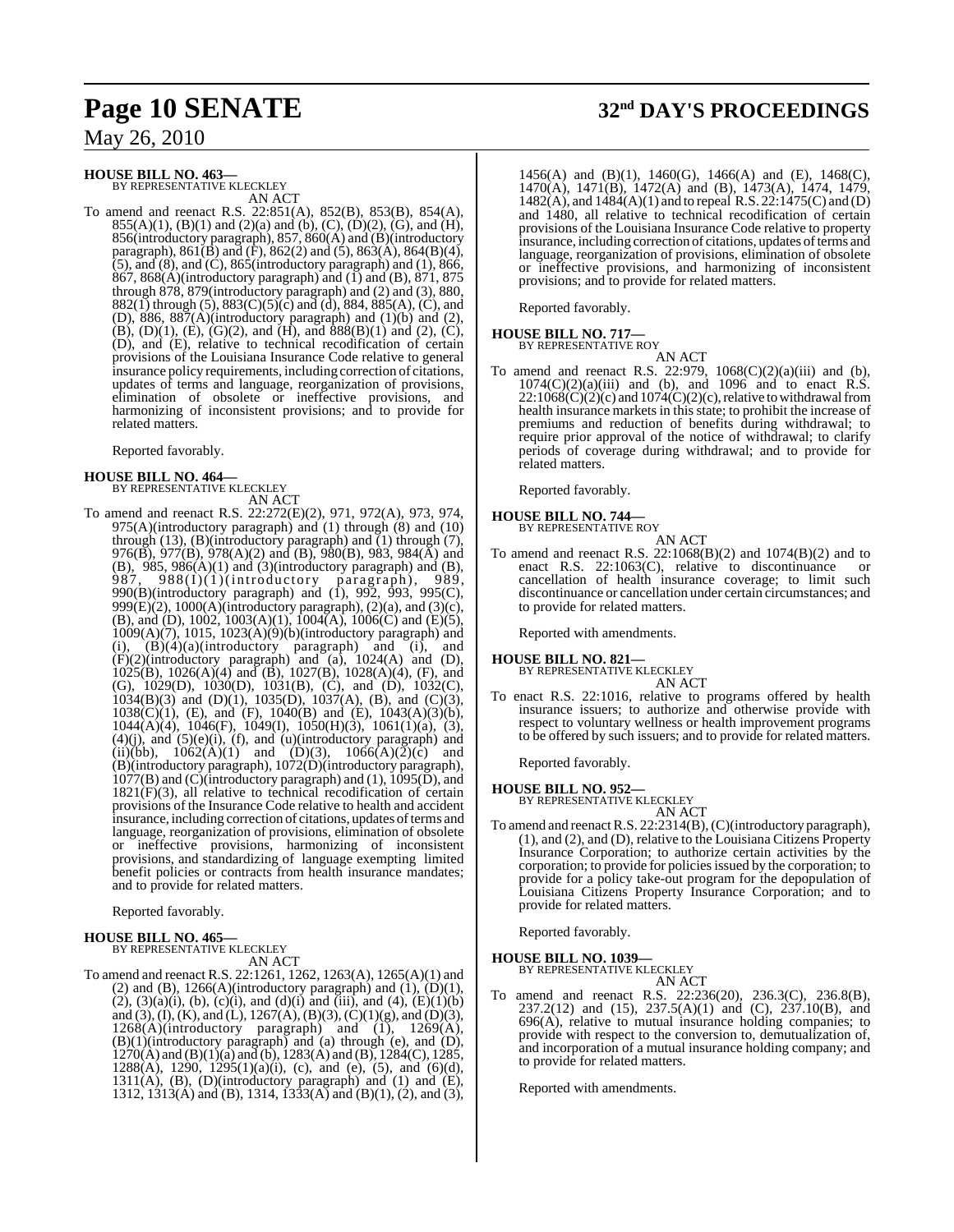## **32nd DAY'S PROCEEDINGS Page 11 SENATE**

#### **HOUSE BILL NO. 1330—**

BY REPRESENTATIVE LITTLE AN ACT

To repeal R.S. 22:2297(D)(1), relative to the Louisiana Citizens Property Insurance Corporation; to repeal the requirement of maintaining separate accounts and records for the Coastal Plan and the FAIR Plan.

Reported favorably.

**HOUSE BILL NO. 1331—** BY REPRESENTATIVE ELLINGTON AN ACT

To amend and reenact R.S. 22:46(9)(b), (c), and (d) and to enact R.S. 22:420, relative to liability trust funds; to prohibit further establishment of such trust funds which are exempt from the definition of insurance; as of a certain date; to provide for the establishment of such trust funds subject to the requirements of the Insurance Code; and to provide for related matters.

Reported favorably.

Respectfully submitted, TROY HEBERT Chairman

#### **REPORT OF COMMITTEE ON**

#### **HEALTH AND WELFARE**

Senator Willie L. Mount, Chairman on behalf of the Committee on Health and Welfare, submitted the following report:

#### May 26, 2010

To the President and Members of the Senate:

I am directed by your Committee on Health and Welfare to submit the following report:

#### **SENATE BILL NO. 563—** BY SENATOR CHEEK

#### AN ACT

To enact R.S. 46:2742(D), relative to the nursing home reimbursement methodology; to provide for certain monies collected by the Department of Health and Hospitals to be deposited into the Medicaid Trust Fund for the Elderly; and to provide for related matters.

Reported favorably.

## **SENATE BILL NO. 766—**<br>BY SENATOR MCPHERSON

AN ACT

To enact Part II of Chapter 58 of Title 46 of the Louisiana Revised Statutes of 1950, to be comprised of R.S. 46:2745 and 2746, relative to reimbursement methodology for mental health services; to direct the Department of Health and Hospitals to establish a uniform reimbursement methodology for community mental health centers and community mental health clinics; to direct the department to promulgate rules and regulations relative to the uniform reimbursement methodology; and to provide for related matters.

Reported by substitute.

**HOUSE BILL NO. 174—** BY REPRESENTATIVE EDWARDS AN ACT

To enact R.S. 49:191(5)(b) and to repeal R.S. 49:191(3)(p), relative to the Department of Veterans Affairs, including provisions to provide for the re-creation of the Department of Veterans Affairs and the statutory entities made a part of the department by law; to provide for the effective termination date for all

statutory authority for the existence of such statutory entities; and to provide for related matters.

Reported favorably.

#### **HOUSE BILL NO. 343—** BY REPRESENTATIVE WILLMOTT

AN ACT

To amend and reenact R.S. 37:935, relative to the practice of registered nursing; to provide authority for registered nurses to administer anesthetic agents through perineural catheters; and to provide for related matters.

Reported favorably.

#### **HOUSE BILL NO. 504—**

BY REPRESENTATIVE WILLMOTT AN ACT

To amend and reenact Children's Code Articles 1152(B), (C), (D), (E), (F), and (G) and 1160 (1) and (2) and to enact Children's Code Article 1152(H), relative to safe haven infant relinquishments; to provide for instruction on safe haven relinquishment procedures for employees of designated emergency care facilities; to provide for safe haven publicity and training information requirements; and to provide for related matters.

Reported with amendments.

#### **HOUSE BILL NO. 741—**

BY REPRESENTATIVE JOHNSON AN ACT

To amend and reenact R.S. 46:236.1.4(B), relative to family and child support programs; to provide for financial institution duties; to provide for the authority of other states to place levies and liens on assets of noncustodial parents; and to provide for related matters.

Reported favorably.

## **HOUSE BILL NO. 813—** BY REPRESENTATIVE KATZ

AN ACT

To amend and reenact R.S. 37:1285(C), relative to the Louisiana State Board of Medical Examiners; to authorize the board to render decisions, consent orders, or other agreed orders to require a license or permit holder to pay all costs of the board proceedings, including certain ancillary expenses; to authorize the board to recover costs and attorneys' fees if the cost of board proceedings are not paid within the time specified by the board; and to provide for related matters.

Reported favorably.

#### **HOUSE BILL NO. 865—**

BY REPRESENTATIVE BURFORD

AN ACT To enact R.S. 28:827, relative to Medicaid waiver services for active duty military and their immediate family; to provide for waiver services in certain circumstances; and to provide for related matters.

Reported favorably.

#### **HOUSE BILL NO. 963—** BY REPRESENTATIVE KATZ

AN ACT

To enact R.S. 37:1281.1, relative to the Louisiana Medical Practice Act; to provide for a volunteer license as a category of medical licensure; to allow the waiver of fees for certain licensees; to stipulate conditions for practicing medicine under such a license; and to provide for related matters.

Reported favorably.

# May 26, 2010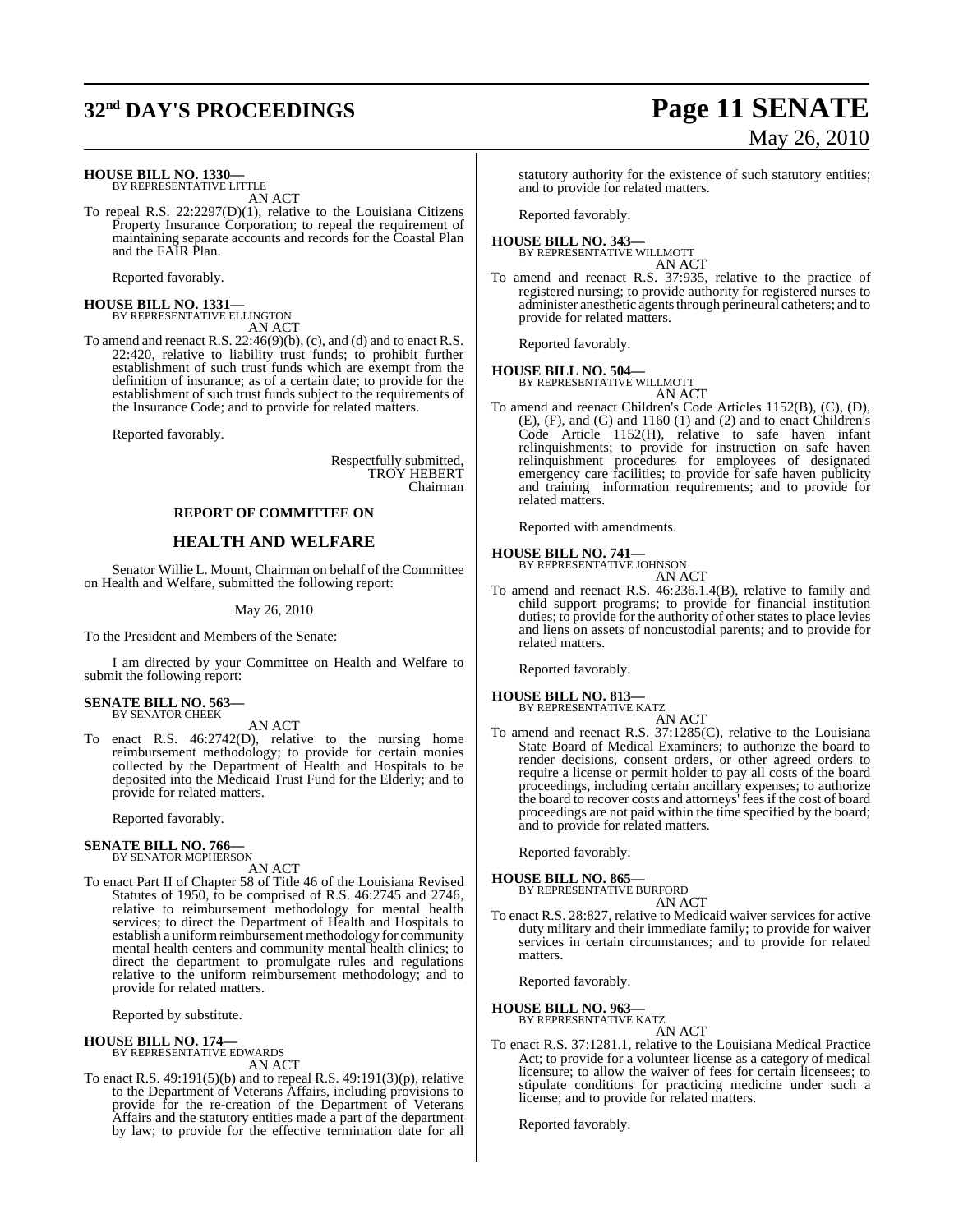#### **HOUSE BILL NO. 964—** BY REPRESENTATIVE JOHNSON

AN ACT

To amend and reenact R.S. 46:236.1.1 and to enact R.S. 46:236.1.2(L), relative to family and child support programs; to provide for medical support for minor children subject to child support orders; to provide for definitions; and to provide for related matters.

Reported favorably.

## **HOUSE BILL NO. 978—** BY REPRESENTATIVE NOWLIN

AN ACT

To enact R.S. 37:797, relative to the Louisiana State Board of Dentistry; to provide for the employment of dentists by certain nonprofit entities; and to provide for related matters.

Reported with amendments.

## **HOUSE BILL NO. 985—** BY REPRESENTATIVES WHITE AND BARROW AN ACT

To amend and reenact R.S. 40:2173(A), (B)(7), (E), and (F), 2844(B)(introductory paragraph) and  $(1)$ ,  $(C)(1)$  and  $(2)$ ,  $2845(A)(1)$  and (D), and R.S. 44:4.1(B)(24) and to enact R.S. 40:2173(B)(8) and (9), 2844(B)(21), (22), and (23), 2845(A)(6) and  $(7)$ ,  $(E)$ , and  $(F)$ , and  $2845.1$ , relative to the Louisiana Emergency Response Network; to provide for requirements for trauma centers; to provide for membership of the LERN board; to provide for powers and functions of the LERN board; to provide for a statewide trauma registry; to provide for confidentiality requirements for the statewide trauma registry; to provide authority to develop stroke and STEMI systems; to create a LERN fund; to provide authority for publishing materials; to provide for public records exceptions; and to provide for related matters.

Reported with amendments.

# **HOUSE BILL NO. 987—** BY REPRESENTATIVE GARY SMITH

AN ACT

To amend and reenact R.S. 40:1299.96(A)(2)(b) and (B)(1) and to enact R.S. 40:1299.96(A)(4), relative to health care information; to provide for definitions; to provide for the report of certain test results directly to the patient; to require reporting to the health care professional who requested the test under certain circumstances; to require verification of patient identification prior to the delivery of test results; to prohibit the liability of clinical laboratories or medical facilities that comply with statutory reporting requirements; and to provide for related matters.

Reported with amendments.

# **HOUSE BILL NO. 1120—** BY REPRESENTATIVE JOHNSON

AN ACT

To amend and reenact R.S. 40:1058.3(C)(1) and to enact R.S. 40:1058.3(C)(4), relative to licensure of substance abuse and addiction treatment facilities; to provide for a moratorium on licensure of additional methadone maintenance programs; to provide for exceptions; to establish a needs assessment task force; and to provide for related matters.

Reported favorably.

## **HOUSE BILL NO. 1185—** BY REPRESENTATIVE NOWLIN

AN ACT

To enact Part LXIX of Chapter 5 of Title 40 of the Louisiana Revised Statutes of 1950, to be comprised of R.S. 40:1300.321 through 1300.323, relative to long-term care; to provide for legislative findings and purpose; to provide for definitions; to provide for certain reimbursements and procedures in the Medicaid state

## **Page 12 SENATE 32nd DAY'S PROCEEDINGS**

plan as it relates to long-term care services for the elderly, the disabled, and persons with developmental disabilities; to provide for promulgation of rules by the Department of Health and Hospitals; to provide for a date for promulgation of the rules by the Department of Health and Hospitals; and to provide for related matters.

Reported favorably.

# **HOUSE BILL NO. 1247—** BY REPRESENTATIVES HOFFMANN, ARMES, BOBBY BADON, BALDONE, BARRAS, BILLIOT, BURFORD, HENRY BURNS, TIM BURNS, CÁRMODY, CHAMPAGNE, CHANDLER, CHANEY, CONNICK, CORTEZ, CROMER, DANAHAY, DOVE, DOWNS, ELLINGTON, FANNIN,<br>GEYMANN, GISCLAIR, GREENE, GUILLORY, GUINGYON, FANNIN,<br>HARRISON, HAZEL, HENDERSON, HENRY, HILL, HINES, HOWARD,<br> AN ACT

To enact R.S. 22:1016, relative to health insurance issuers; to provide for legislative intent; to provide for definitions; to provide for a prohibition on insurance coverage of elective abortions; and to provide for related matters.

Reported with amendments.

## **HOUSE BILL NO. 1370—**

BY REPRESENTATIVE MILLS AN ACT

To amend and reenact R.S. 40:2175.6(G) and to enact R.S. 40:2175.6(H) and (I),relative to outpatient abortion facilities; to provide for license actions imposed against an outpatient abortion facility; to provide for a system of notification, appeals, and injunctive relief; to provide for an effective date; and to provide for related matters.

Reported favorably.

Respectfully submitted, WILLIE L. MOUNT Chairman

## **Senate Bills and Joint Resolutions on Second Reading Reported by Committees**

### **SENATE BILL NO. 621—**

BY SENATOR MARTINY

AN ACT To enact R.S.  $15:574.4(A)(4)$ , relative to parole eligibility; to provide for eligibility for parole consideration for certain offenders sentenced as a habitual offender; and to provide for related matters.

Reported with amendments by the Committee on Judiciary B.

#### **SENATE COMMITTEE AMENDMENTS**

Amendments proposed by Senate Committee on Judiciary B to Original Senate Bill No. 621 by Senator Martiny

AMENDMENT NO. 1

On page 1, line 15, after "**five**" change the period "**.**" to a comma "**,**" and insert the following: "**provided all of the following conditions are met:**

**(a) The offender has not been convicted of a crime of violence as defined in R.S. 14:2(B) or a sex offense as defined in R.S. 15:541, or convicted of an offense which would constitute a crime of violence as defined in R.S. 14:2(B) or a sex offense as defined in R.S. 15:541, regardless of the date of conviction.**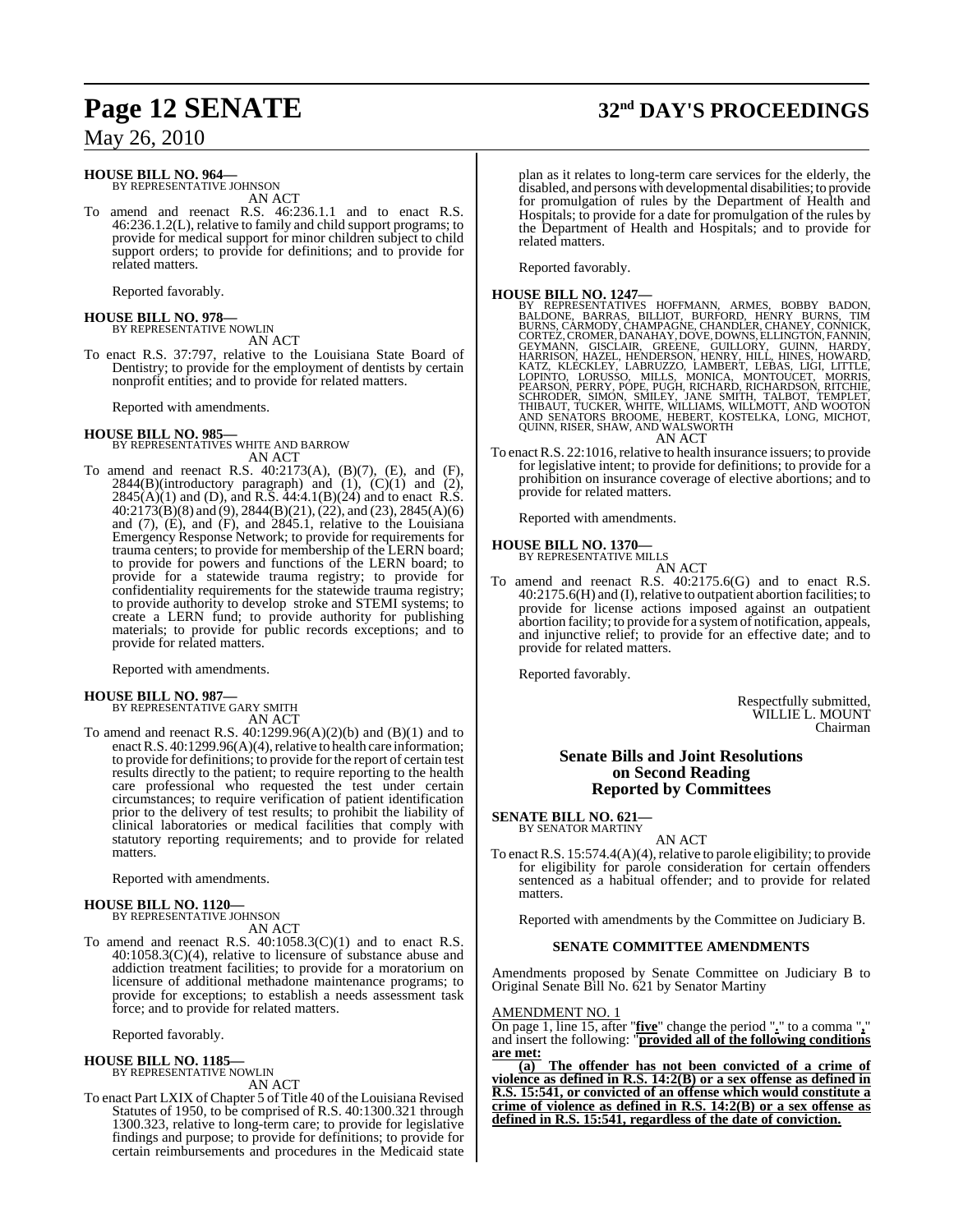# **32nd DAY'S PROCEEDINGS Page 13 SENATE**

# May 26, 2010

**(b) The offender has not committed any disciplinary offenses in the twelve consecutive months prior to the parole eligibility date.**

**(c) The offender has completed the mandatory minimum of one hundred hours of pre-release programming in accordance with R.S. 15:827.1.**

**(d) The offender has completed substance abuse treatment as applicable.**

**(e) The offender has obtained a GED credential, unless the offender has previously obtained a high school diploma or is deemed by a certified educator as being incapable of obtaining a GED credential due to a learning disability. If the offender is deemed incapable of obtaining a GED credential, the offender must complete at least one of the following: a literacy program, an adult basic education program, or a job skills training program.**

**(f) The offender has obtained a low-risk level designation determined by a validated risk assessment instrument approved by the secretary of the Department of Public Safety and Corrections.**"

On motion of Senator Martiny, the committee amendment was adopted. The amended bill was read by title, ordered engrossed and passed to a third reading.

## **SENATE BILL NO. 750—** BY SENATOR MURRAY

AN ACT

To amend and reenact R.S. 13:3105(A) and to enact R.S. 13:996.67, relative to courts and judicial procedure; to provide for the Civil District Court for the parish of Orleans; to authorize the Civil District Court for the parish of Orleans and the clerk of court of the Civil District Court for the parish of Orleans to impose additional costs of court and service charges in certain civil matters under certain circumstances; to provide for the collection of such costs and charges; to establish a judicial building fund; to provide for the dedication and disbursement of such funds; to provide procedures and conditions; to provide for the compensation of jurors in civil cases triable by a jury in the Civil District Court for the parish of Orleans; to increase such compensation; and to provide for related matters.

Reported with amendments by the Committee on Judiciary A.

#### **SENATE COMMITTEE AMENDMENTS**

Amendments proposed by Senate Committee on Judiciary A to Original Senate Bill No. 750 by Senator Murray

#### AMENDMENT NO. 1

On page 1, line 6, after "matters" insert "under certain circumstances"

#### AMENDMENT NO. 2

On page 1, line 16, delete "**The**" and insert "**Subject to the approval of the Judicial Council of the Louisiana Supreme Court, the**"

On motion of Senator Quinn, the committee amendment was adopted. The amended bill was read by title, ordered engrossed and passed to a third reading.

#### **Senate Bills and Joint Resolutions on Second Reading**

#### **SENATE BILL NO. 804— (Substitute of Senate Bill No. 754 by Senator Morrell)** BY SENATOR MORRELL

AN ACT

To amend and reenact R.S. 36:801.1(A), R.S. 38:330.12 and 330.12.1, to enact R.S. 36:509(P) and R.S. 38:330.12.1, and to repeal R.S. 36:509(P), relative to non-flood protection assets, functions, and activities within a levee district within the jurisdiction of an authority; to provide for the management and control of such assets; to create the Non-flood Protection Asset Management Authoritywithin the Department of Transportation and Development and as a political subdivision; to transfer management of such assets from the division of administration to the authority; to provide for the powers, duties, and functions of the authority; to provide for a board of commissioners of the authority; to provide for membership of the board of commissioners; and to provide for related matters.

On motion of Senator McPherson the bill was read by title, ordered engrossed and passed to a third reading.

#### **House Bills and Joint Resolutions on Second Reading Reported by Committees**

**HOUSE BILL NO. 5—** BY REPRESENTATIVE LEGER

AN ACT

To amend and reenact R.S. 49:316.1(A)(2)(a) and (c), relative to the administration of state government; to authorize the Department of Public Safety and Corrections, to accept debit or credit cards for payment of obligations owed to the state through the use of a third-party processor; to provide for the collection of a convenience fee; and to provide for related matters.

Reported with amendments by the Committee on Judiciary B.

#### **SENATE COMMITTEE AMENDMENTS**

Amendments proposed by Senate Committee on Judiciary B to Engrossed House Bill No. 5 by Representative Leger

#### AMENDMENT NO. 1

On page 2, line 8, after "Corrections," insert "Department of Wildlife and Fisheries,"

AMENDMENT NO. 2

On page 2, line 13, after "Corrections," insert "Department of Wildlife and Fisheries,

On motion of Senator Martiny, the committee amendment was adopted. The amended bill was read by title and referred to the Legislative Bureau.

#### **HOUSE BILL NO. 16—**

BY REPRESENTATIVE WOOTON

AN ACT To amend and reenact R.S. 40:1379.3(D)(2), relative to concealed handgun permits; to provide with respect to the training of persons applying for a concealed handgun permit; to provide for the certification of concealed handgun permit instructors; and to provide for related matters.

Reported favorably by the Committee on Judiciary B. The bill was read by title and referred to the Legislative Bureau.

#### **HOUSE BILL NO. 18—**

BY REPRESENTATIVE MORRIS

- AN ACT To enact R.S. 33:454, relative to mayors' courts; to establish the
- Mayor's Court of the Village of Hosston, Caddo Parish; to provide for the territorial jurisdiction of the court; to provide for the powers and authority of the mayor as magistrate of the court and other officers of the court; to provide relative to subject matter jurisdiction of the court; and to provide for related matters

Reported favorably by the Committee on Judiciary A. The bill was read by title and referred to the Legislative Bureau.

## **HOUSE BILL NO. 19—** BY REPRESENTATIVE PEARSON

AN ACT

To enact Code of Civil Procedure Article 4844(A)(6), relative to jurisdiction of a city court in eviction proceedings; to provide that the CityCourt of Slidell hasthe same jurisdictional limit for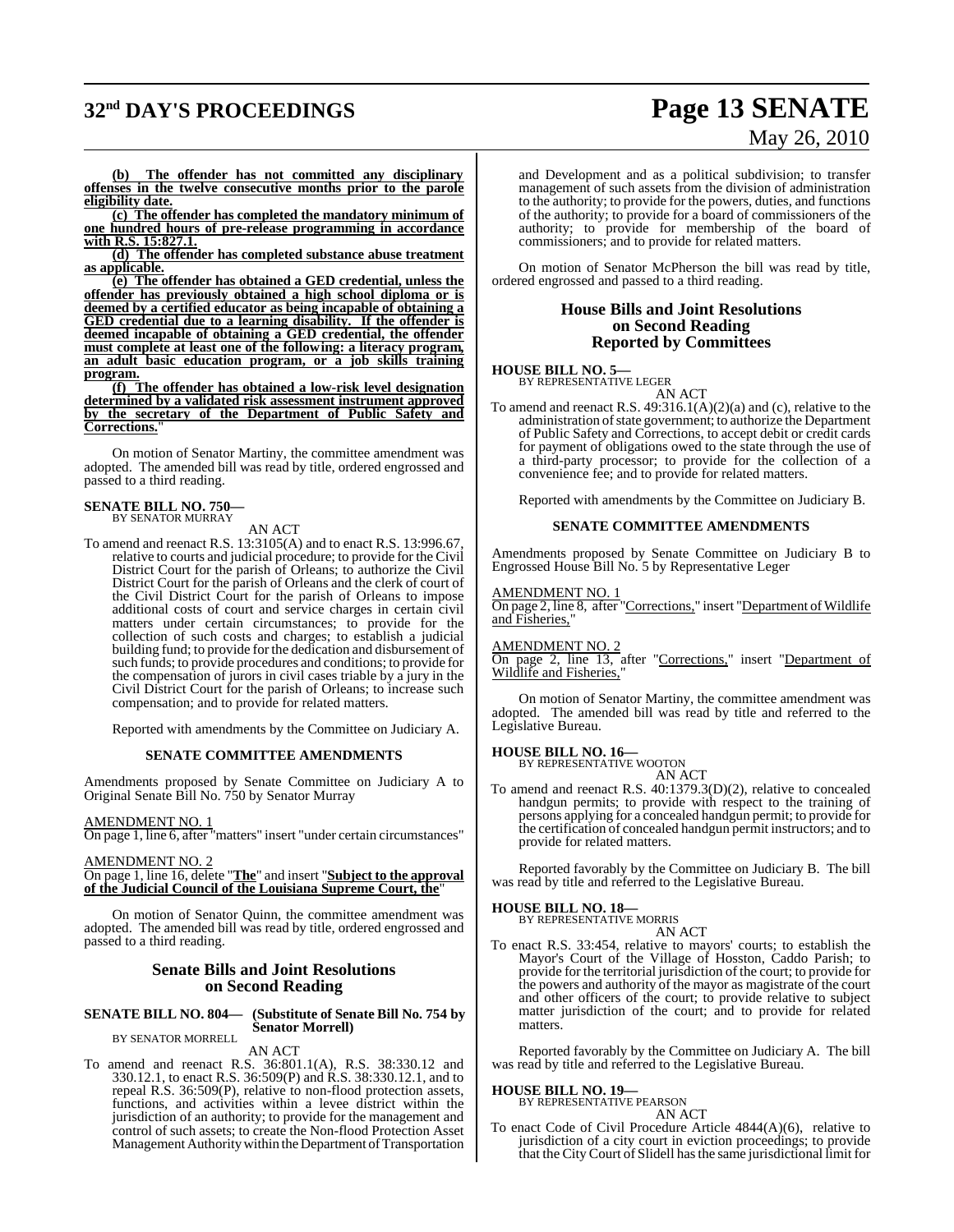# **Page 14 SENATE 32nd DAY'S PROCEEDINGS**

## May 26, 2010

eviction proceedings as a justice of the peace court; and to provide for related matters.

Reported favorably by the Committee on Judiciary A. The bill was read by title and referred to the Legislative Bureau.

# **HOUSE BILL NO. 21—** BY REPRESENTATIVE THIERRY

AN ACT

To enact R.S. 13:841(F), relative to fees of the clerk of court's office; to clarify that the clerk of court of the Twenty-Seventh Judicial District Court is authorized to charge existing fees for the filing and recordation of documents received electronically; and to provide for related matters.

Reported favorably by the Committee on Judiciary A. The bill was read by title and referred to the Legislative Bureau.

## **HOUSE BILL NO. 22—**

BY REPRESENTATIVE BALDONE AN ACT

To amend and reenact R.S. 15:570(A)(6), relative to capital punishment; to provide with respect to the witnesses present at the execution of a death sentence; and to provide for related matters.

Reported favorably by the Committee on Judiciary C. The bill was read by title and referred to the Legislative Bureau.

## **HOUSE BILL NO. 24—**

BY REPRESENTATIVE ABRAMSON AN ACT

To amend and reenact R.S. 9:1702, relative to immovable property; to provide for the partition of certain property; to provide an exception allowing agreements not to partition electric generating plants or units for a certain period of time; and to provide for related matters.

Reported favorably by the Committee on Judiciary A. The bill was read by title and referred to the Legislative Bureau.

## **HOUSE BILL NO. 29—**

BY REPRESENTATIVE WOOTON AN ACT

To amend and reenact R.S. 15:893.1(1), relative to incarceration; to provide with respect to the assignment of inmates at certain correctional facilities; and to provide for related matters.

Reported favorably by the Committee on Judiciary B. The bill was read by title and referred to the Legislative Bureau.

#### **HOUSE BILL NO. 40—** BY REPRESENTATIVE FOIL

AN ACT

To enact R.S. 9:2005(3), relative to trusts; to provide for seizure of trust assets in certain circumstances; and to provide for related matters.

Reported with amendments by the Committee on Judiciary A.

#### **SENATE COMMITTEE AMENDMENTS**

Amendments proposed by Senate Committee on Judiciary A to Engrossed House Bill No. 40 by Representative Foil

#### AMENDMENT NO. 1

On page 1, delete lines 14 and 15 in their entirety and insert "which results in a conviction or a plea of guilty."

On motion of Senator Quinn, the committee amendment was adopted. The amended bill was read by title and referred to the Legislative Bureau.

#### **HOUSE BILL NO. 60—**

BY REPRESENTATIVE WOOTON AN ACT

To amend and reenact R.S. 40:1379.3(A)(1), (B), (C)(introductory paragraph), and (T), relative to concealed handgun permits; to provide for the issuance of Louisiana concealed handgun permits; to provide with respect to the recognition of nonresident concealed handgun permits; to provide for a period of time when previously issued nonresident concealed handgun permits shall be considered valid; and to provide for related matters.

Reported favorably by the Committee on Judiciary B. The bill was read by title and referred to the Legislative Bureau.

#### **HOUSE BILL NO. 67—**

BY REPRESENTATIVE LOPINTO AN ACT

To amend and reenact R.S. 40:1236.14 and to enact R.S. 9:2793(C), relative to limitations of liability; to provide a limitation of liability for the use of automated external defibrillators at the scene of an emergency; and to provide for related matters.

Reported favorably by the Committee on Judiciary A. The bill was read by title and referred to the Legislative Bureau.

#### **HOUSE BILL NO. 95—**

BY REPRESENTATIVE WHITE AN ACT

To amend and reenact Code of Criminal Procedure Articles 411(A), 413, and 415, relative to the drawing and impaneling of grand jurors; to provide for the impaneling of grand jury members; to increase the number of alternate members which can be selected to serve on a grand jury; to provide for the selection of additional alternate grand jurors to fill vacancies on the grand jury; to provide for the selection of the foreman; and to provide for related matters.

Reported favorably by the Committee on Judiciary C. The bill was read by title and referred to the Legislative Bureau.

#### **HOUSE BILL NO. 105—**

BY REPRESENTATIVE BALDONE AN ACT

To amend and reenact Code of Criminal Procedure Article  $875(A)(3)$ , relative to presentence investigations; to amend presentence investigation provisions to include defendant's pretrial and post-conviction disciplinary records; and to provide for related matters.

Reported favorably by the Committee on Judiciary C. The bill was read by title and referred to the Legislative Bureau.

## **HOUSE BILL NO. 123—** BY REPRESENTATIVE BALDONE

AN ACT

To enact R.S. 14:110.3, relative to offenses affecting law enforcement; to create the crime of tampering with surveillance, accounting, inventory, or monitoring systems; to provide for definitions; to provide for penalties; to provide for increased penalties if the monitoring system is located on the premises of a correctional facility; and to provide for related matters.

Reported favorably by the Committee on Judiciary C. The bill was read by title and referred to the Legislative Bureau.

#### **HOUSE BILL NO. 130—**

BY REPRESENTATIVE WHITE

## AN ACT

To amend and reenact Code of Criminal Procedure Articles 899(E) and 900(A)(introductory paragraph), relative to procedures following the arrest or summons for a violation of probation; to increase the time period in which a defendant shall be brought before the court for a hearing on a probation violation; to provide for the use of affidavits in determining probable cause;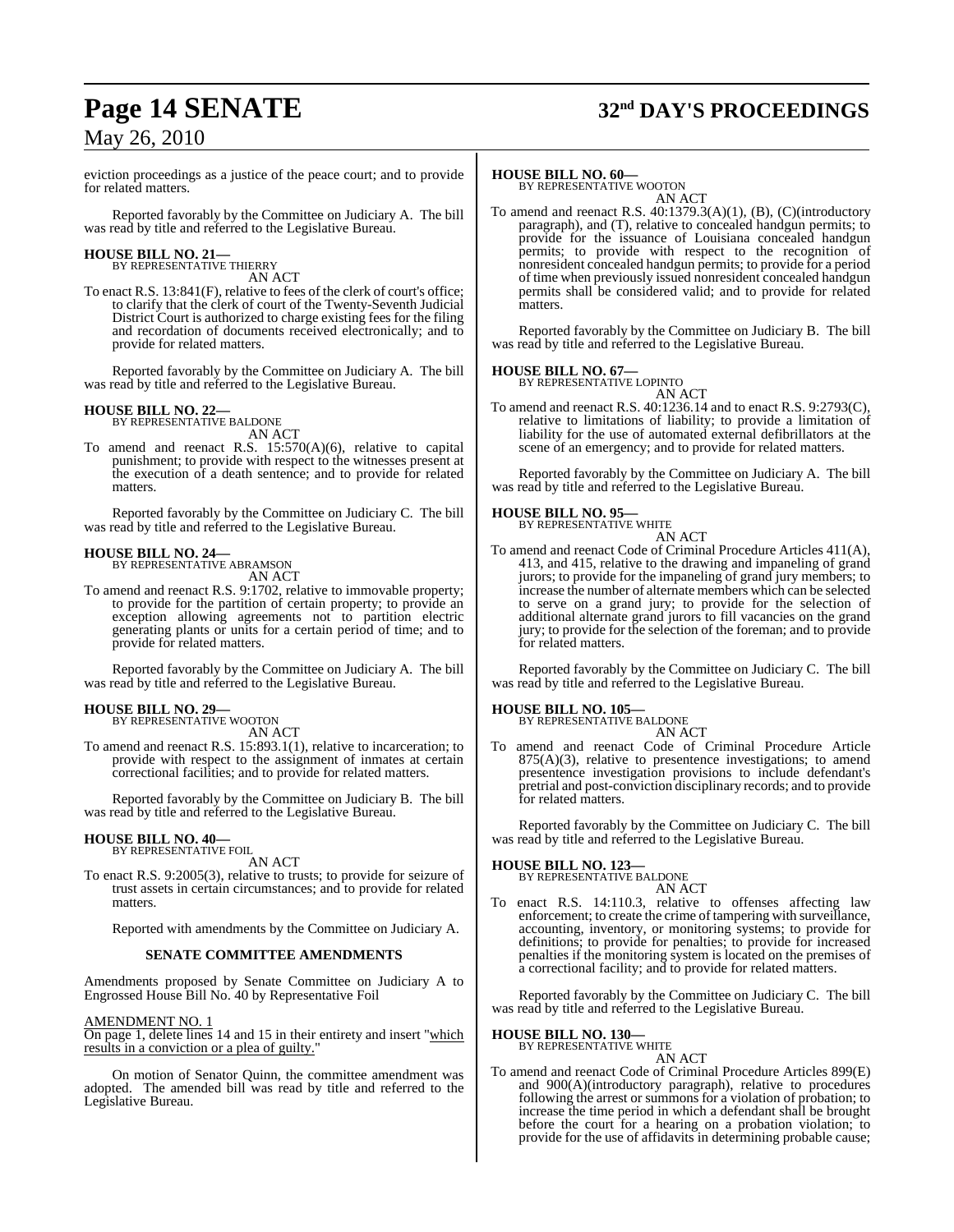# **32nd DAY'S PROCEEDINGS Page 15 SENATE**

# May 26, 2010

to provide for time limitations; and to provide for related matters.

Reported favorably by the Committee on Judiciary B. The bill was read by title and referred to the Legislative Bureau.

# **HOUSE BILL NO. 141—** BY REPRESENTATIVE WOOTON

AN ACT

To amend and reenact R.S. 40:1784, relative to applications to possess or transfer certain firearms; to provide for the use of electronic applications approved by the Department of Public Safety and Corrections for the possession or transfer of certain firearms; to provide that applications for the possession or transfer of certain firearms may be filed electronically; to provide that electronic applications are contingent upon purchase of equipment; and to provide for related matters.

Reported favorably by the Committee on Judiciary B. The bill was read by title and referred to the Legislative Bureau.

## **HOUSE BILL NO. 158—** BY REPRESENTATIVE WOOTON

AN ACT

To amend and reenact R.S. 40:1379.3(C)(10) and to enact R.S.  $40:1379.3(C)(18)$  and (19), relative to concealed handgun permits; to provide for the qualifications necessary for the issuance of a permit; to provide for a waiting period for reapplication following revocation or denial; and to provide for related matters.

Reported favorably by the Committee on Judiciary B. The bill was read by title and referred to the Legislative Bureau.

HOUSE BILL NO. 173—<br>BY REPRESENTATIVES TEMPLET, ANDERS, ARMES, ARNOLD,<br>AUSTIN BADON, BOBBY BADON, BALDONE, BARRAS, BILLIOT,<br>HENRY BURNS, TIM BURNS, BURRELL, CHANDLER, CHANEY,<br>CONNICK, CORTEZ, DIXON, DOERGE, DOVE, DOWNS, ED

## AN ACT

To amend and reenact R.S. 40:966(B)(3), (E), and (F) and to enact R.S. 40:964(Schedule I)(C)(32) and 989.2, relative to controlled dangerous substances; to create the crime of the unlawful production, manufacturing, distribution, or possession of a material, compound, mixture, or preparation which contains a prohibited plant; to provide for definitions; to provide for criminal penalties; to provide for exceptions; to add certain hallucinogenic substances to Schedule I; and to provide for related matters.

Reported favorably by the Committee on Judiciary C. The bill was read by title and referred to the Legislative Bureau.

**HOUSE BILL NO. 195—**<br>BY REPRESENTATIVES MILLS, WOOTON, PATRICIA SMITH,<br>BARROW,BURRELL,CARMODY,DIXON,EDWARDS,HARDY,GIROD<br>JACKSON, KATZ, LAFONTA, LOPINTO, MONTOUCET, NORTON,<br>NOWLIN, ST. GERMAN, STIAES, THIERRY, AND WILLIAMS

#### AN ACT

To amend and reenact R.S.  $15:574.2(B)$ , (C), (D), (E), and (F) and to enact R.S. 15:574.2(G), relative to the Board of Parole; to change the number of votes required to grant parole to offenders convicted of certain offenses; to provide for applicability; to provide for criteria; to provide for the granting of parole to certain offenders participating in work release programs; and to provide for related matters.

Reported favorably by the Committee on Judiciary B. The bill was read by title and referred to the Legislative Bureau.

#### **HOUSE BILL NO. 208—**

BY REPRESENTATIVE GREENE AN ACT

To amend and reenact R.S. 46:236.3(K)(2), relative to income assignment orders; to provide for an increase in the fine for failure to comply; to provide relative to the total amount withheld; and to provide for related matters.

Reported with amendments by the Committee on Judiciary A.

#### **SENATE COMMITTEE AMENDMENTS**

Amendments proposed by Senate Committee on Judiciary A to Engrossed House Bill No. 208 by Representative Greene

#### AMENDMENT NO. 1

On page 1, delete line 3, and insert "relative to the fine for failure to comply; to provide terms and conditions; to provide relative to the total"

## AMENDMENT NO. 2

On page 1, delete line 14 and 15 and insert

"(2) May impose a fine against the payor, up to twenty-five dollars per day up to fifty dollars per day if the failure was willful, or up to twenty-five dollars per day if the failure was not willful, for the failure to withhold or pay over the support in accordance with the"

On motion of Senator Quinn, the committee amendment was adopted. The amended bill was read by title and referred to the Legislative Bureau.

## **HOUSE BILL NO. 221—** BY REPRESENTATIVE TIM BURNS

AN ACT

To amend and reenact R.S. 9:303(C) and 315.11(A), R.S. 13:1621(B)(3) and (4), R.S. 15:305(D) and (E)(1), R.S.  $46:236.1.2(D)(2)$  and  $(J), 236.7(A)(1)$  and  $(B),$  and  $236.11.1(\dot{C})(3)$ , Children's Code Article  $311(B)(1)(a)$ , and Code of Evidence Article 902(10), relative to child support; to make technical correctionsto provisions governing child support; and to provide for related matters.

Reported favorably by the Committee on Judiciary A. The bill was read by title and referred to the Legislative Bureau.

## **HOUSE BILL NO. 222—** BY REPRESENTATIVE TIM BURNS

AN ACT

To amend and reenact R.S. 46:236.3(E)(3), relative to the enforcement of child support; to provide for the garnishment of income; to provide for the forwarding of payment; and to provide for related matters.

Reported favorably by the Committee on Judiciary A. The bill was read by title and referred to the Legislative Bureau.

**HOUSE BILL NO. 235—** BY REPRESENTATIVE WOOTON

AN ACT To enact R.S. 11:2185 and 2235 and R.S. 33:4712(G), relative to law enforcement officers; to authorize retired deputy sheriffs and retired municipal police officers to purchase their firearms upon retirement; to provide for certain criteria; and to provide for related matters.

Reported favorably by the Committee on Judiciary B. The bill was read by title and referred to the Legislative Bureau.

## **HOUSE BILL NO. 238—** BY REPRESENTATIVE HOWARD

AN ACT

To enact R.S. 33:1448(Y), relative to the premium costs of group health and life insurance for retired sheriffs and retired deputy sheriffs of the Sabine Parish Sheriff's Office; to provide for eligibility for payment of premium costs; and to provide for related matters.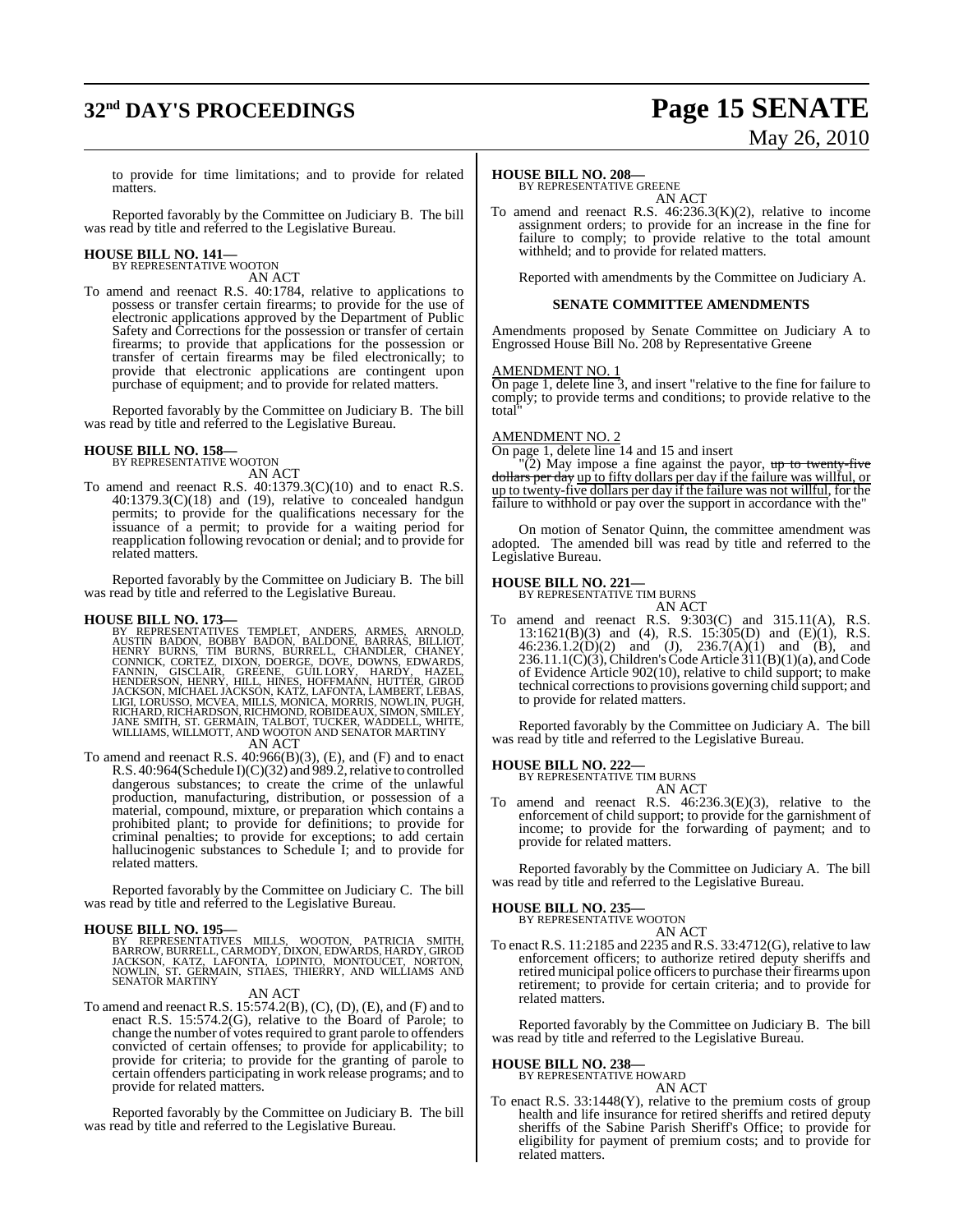Reported favorably by the Committee on Judiciary B. The bill was read by title and referred to the Legislative Bureau.

## **HOUSE BILL NO. 323—** BY REPRESENTATIVE WILLMOTT

AN ACT

To enact R.S. 9:2800.21, relative to curators; to provide a limitation of liability for certain curators and undercurators for the acts of interdicts; to provide for exceptions; and to provide for related matters.

Reported favorably by the Committee on Judiciary A. The bill was read by title and referred to the Legislative Bureau.

#### **HOUSE BILL NO. 327—** BY REPRESENTATIVE GREENE

AN ACT

To amend and reenact Code of Civil Procedure Article 1293(A), relative to service of process; to provide for the appointment of a private process server under certain circumstances; and to provide for related matters.

Reported with amendments by the Committee on Judiciary A.

#### **SENATE COMMITTEE AMENDMENTS**

Amendments proposed by Senate Committee on Judiciary A to Engrossed House Bill No. 327 by Representative Greene

#### AMENDMENT NO. 1

On page 1, at the end of line 15, insert "Any person who is a Louisiana licensed private investigator shall be presumed qualified to perform the duties required to make service.

On motion of Senator Quinn, the committee amendment was adopted. The amended bill was read by title and referred to the Legislative Bureau.

#### **HOUSE BILL NO. 484—**

BY REPRESENTATIVE EDWARDS AN ACT

To amend and reenactR.S. 3:3652(9) and (15), 3653, 3656(A)(1) and (D), the heading of Part XIV of Chapter 1 of Code Title XXI of Code Book III of Title 9 of the Louisiana Revised Statutes of 1950 andR.S. 9:4770,R.S. 10:9-102(d), 9-308(b), 9-309(13), 9-  $315(a)$ (introductory paragraph) and  $(1)$ ,  $9-322(f)$ (introductory paragraph) and  $(5)$ , and  $\overline{9}$ - $\overline{501(a)}$ (introductory paragraph) and (1), to enact R.S.  $10:9-322(g)$  and  $9-501(a)(4)$ , and to repeal R.S. 9:4521 and 4524 and R.S. 10:9-322(f)(6) and 9-501(a)(2), relative to security devices; to provide definitions; to provide for agricultural liens; to provide for perfection of liens; to provide for conflicts; to provide for rankings; and to provide for related matters.

Reported favorably by the Committee on Judiciary A. The bill was read by title and referred to the Legislative Bureau.

#### **HOUSE BILL NO. 496—** BY REPRESENTATIVE SMILEY

AN ACT

To amend and reenact R.S. 44:4.1(B)(1), to enact Chapter 10-A of Title 3 of the Louisiana Revised Statutes of 1950, to be comprised of R.S. 3:1381 through 1430.13, and to repeal Chapters 10 and 14 of Title 3 of the Louisiana Revised Statutes of 1950, comprised of R.S. 3:1311 through 1373 and 1891 through 1907, relative to the Louisiana Feed Commission and the Fertilizer Commission; to provide for the merger of the Louisiana Feed Commission and the Fertilizer Commission; to provide for membership, duties, and responsibilities; to provide for the Louisiana Agricultural Liming Materials Law, and to provide for related matters.

Reported with amendments by the Committee on Agriculture, Forestry, Aquaculture, and Rural Development.

# **Page 16 SENATE 32nd DAY'S PROCEEDINGS**

#### **SENATE COMMITTEE AMENDMENTS**

Amendments proposed by Senate Committee on Agriculture, Forestry, Aquaculture, and Rural Development to Re-Reengrossed House Bill No. 496 by Representative Smiley

AMENDMENT NO. 1

On page 16, line 18, change "Subsection" to "Section"

#### AMENDMENT NO. 2

On page 21, line 18, after "means" delete the remainder of the line and insert "any of the following situations:"

#### AMENDMENT NO. 3

On page 22, line 24, delete "Commission;" and change "powers" to "Powers"

#### AMENDMENT NO. 4

On page 24, line 11, after "label" and before "if" delete the comma ","

#### AMENDMENT NO. 5

On page 24, line 12, after "invoice" and before "if" delete the comma ","

On motion of Senator Thompson, the committee amendment was adopted. The amended bill was read by title and referred to the Legislative Bureau.

## **HOUSE BILL NO. 502—**

BY REPRESENTATIVE BALDONE AN ACT

To enact R.S. 14:204.1, relative to fire-raising; to create the crime of fire-raising in a correctional facility; to provide criminal penalties; to provide for definitions; and to provide for related matters.

Reported favorably by the Committee on Judiciary C. The bill was read by title and referred to the Legislative Bureau.

**HOUSE BILL NO. 549—** BY REPRESENTATIVE BALDONE AN ACT

To enact Code of Criminal Procedure Article 233, relative to criminal procedure; to authorize the use of electronic signatures of offenders; to provide for the collection of electronic signatures; to provide for definitions; and to provide for related matters.

Reported favorably by the Committee on Judiciary C. The bill was read by title and referred to the Legislative Bureau.

**HOUSE BILL NO. 556—** BY REPRESENTATIVE WOOTON AN ACT

To amend and reenactR.S. 14:95.2(C)(4) andR.S. 40:1379.3(N)(11), relative to firearms; to provide with respect to firearm-free zones; to provide relative to the possession of firearms by concealed handgun permit holders; to retain the prohibition regarding the carrying of concealed handguns at a school; to prohibit the carrying of concealed handguns on any school campus or school bus; and to provide for related matters.

Reported favorably by the Committee on Judiciary B. The bill was read by title and referred to the Legislative Bureau.

**HOUSE BILL NO. 606—** BY REPRESENTATIVE ELLINGTON AN ACT

To amend and reenact R.S. 3:2891, 2892, and 2896, relative to swine running at large; to remove certain exceptions to running at large, seizure and impoundment, and liabilities; and to provide for related matters.

Reported with amendments by the Committee on Agriculture, Forestry, Aquaculture, and Rural Development.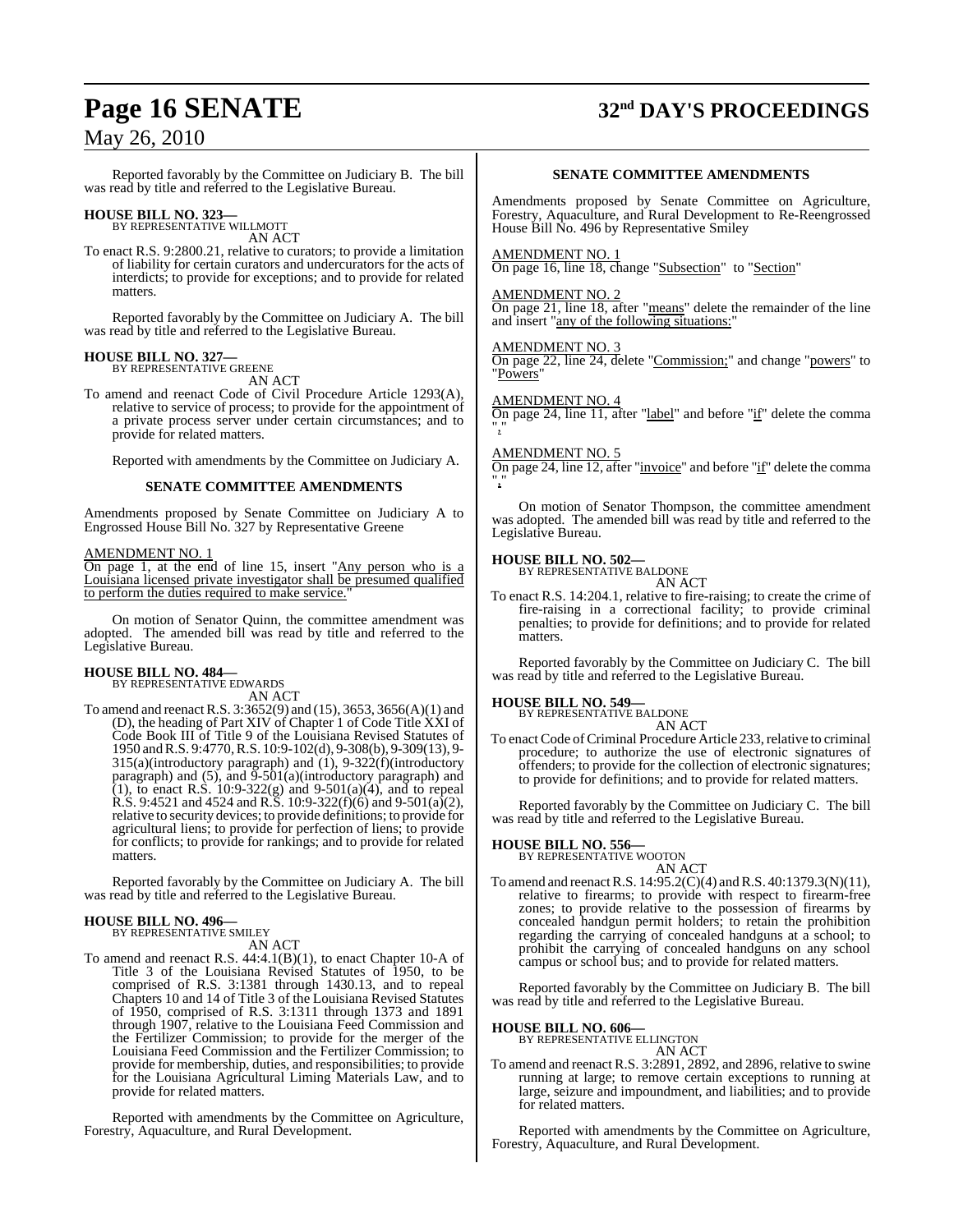# **32nd DAY'S PROCEEDINGS Page 17 SENATE**

#### **SENATE COMMITTEE AMENDMENTS**

Amendments proposed by Senate Committee on Agriculture, Forestry, Aquaculture, and Rural Development to Reengrossed House Bill No. 606 by Representative Ellington

#### AMENDMENT NO. 1

On page 1, line 4, after "liabilities;" insert "to provide for effectiveness;"

## AMENDMENT NO. 2

On page 2, at the beginning of line 18, insert " $\underline{A}$ ."

#### AMENDMENT NO. 3

On page 2, between lines 20 and 21, insert the following:

"B. The provisions of this section shall not apply in the Sabine River Swamp in ward 1 and all of ward 2 of Beauregard Parish, in the Little River area north ofCatahoula Lake in Grant Parish and LaSalle Parish south of Highway 84, in wards 1, 2, 3, and 4 of LaSalle Parish, in that area of Allen Parish, ward 5, west of the Calcasieu River, in wards 1, 2, 3, 5, 6, and 8 of Vernon Parish, in the Catahoula Lake area of Catahoula Parish, and in the parishes of Winn, Union, St. Tammany, Livingston, St. Helena, Cameron, and Caldwell Parish, except wards 1, 2, 7, and 8 of Caldwell Parish, and state representative district 27, unless a referendum of the people is held to approve it.

C. The provisions of Subsection B of this Section shall become null and void on January 1, 2020.

On motion of Senator Thompson, the committee amendment was adopted. The amended bill was read by title and referred to the Legislative Bureau.

## **HOUSE BILL NO. 608—** BY REPRESENTATIVE WHITE

AN ACT

To amend and reenact Code of Criminal Procedure Article 230.2(A), relative to probable cause determinations; to authorize the use of facsimile or other electronic means to transmit affidavits or other written evidence in probable cause determinations; and to provide for related matters.

Reported favorably by the Committee on Judiciary C. The bill was read by title and referred to the Legislative Bureau.

#### **HOUSE BILL NO. 623—**

BY REPRESENTATIVE DANAHAY AN ACT

To amend and reenact Code of Civil Procedure Article 153 and Code of Criminal Procedure Article 673, relative to the recusal of judges; to provide for the authority of judges pending a motion to recuse; and to provide for related matters.

Reported favorably by the Committee on Judiciary A. The bill was read by title and referred to the Legislative Bureau.

# **HOUSE BILL NO. 651—** BY REPRESENTATIVE TEMPLET

AN ACT

To amend and reenact Children's Code Articles 1122(B)(8), (F)(12), (G)(12), 1125(B), 1189(3), 1270, 1271(A) and (B), 1272, 1273, 1276, 1515(B)(VI), 1517(A), 1518(B), 1519, 1520(B)(introductory paragraph) and (C), and 1522(B) and to enact Children's Code Articles 1515(A)(7) and 1517(E), relative to the continuous revision of the Children's Code; to provide for adoption; to provide for voluntary transfer of custody; to provide for contents of the surrender form; to provide for the Statement of Family History Form; to provide for voluntary registration, use of the registry, matching procedures, and who may register; to provide for effective date of registration, monitoring, verifying, matching, and counseling registrants; to provide for confidentiality of documents filed; to provide for disclosure of death of biological parents and adopted persons and grounds for disclosure; to provide for the contents and form of the petition for voluntary transfer; to provide for notice and service of the

# May 26, 2010

petition; to provide for appointment of counsel; to provide for required testimony at the hearing; to provide for the contents of the judgment; and to provide for related matters.

Reported favorably by the Committee on Judiciary A. The bill was read by title and referred to the Legislative Bureau.

#### **HOUSE BILL NO. 751—** BY REPRESENTATIVE FOIL

AN ACT

To enact R.S. 9:1255, relative to the installation of solar collectors; to provide for definitions; to provide for certain rights and prohibitions relative to the installation of solar collectors; to provide for exceptions; and to provide for related matters.

Reported favorably by the Committee on Judiciary A. The bill was read by title and referred to the Legislative Bureau.

#### **HOUSE BILL NO. 762—**

BY REPRESENTATIVE ROY

AN ACT To amend and reenact R.S. 14:93.3(E)(1), relative to the crime of cruelty to the infirmed; to provide for a minimum mandatory term of imprisonment for intentional and malicious acts of cruelty to the infirmed; and to provide for related matters.

Reported with amendments by the Committee on Judiciary C.

#### **SENATE COMMITTEE AMENDMENTS**

Amendments proposed by Senate Committee on Judiciary C to Engrossed House Bill No. 762 by Representative Roy

#### AMENDMENT NO. 1

On page 1, line 11, after "At least" delete "six months" and insert "one year"

On motion of Senator Dorsey, the committee amendment was adopted. The amended bill was read by title and referred to the Legislative Bureau.

## **HOUSE BILL NO. 774—** BY REPRESENTATIVE GREENE

AN ACT

To amend and reenact R.S. 9:346(G), relative to visitation; to provide relative to defenses; and to provide for related matters.

Reported favorably by the Committee on Judiciary A. The bill was read by title and referred to the Legislative Bureau.

**HOUSE BILL NO. 840—**<br>BY REPRESENTATIVES SIMON, BOBBY BADON, BURFORD, HENRY<br>BURNS, CHANEY, GUINN, HOWARD, LEBAS, LITTLE, PERRY,<br>RITCHIE, ROY, AND THIBAUT

- AN ACT
- To enact Chapter 3-E of Title 3 of the Louisiana Revised Statutes of 1950, to be comprised of R.S. 3:299, and R.S. 36:629(M) and 919.10, relative to the Louisiana Sustainable Local Food Policy Council; to provide for the council membership, duties and responsibilities, vacancies, and compensation; to provide for termination; and to provide for related matters.

Reported favorably by the Committee on Agriculture, Forestry, Aquaculture, and Rural Development. The bill was read by title and referred to the Legislative Bureau.

#### **HOUSE BILL NO. 847—**

BY REPRESENTATIVE WOOTON AN ACT

To amend and reenact R.S. 14:207(A), relative to the crime of alteration or removal of identifying numbers on motor vehicles; to provide for the elements of the crime; to include trailers; and to provide for related matters.

Reported favorably by the Committee on Judiciary C. The bill was read by title and referred to the Legislative Bureau.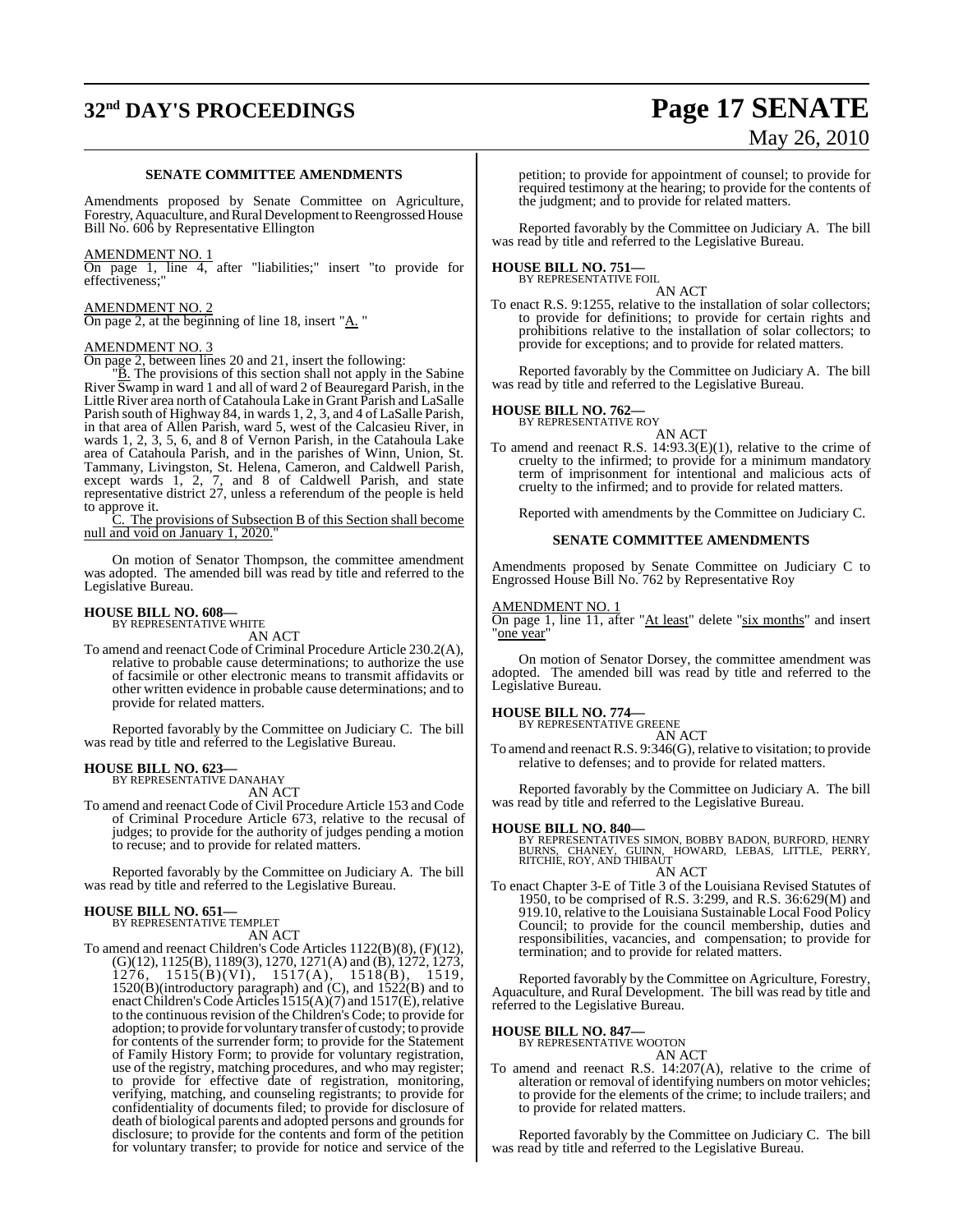# **Page 18 SENATE 32nd DAY'S PROCEEDINGS**

## May 26, 2010

#### **HOUSE BILL NO. 855—**

BY REPRESENTATIVE BOBBY BADON AN ACT

To amend and reenact R.S. 35:407(A) and (B), relative to ex officio notaries public appointed by mayors; to authorize mayors of certain municipalities to appoint ex officio notaries public; to provide for limitations; and to provide for related matters.

Reported favorably by the Committee on Judiciary A. The bill was read by title and referred to the Legislative Bureau.

## **HOUSE BILL NO. 856—** BY REPRESENTATIVE TIM BURNS

AN ACT

To amend and reenactR.S. 9:1725(5), 1893, 1895(A), 1971, 2004(2), 2011, 2025, and 2045 and to enact R.S. 9:1973(C), 2031, and 2235, relative to the Louisiana Trust Code; to provide for the definition of "proper court"; to provide for class trusts; to provide for the interests of beneficiaries; to provide for the correction of cross references; to provide relative to the shifting of the interest of a principal beneficiary; to provide for the delegation of the right to terminate, modify, or amend certain trust provisions; to provide for the delegation of the right to revoke a trust; and to provide for related matters.

Reported favorably by the Committee on Judiciary A. The bill was read by title and referred to the Legislative Bureau.

#### **HOUSE BILL NO. 857—**

BY REPRESENTATIVE TIM BURNS

AN ACT

To direct the Louisiana State Law Institute to redesignate certain provisions from Title 44 of the Louisiana Revised Statutes of 1950 to Title 9 of the Louisiana Revised Statutes of 1950, relative to mortgage records; to provide for the effectiveness of references to redesignated statutes; and to provide for related matters.

Reported favorably by the Committee on Judiciary A. The bill was read by title and referred to the Legislative Bureau.

## **HOUSE BILL NO. 871—**

BY REPRESENTATIVE HAZEL AN ACT

To amend and reenact R.S. 46:236.6(A) and 236.7(B), relative to summonses for contempt for nonpayment of child support orders or medical support orders; to provide for authority to issue summonses for contempt; to provide for changes to a statutory reference regarding child support collection agencies; and to provide for related matters.

Reported with amendments by the Committee on Judiciary A.

#### **SENATE COMMITTEE AMENDMENTS**

Amendments proposed by Senate Committee on Judiciary A to Engrossed House Bill No. 871 by Representative Hazel

AMENDMENT NO. 1 On page 1, line 16, after "jurisdiction" insert ", on a date which shall be specified by the court,

AMENDMENT NO. 2

On page 1, line 18, after "court" delete the remainder of the line and insert "and serve in open any summons served and a rule for contempt which shall be served in open"

#### AMENDMENT NO. 3

On page 1, line 19, change "a rule for contempt" to "a rule for contempt'

#### AMENDMENT NO. 4

On page 2, delete lines 19 through 21 and insert "jurisdiction, on a date which shall be specified by the court, why he should not be held in constructive contempt of court. Prior to or at the hearing, the Department of Social Services or the district attorney shall file with the court any summons served and a rule for contempt which shall be and serve served in open court on the defendant a rule for contempt, setting"

On motion of Senator Quinn, the committee amendment was adopted. The amended bill was read by title and referred to the Legislative Bureau.

#### **HOUSE BILL NO. 917—**

BY REPRESENTATIVE WHITE AN ACT

To enact R.S. 14:230(A)(2)(d) and (e), relative to money laundering; to amend the definition of "funds"; and to provide for related matters.

Reported favorably by the Committee on Judiciary C. The bill was read by title and referred to the Legislative Bureau.

#### **HOUSE BILL NO. 940—**

BY REPRESENTATIVE MONTOUCET A JOINT RESOLUTION

Proposing to amend Article I, Section 17(A) of the Constitution of Louisiana, relative to jury trials in criminal cases; to provide for with respect to the waiver of a trial by jury; to provide that a criminal defendant's waiver of a jury trial shall be contingent upon the prosecution's consent and court approval; to provide for submission of the proposed amendment to the electors; and to provide for related matters.

Reported favorably by the Committee on Judiciary C. The bill was read by title and referred to the Legislative Bureau.

#### **HOUSE BILL NO. 1062—** BY REPRESENTATIVE FOIL

AN ACT

To amend and reenact Code of Civil Procedure Article 1561(A), relative to civil actions; to provide for the procedures for the consolidation of separate actions; and to provide for related matters.

Reported favorably by the Committee on Judiciary A. The bill was read by title and referred to the Legislative Bureau.

**HOUSE BILL NO. 1113—** BY REPRESENTATIVES RICHMOND AND LEGER AN ACT

To enact R.S. 33:9615, relative to local ethics entities; to provide for appellate review of decisions of the board; to provide restrictions on such right of appeal; to provide definitions; and to provide for related matters.

Reported favorably by the Committee on Judiciary A. The bill was read by title and referred to the Legislative Bureau.

#### **HOUSE BILL NO. 1133—**

BY REPRESENTATIVES ARNOLD AND BALDONE AN ACT

To enact Chapter 4-A of Code Title VII of Code Book III of Title 9 of the Louisiana Revised Statutes of 1950, to be comprised of R.S. 9:3131 through 3136, relative to private transfer fee obligations; to provide for legislative intent; to provide for definitions; to prohibit private transfer fee obligations; to provide for liability for violations; to provide for disclosure of a private transfer fee; to provide for notice requirements for existing private transfer fees; and to provide for related matters.

Reported with amendments by the Committee on Judiciary A.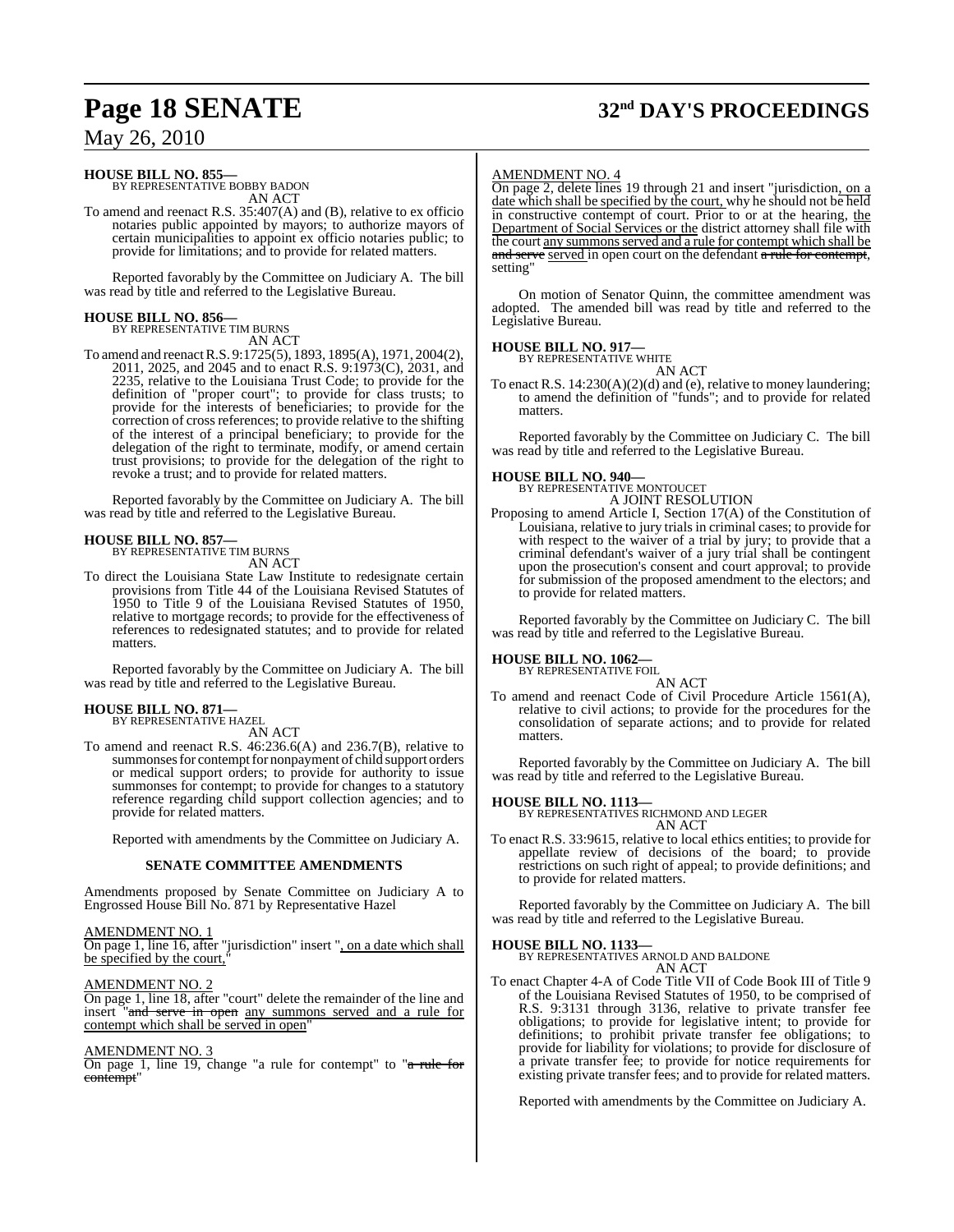# **32nd DAY'S PROCEEDINGS Page 19 SENATE**

# May 26, 2010

#### **SENATE COMMITTEE AMENDMENTS**

Amendments proposed by Senate Committee on Judiciary A to Reengrossed House Bill No. 1133 by Representative Arnold

#### AMENDMENT NO. 1

On page 1, line 2, after "To" insert "amend and reenact Civil Code Articles 651 and 778 and to"

#### AMENDMENT NO. 2

On page 1, line 7, after "fees;" insert "to provide for an effective date;"

#### AMENDMENT NO. 3

On page 1, line 15, delete "corporeal", on line 16, delete "corporeal" and on line 18, delete "corporeal"

#### AMENDMENT NO. 4

On page 2, delete lines 3 and 4 and insert in lieu thereof the following: "create real rights and shall not be binding on subsequent owners of immovables or other third parties, whether or not evidenced by a recorded instrument."

#### AMENDMENT NO. 5

On page 2, line 8, after "interest in" change "a" to "an" and delete "corporeal" and on line 11 delete "corporeal"

#### AMENDMENT NO. 6

On page 2, line 14, delete "corporeal", on line 15, delete "corporeal", on line 16, delete "corporeal" and on line 18, delete "corporeal"

#### AMENDMENT NO. 7

 $\overline{On}$  page 2, at the beginning of line 20, after " $\underline{of}$ " change " $\underline{a}$ " to " $\underline{an}$ " and delete "<u>corporeal</u>" and on line 23, delete "corporeal"

AMENDMENT NO. 8 On page 2, line 25, after "against" change "a" to "an" and delete "corporeal" and on line 27, delete "corporeal"

AMENDMENT NO. 9 On page 3, line 2, after "consideration" delete "and"

#### AMENDMENT NO. 10

On page 3, line 8, after "interest in" change "a" to "an" and delete "corporeal", on line 9, delete "corporeal", and on line 10, delete "corporeal"

#### AMENDMENT NO. 11

On page 3, at the end of line 14 delete "payable to an" and insert "authorized under the" and on line 15, delete "association of unit owners established or recognized under"

## AMENDMENT NO. 12

On page 3, line 16, delete "a timeshare association under" and on line 17, delete "a homeowners association" and on line 18, delete "established or recognized under"

#### AMENDMENT NO. 13

On page 3, line 19, after "et seq." delete the remainder of the line and delete lines 20 through 29

#### AMENDMENT NO. 14 On page 4, delete lines 1 and 2

#### AMENDMENT NO. 15

On page 4, line 3, after "means" delete the remainder of the line and lines 4 through 9 and insert in lieu thereof the following: "any obligation arising under any recorded or unrecorded declaration or agreement, whether or not purporting to create a servitude, building restriction or other real right, to pay a private transfer fee to a party to the declaration or agreement, or his successors or assigns, or a third person upon a subsequent transfer of an interest in the immovable.

#### AMENDMENT NO. 16

On page 4, line 10, after "sale," delete "gift," and insert in lieu thereof "donation," and on line 11, after "interest in" change "a" to "an" and delete "corporeal"

#### AMENDMENT NO. 17

On page 4, line 13, after "obligation" delete the remainder of the line and lines 14 through 22 and insert "does not constitute a real right and is not effective or enforceable against third persons, whether or not the declaration or agreement under which it arises is recorded.

#### AMENDMENT NO. 18

On page 4, line 28, after "obligation on" change "the" to "a" and after "interest in" change "a" to "an" and delete "corporeal"

#### AMENDMENT NO. 19

On page 5, line 3, after "title" and before the period "." insert "or to declare the private transfer fee unenforceable<sup>\*</sup> and at the beginning of line 4, change "secure" to "enforce" and on line 5, after "be" insert "solidarily"

## AMENDMENT NO. 20

 $\overline{\text{On page 5, line 7, change}}$  "a" to "an" and delete "corporeal"

#### AMENDMENT NO. 21

On page 5, line 14, delete "receiver of" and insert "person entitled to receive" and at the end of the line delete "against the" and on line 15, delete "corporeal immovable subject to the private transfer fee obligation," and on line 16, delete "corporeal"

#### AMENDMENT NO. 22

On page 5, line 23, delete "corporeal"

#### AMENDMENT NO. 23

On page 6, line 1, delete "payee" and insert "person filing the notice" and on line 2, delete "corporeal" and after "immovable" insert "purportedly" and on line 3, after "obligation" insert ", and the name of the current owner of the immovable

#### AMENDMENT NO. 24

On page 6, line 5, change "contract" to "contact" and on line 7, delete "corporeal"

#### AMENDMENT NO. 25

On page 6, line 9 after " $C$ ." delete the remainder of the line and lines 10 through 15 and insert in lieu thereof the following: "In the absence of timely compliance with Subsection A of this Section, any effect that private transfer fee obligations might otherwise have had against third persons shall cease and shall not be susceptible of revival by a later filing."

#### AMENDMENT NO. 26

On page 6, at the end of line 19, delete "corporeal" and on line 22, delete "corporeal"

#### AMENDMENT NO. 27

On page 6, line 24, change "Subsection A" to "Subsection F" and delete line 26 in its entirety, and insert "immovable is located."

#### AMENDMENT NO. 28

On page 6, delete line 27, and on line 28, delete "a private transfer fee obligation."

#### AMENDMENT NO. 29

On page 7, line 1, delete "corporeal" and on line 4, after "affidavit," insert "and"

#### AMENDMENT NO. 30

On page 7, line 5, after "obligation" delete the remainder of the line and delete line 6 and insert a period "."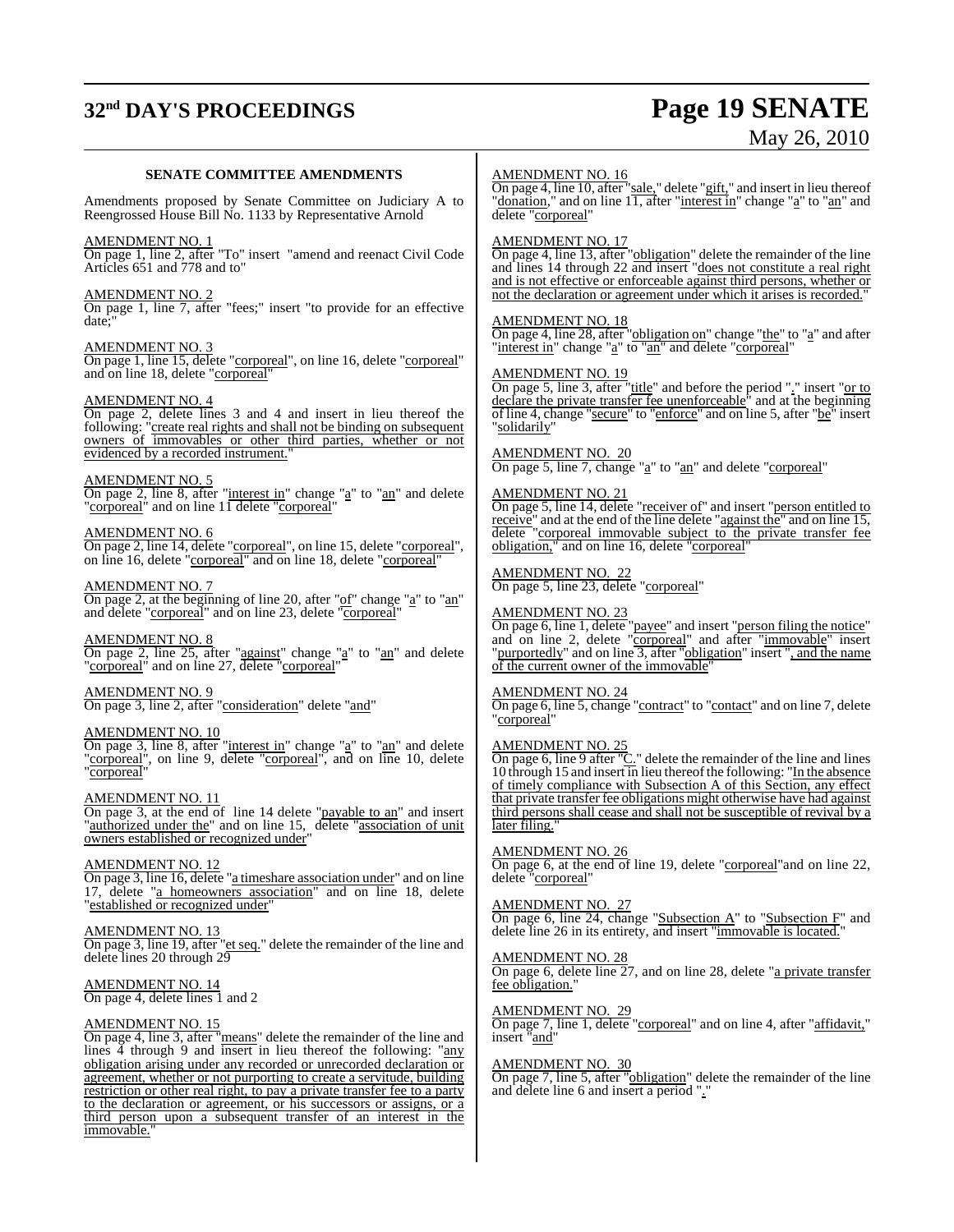# **Page 20 SENATE 32nd DAY'S PROCEEDINGS**

## May 26, 2010

#### AMENDMENT NO. 31

On page 7, after line 14, insert the following:

"G. This Section shall apply only to private transfer fee obligations arising under a declaration or agreement entered into prior to the effective date of this Chapter, whether or not recorded; however, neither the provisions of this Section nor compliance by any person with its requirements shall be construed to validate or authorize private transfer fee obligations that were purportedly created prior to the effective date of this Chapter or to make such private transfer restrictions enforceable against third persons."

Section 2. Civil Code Articles 651 and 778 are hereby amended and reenacted to read as follows:

Art. 651. Obligations of the owner of the servient estate.

The owner of the servient estate is not required to do anything. His obligation is to abstain from doing something on his estate or to permit something to be done on it. He may be required by convention or by law to keep his estate in suitable condition for the exercise of the servitude due to the dominant estate. A servitude may not impose upon the owner of the servient estate or his successors the obligation to pay a fee or other charge on the occasion of an alienation, lease, or encumbrance of the servient estate. \* \* \*

#### Art. 778. Affirmative duties.

Building restrictions may impose on owners of immovables affirmative duties that are reasonable and necessary for the maintenance of the general plan. Building restrictions may not impose upon the owner of an immovable or his successors the obligation to pay a fee or other charge on the occasion of an alienation, lease or encumbrance of the immovable.

Section 3. This Act shall become effective upon signature by the governor or, if not signed by the governor, upon expiration of the time for bills to become law without signature by the governor, as provided by Article III, Section 18 of the Constitution of Louisiana. If vetoed by the governor and subsequently approved by the legislature, this Act shall become effective on the day following such approval."

On motion of Senator Quinn, the committee amendment was adopted. The amended bill was read by title and referred to the Legislative Bureau.

#### **HOUSE BILL NO. 1214—** BY REPRESENTATIVE WHITE

AN ACT

To enact R.S. 29:739, relative to intrastate mutual aid; to provide for the creation and implementation of an Intrastate Mutual Aid Compact; to provide for an Intrastate Mutual Aid Subcommittee; to provide for guidelines and procedures; to define certain terms; to provide for responsibilities of parishes; to provide for license, certificate, and permit portability; to provide for parish reimbursement; to provide relative to workers' compensation; and to provide for related matters.

Reported favorably by the Committee on Judiciary B. The bill was read by title and referred to the Legislative Bureau.

#### **HOUSE BILL NO. 1314—**

- BY REPRESENTATIVES HARDY, BILLIOT, HENRY BURNS, TIM<br>BURNS,CARTER,CONNICK,GISCLAIR,HENRY,HINES,HUTTER,LIGI,<br>SIMON,JANE SMITH,THIERRY,WILLIAMS,AND WOOTON<br>AN ACT
- To enact R.S. 15:542.1(A)(5), relative to sex offenders; to provide relative to sex offender notification requirements; and to provide for related matters.

Reported favorably by the Committee on Judiciary C. The bill was read by title and referred to the Legislative Bureau.

## **HOUSE BILL NO. 1335—** BY REPRESENTATIVE HINES

AN ACT

To amend and reenact Children's Code Article 899(B)(2)(b) and to enact Children's Code Article 779(B)(5), relative to juvenile dispositions; to authorize the court to require certain persons to perform community service; and to provide for related matters.

Reported favorably by the Committee on Judiciary A. The bill was read by title and referred to the Legislative Bureau.

**HOUSE BILL NO. 1463— (Substitute for House Bill No. 1183 by Representative Ritchie)**<br>BY REPRESENTATIVE RITCHIE

AN ACT

To enact R.S. 3:3419.1 and R.S. 6:333(F)(17), relative to the communication of certain producer information; to provide for disclosure of certain financial records; and to provide for related matters.

Reported with amendments by the Committee on Agriculture, Forestry, Aquaculture, and Rural Development.

#### **SENATE COMMITTEE AMENDMENTS**

Amendments proposed by Senate Committee on Agriculture, Forestry, Aquaculture, and Rural Development to Reengrossed House Bill No. 1463 by Representative Ritchie

#### AMENDMENT NO. 1

On page 2, line 13, after "declared disaster" change "in" to "which includes"

#### AMENDMENT NO. 2

On page 2, line 15, after "farms" and before "agricultural" insert "or produces"

On motion of Senator Thompson, the committee amendment was adopted. The amended bill was read by title and referred to the Legislative Bureau.

#### **Mr. President in the Chair**

#### **Rules Suspended**

Senator Broome asked for and obtained a suspension of the rules to revert to the order of:

#### **Reports of Committees**

The following reports of committees were received and read:

#### **REPORT OF COMMITTEE ON**

#### **SENATE AND GOVERNMENTAL AFFAIRS**

Senator Robert W. Kostelka, Chairman on behalf of the Committee on Senate and Governmental Affairs, submitted the following report:

#### May 26, 2010

To the President and Members of the Senate:

I am directed by your Committee on Senate and Governmental Affairs to submit the following report:

#### **SENATE RESOLUTION NO. 11—** BY SENATOR GUILLORY

A RESOLUTION

To amend and re-adopt Senate Rule No. 9.1(A) of the Rules of Order of the Senate, relative to the prefiling of instruments; to require that legislation relative to retirement be prefiled not later than five o'clock p.m. of the sixtieth calendar day prior to the start of the regular session.

Reported with amendments.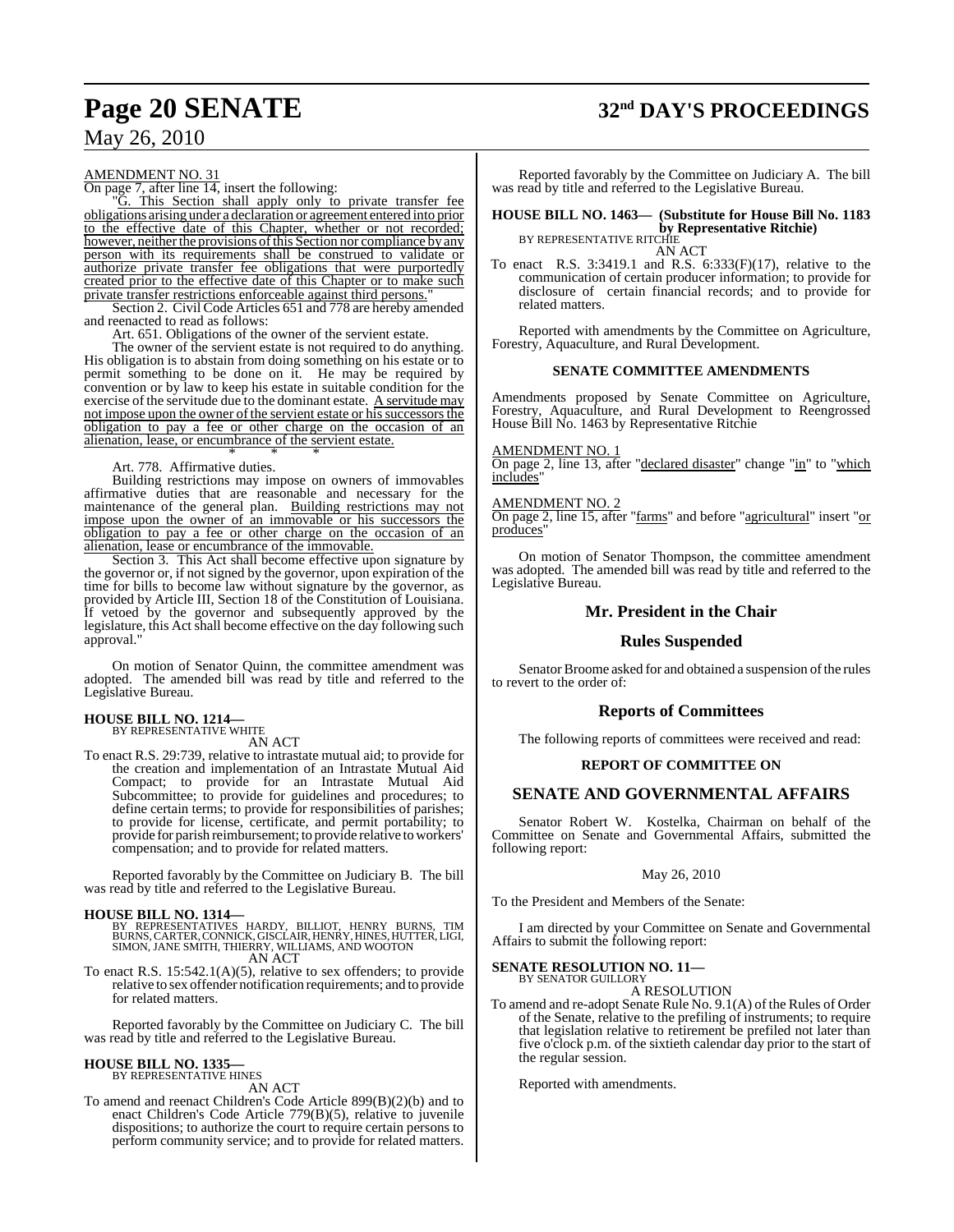## **32nd DAY'S PROCEEDINGS Page 21 SENATE**

#### **SENATE BILL NO. 82—** BY SENATOR GUILLORY

AN ACT

To amend and reenact R.S. 18:59.2(B), relative to registrars of voters; to provide relative to authorized positions in the office of the registrar of voters in St. Landry Parish; and to provide for related matters.

Reported with amendments.

## **SENATE BILL NO. 507—** BY SENATOR JACKSON

AN ACT

To amend and reenact R.S. 42:1132(D), 1134(N), and 1157(A)(1) and (3) and to enact Chapter 46 of Title 33 of the Louisiana Revised Statutes of 1950, to be comprised of R.S. 33:9661 through 9669, relative to the regulation of lobbying; to provide for the regulation of lobbying of local government; to provide for the reporting of certain expenditures by principals and employers of lobbyists; to provide definitions; to provide for registration, reporting, and disclosure; to provide for administration and enforcement; to provide for penalties; and to provide for related matters.

Reported favorably.

**SENATE BILL NO. 515—** BY SENATOR KOSTELKA

AN ACT To amend and reenact R.S. 44:4.1(B)(10), relative to public records;

to provide relative to exceptions to public records law for certain records; and to provide for related matters.

Reported with amendments.

#### **SENATE BILL NO. 554—** BY SENATOR GUILLORY

AN ACT

To enact R.S. 15:569(D) and R.S. 49:967(E) and (F), relative to the Administrative Procedure Act; to provide that the Administrative Procedure Act does not apply to certain actions of the Department of Public Safety and Corrections; and to provide for related matters.

Reported favorably.

#### **SENATE BILL NO. 593—** BY SENATOR ADLEY

AN ACT

To amend and reenact R.S. 44:5, relative to public records; to provide for the application of public records law to records of the office of the governor; to provide exceptions; and to provide for related matters.

Reported with amendments.

## **HOUSE BILL NO. 296—** BY REPRESENTATIVE HUTTER

AN ACT

To amend and reenact R.S. 42:1123(26), relative to the Code of Governmental Ethics; to allow the acceptance of certain gifts by public servants under certain circumstances; and to provide for related matters.

Reported favorably.

#### **HOUSE BILL NO. 758—**

BY REPRESENTATIVE HUTTER AN ACT

To enact R.S. 42:1141(E)(13), relative to enforcement of laws within the jurisdiction of the Board of Ethics; to require that certain information be made available to a person accused of violating such laws; to provide relative to the confidentiality of such

# May 26, 2010

information; to provide procedures and requirements for the provision of such information; to provide for exceptions; and to provide for related matters.

Reported favorably.

Respectfully submitted, ROBERT W. KOSTELKA Chairman

#### **Reconsideration**

The vote by which Senate Bill No. 681 failed to pass on Tuesday, May 25, 2010, was reconsidered.

#### **SENATE BILL NO. 681—**

BY SENATOR MARTINY AN ACT

To amend and reenact R.S. 40:1484.2(8), relative to air-supported structures; to amend the definition of operator; and to provide for related matters.

On motion of Senator Martiny, the bill was read by title and returned to the Calendar, subject to call.

#### **Reconsideration**

The vote by which Senate Bill No. 793 failed to pass on Tuesday, May 25, 2010, was reconsidered.

#### **SENATE BILL NO. 793— (Substitute of Senate Bill No. 331 by Senator Hebert)**

BY SENATOR HEBERT

AN ACT To enact R.S. 37:223, relative to district attorneys; to prohibit certain legal representation by a district attorney or his staff; and to provide for related matters.

On motion of Senator Hebert, the bill was read by title and returned to the Calendar, subject to call.

#### **Special Order of the Day No. 1**

#### **HOUSE BILL NO. 1033—**

BY REPRESENTATIVES HOFFMANN, AUSTIN BADON, HENRY BURNS,<br>TIM BURNS, CARMODY, CARTER, CHAMPAGNE, CONNICK,<br>GISCLAIR, HARDY, KATZ, LABRUZZO, LIGI, NOWLIN, ROBIDEAUX,<br>SIMON, SMILEY, WILLIAMS, AND WOOTON AND SENATORS APPEL,<br>DONA AN ACT

To amend and reenact R.S. 17:10.1(B) and (C), Subpart A of Part II of Chapter 39 of Title 17 of the Louisiana Revised Statutes of 1950, to be comprised of R.S. 17:3881 through 3886, Subpart C of Part II of Chapter 39 of Title 17 of the Louisiana Revised Statutes of 1950, to be comprised ofR.S. 17:3901 through 3905, R.S. 17:3997(D), to enact  $\bar{\rm R}$ .S. 17:10.1(D), and to repeal Subpart B of Part II of Chapter 39 of Title 17 of the Louisiana Revised Statutes of 1950, comprised of R.S. 17:3891 through 3895, relative to professional employee quality development; to provide for evaluation programs for teachers and administrators; to provide for program purposes and definitions; to provide for local evaluation plans and elements required for such plans; to provide relative to the powers and duties of the State Board of Elementary and Secondary Education and local school boards; to provide for an advisory committee to make recommendations relative to the development of a value-added assessment model; to require the state superintendent of education to make certain information available to the public; to provide conditionsforthe issuance of teacher and higher level certificates; to delete requirements relative to informal evaluations; to require reporting; to provide for applicability; to provide for effectiveness; to repeal provisions relative to the Teacher Assistance and Assessment Program; and to provide for related matters.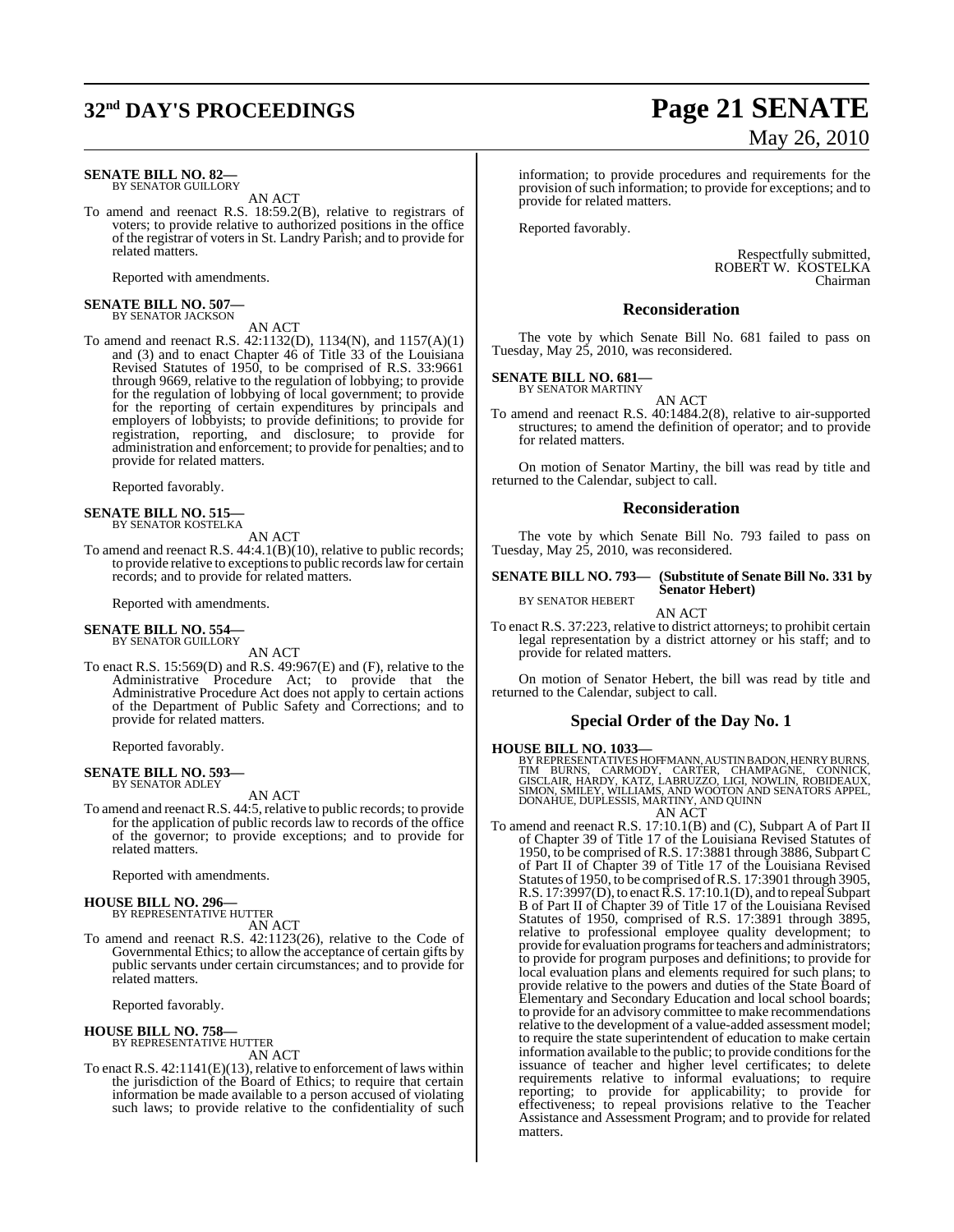## **Senator Marionneaux in the Chair**

### **Floor Amendments**

Senator Nevers proposed the following amendments.

#### **SENATE FLOOR AMENDMENTS**

Amendments proposed by Senator Nevers to Reengrossed House Bill No. 1033 by Representative Hoffmann

#### AMENDMENT NO. 1

On page 18, line 25, between "teacher" and "evaluation" insert "and administrator

On motion of Senator Nevers, the amendments were adopted.

#### **Floor Amendments**

Senator LaFleur proposed the following amendments.

#### **SENATE FLOOR AMENDMENTS**

Amendments proposed by Senator LaFleur to Reengrossed House Bill No. 1033 by Representative Hoffmann

#### AMENDMENT NO. 1

On page 19, between lines 7 and 8, insert the following:

"Section 2. For the 2010-2011 school year, notwithstanding any law, rule, or regulation to the contrary, each city, parish, and other local public school board shall be allowed to continue to use the personnel evaluation plan as prescribed by each board's policy on the effective date of this Act. For the 2011-2012 school year, if the State Board of Elementary and Secondary Education fails to promulgate the rules and regulations necessary to implement the provisions of this Act at least sixty days prior to the beginning of the school year, each city, parish, and other local public school board shall be allowed to continue to use the personnel evaluation plan as prescribed by each board's policy on the effective date of this Act."

#### AMENDMENT NO. 2

On page 19, at the beginning of line 8, change "Section 2." to "Section 3."

#### AMENDMENT NO. 3

On page 19, at the beginning of line 10, change "Section 3." to Section 4."

On motion of Senator LaFleur, the amendments were adopted.

#### **Floor Amendments**

Senator N. Gautreaux proposed the following amendments.

#### **SENATE FLOOR AMENDMENTS**

Amendments proposed by Senator N. Gautreaux to Reengrossed House Bill No. 1033 by Representative Hoffmann

AMENDMENT NO. 1

On page 18, at the beginning of line 11, change " $D(1)$ " to " $D(1)(a)$ "

#### AMENDMENT NO. 2

On page 18, between lines 23 and 24, insert the following:

"(b) The governing authority of a charter school shall terminate the employment of any teacher or administrator determined to be ineffective for three consecutive years pursuant to the evaluation required by this Section."

Senator N. Gautreaux moved adoption of the amendments.

Senator Duplessis objected.

## **Page 22 SENATE 32nd DAY'S PROCEEDINGS**

## **ROLL CALL**

The roll was called with the following result:

#### YEAS

Adley Dorsey Morrell Alario Erdey Murray Amedee Gautreaux B Nevers<br>Broome Gautreaux N Peterson Chabert Hebert Riser<br>
Cheek Jackson Shaw Cheek Jackson Shaw<br>Claitor Kostelka Smith Crowe Marionneaux<br>
Donahue Martiny Donahue Total - 26

Guillory

Heitmeier Total - 4 Gautreaux N Peters<br>
Hebert Riser Kostelka Smith<br>Marionneaux Thompson

**NAYS** 

Appel LaFleur Mount<br>Duplessis Long Quinn<br>Guillory Michot Walsw Duplessis Long Quinn<br>Guillory Michot Walsworth Total - 9

ABSENT

Mr. President McPherson<br>
Heitmeier Morrish

The Chair declared the amendments were adopted.

#### **Floor Amendments**

Senator Hebert proposed the following amendments.

#### **SENATE FLOOR AMENDMENTS**

Amendments proposed by Senator Hebert to Reengrossed House Bill No. 1033 by Representative Hoffmann

#### AMENDMENT NO. 1

On page 19, between lines 7 and 8, insert the following:

Section 2. The Louisiana state superintendent of education and every employee of the Department of Education who makes over one hundred thousand dollars shall be subject to a vote of confidence by a majority of the school boards annually."

AMENDMENT NO. 2 On page 19, beginning of line 8, change "Section 2." to "Section 3."

AMENDMENT NO. 3 On page 19, at the beginning of line 10, change "Section 3." to "Section 4."

Senator Appel asked for a ruling from the Chair as to whether the amendment was germane to the bill.

The Chair ruled that the amendment was not germane to the bill.

The amendment was withdrawn.

#### **Mr. President in the Chair**

#### **Floor Amendments**

Senator Amedee proposed the following amendments.

#### **SENATE FLOOR AMENDMENTS**

Amendments proposed by Senators Amedee and Hebert to Reengrossed House Bill No. 1033 by Representative Hoffmann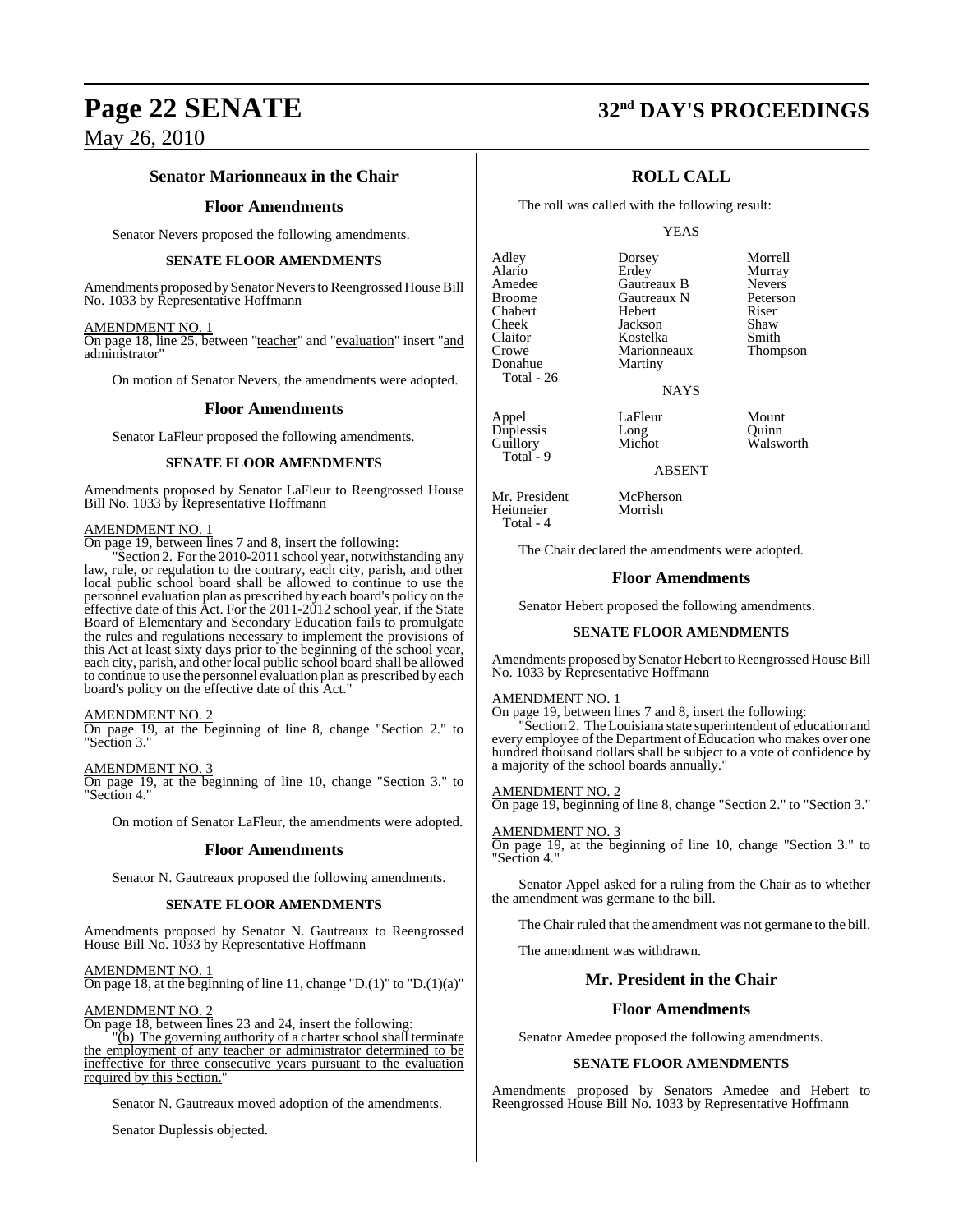# **32nd DAY'S PROCEEDINGS Page 23 SENATE**

#### AMENDMENT NO. 1

On page 19, between lines 7 and 8, insert the following: "Section 2. The state superintendent of education and every employee of the Department of Education who makes over one hundred thousand dollars shall be evaluated using the same standards and criteria as teachers and administrators evaluated pursuant to the provisions of this Act."

## AMENDMENT NO. 2

On page 19, beginning of line 8, change "Section 2." to "Section 3."

#### AMENDMENT NO. 3

On page 19, at the beginning of line 10, change "Section 3." to "Section 4."

Senator Amedee moved adoption of the amendments.

Senator Nevers objected.

## **ROLL CALL**

The roll was called with the following result:

#### YEAS

Hebert Morrish<br>
Heitmeier Murray Heitmeier Murray<br>Kostelka Peterson Kostelka Peters<br>LaFleur Riser LaFleur Riser<br>Marionneaux Shaw Marionneaux McPherson Morrell

#### NAYS

Mr. President Duplessis Mount<br>Alario Erdey Nevers Alario Erdey Nevers Appel Guillory Quinn<br>Broome Jackson Smith Broome Jackson<br>Claitor Long Claitor Long Thompson<br>Crowe Martiny Walsworth Donahue Total - 20

Martiny Walsworth<br>Michot

ABSENT

Total - 0

The Chair declared the amendments were rejected.

#### **Floor Amendments**

Senator Amedee proposed the following amendments.

#### **SENATE FLOOR AMENDMENTS**

Amendments proposed by Senators Amedee and Hebert to Reengrossed House Bill No. 1033 by Representative Hoffmann

#### AMENDMENT NO. 1

On page 19, between lines 7 and 8, insert the following:

Section 2. The state superintendent of education and each employee of the Department of Education who makes over one hundred thousand dollars shall be evaluated using the same standards and criteria as teachers and administrators evaluated pursuant to the provisions of this Act."

#### AMENDMENT NO. 2

On page 19, beginning of line 8, change "Section 2." to "Section 3."

#### AMENDMENT NO. 3

On page 19, at the beginning of line 10, change "Section 3." to "Section 4."

# May 26, 2010

Senator Amedee moved adoption of the amendments.

Senator Nevers objected.

## **ROLL CALL**

The roll was called with the following result:

#### YEAS

Adley Gautreaux N Morrish<br>Amedee Hebert Murray Amedee Hebert Murray Chabert Jackson Riser Cheek Kostelka<br>Dorsey Marionne Gautreaux B Total - 19

Heitmeier Peters<br>Lackson Riser Marionneaux<br>Morrell

NAYS

Mr. President Erdey Nevers<br>Alario Guillory Ouinn Guillory Appel LaFleur Smith<br>Claitor Long Thom McPherson<br>Michot Donahue Michot<br>Duplessis Mount

Claitor Long Thompson<br>Crowe McPherson Walsworth

ABSENT

Martiny Total - 1

Duplessis Total - 19

The Chair declared the amendments were rejected.

#### **Motion**

Senator Appel moved the previous question on the entire subject matter.

Senator Amedee objected.

## **ROLL CALL**

The roll was called with the following result:

#### YEAS

Mr. President Dorsey Mount<br>
Appel Duplessis Nevers Appel Duplessis Nevers Claitor Guillory<br>Crowe Long Donahue Total - 14

Long Walsworth

#### NAYS

Adley Hebert Morrish Alario Heitmeier Murray<br>Amedee Jackson Peterson Amedee Jackson Peters<br>Broome Kostelka Riser Chabert LaFleur Shaw<br>Cheek Marionneaux Smith Erdey McPherson Thompson<br>Gautreaux B Michot Gautreaux B Michot<br>Gautreaux N Morrell Gautreaux N Total - 25

Kostelka Riser<br>LaFleur Shaw Marionneaux<br>McPherson

#### ABSENT

Total - 0

The Chair declared the Senate refused to call the previous question on the entire subject matter.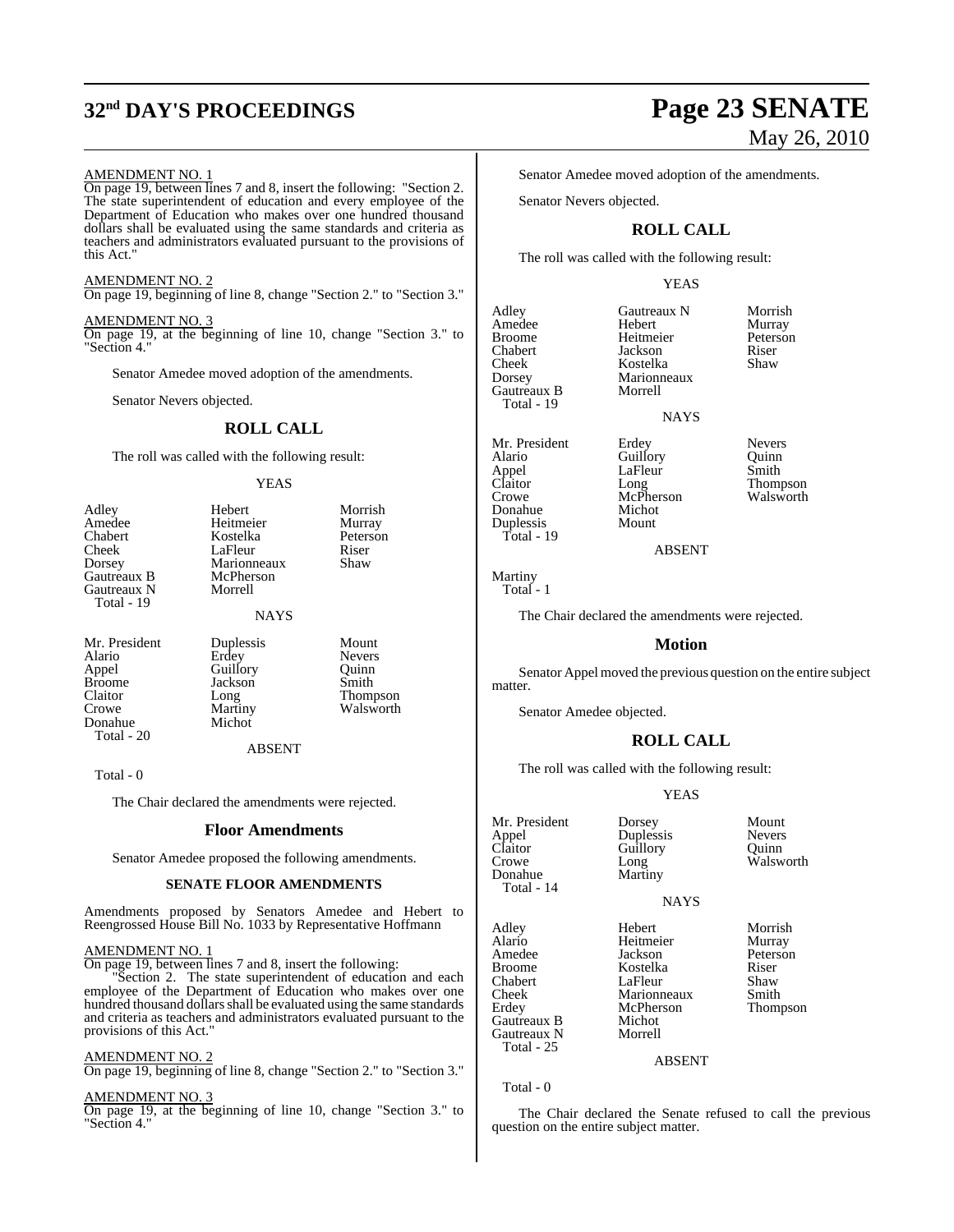## **Rules Suspended**

Senator McPherson asked for and obtained a suspension of the rules to invoke 2 minute cloture.

Without objection, so ordered.

#### **Floor Amendments**

Senator Amedee proposed the following amendments.

#### **SENATE FLOOR AMENDMENTS**

Amendments proposed by Senators Amedee and Hebert to Reengrossed House Bill No. 1033 by Representative Hoffmann

#### AMENDMENT NO. 1

On page 19, between lines 7 and 8, insert the following:

"Section 2. The Louisiana state superintendent of education and every employee of the Department of Education who makes over one hundred thousand dollars shall be evaluated using the same standards and criteria as teachers and administrators evaluated pursuant to the provisions of this Act."

AMENDMENT NO. 2

On page 19, beginning of line 8, change "Section 2." to "Section 3."

#### AMENDMENT NO. 3

On page 19, at the beginning of line 10, change "Section 3." to "Section 4."

Senator Amedee moved adoption of the amendments.

Senator Nevers objected.

## **ROLL CALL**

The roll was called with the following result:

#### YEAS

| Adley<br>Amedee<br>Broome<br>Chabert<br>Cheek<br>Dorsey<br>Gautreaux B<br>Total - 20 | Gautreaux N<br>Hebert<br>Jackson<br>Kostelka<br>Marionneaux<br>McPherson<br>Michot<br><b>NAYS</b> | Morrell<br>Morrish<br>Murray<br>Peterson<br>Riser<br>Shaw |
|--------------------------------------------------------------------------------------|---------------------------------------------------------------------------------------------------|-----------------------------------------------------------|
| Mr. President                                                                        | Erdey                                                                                             | <b>Nevers</b>                                             |
| Alario                                                                               | Guillory                                                                                          | Ouinn                                                     |
| Appel                                                                                | Heitmeier                                                                                         | Smith                                                     |
| Claitor                                                                              | LaFleur                                                                                           | <b>Thompson</b>                                           |
| Crowe                                                                                | Long                                                                                              | Walsworth                                                 |

ABSENT

Total - 0

Duplessis Total - 19

**Donahue** Martiny<br> **Dunlessis** Mount

The Chair declared the amendments were adopted.

The bill was read by title. Senator Nevers moved the final passage of the amended bill.

## **Page 24 SENATE 32nd DAY'S PROCEEDINGS**

## **ROLL CALL**

The roll was called with the following result:

#### YEAS

Mr. President Hebert Mount<br>Alario Heitmeier Nevers Appel LaFleur Quinn<br>Claitor Long Shaw Claitor Long Shaw<br>Crowe Marionneaux Thompson Crowe Marionneaux<br>Donahue Martiny Donahue Martiny Walsworth<br>
Duplessis McPherson Guillory Total - 22

Heitmeier<br>LaFleur McPherson<br>Michot

**NAYS** 

Adley Erdey Morrish Amedee Gautreaux B Murray<br>Broome Gautreaux N Peterson Broome Gautreaux N Peters<br>
Chabert Jackson Riser Chabert Jackson Riser Dorsey Morrell Total - 17

Kostelka

ABSENT

Total - 0

The Chair declared the amended bill was passed and ordered it returned to the House. Senator Nevers moved to reconsider the vote by which the bill was passed and laid the motion on the table.

#### **Rules Suspended**

Senator Mount asked for and obtained a suspension of the rules to revert to the Morning Hour.

#### **Message from the House**

#### **HOUSE CONFEREES APPOINTED**

May 26, 2010

To the Honorable President and Members of the Senate:

I am directed to inform your honorable body that the Speaker of the House of Representatives has appointed the following members, on the part of the House of Representatives, to confer, with a like committee from the Senate, on the disagreement to **House Bill No. 292** by Representative Greene:

Representatives Greene, Gallot and Danahay.

Respectfully submitted, ALFRED W. SPEER Clerk of the House of Representatives

#### **Introduction of Senate Concurrent Resolutions**

Senator Peterson asked for and obtained a suspension of the rules to read Senate Concurrent Resolutions a first and second time.

## **SENATE CONCURRENT RESOLUTION NO. 93—** BY SENATOR PETERSON

A CONCURRENT RESOLUTION

To request the Senate Committee on Revenue and Fiscal Affairs, the House Committee on Ways and Means, and the secretaries of the Department of Revenue and Natural Resources to meet as a special committee to study a reform of the income-reporting laws and the various exclusions, exemptions, credits, deductions, and other economic incentives granted by state law to large, multinational conglomerates which engage in offshore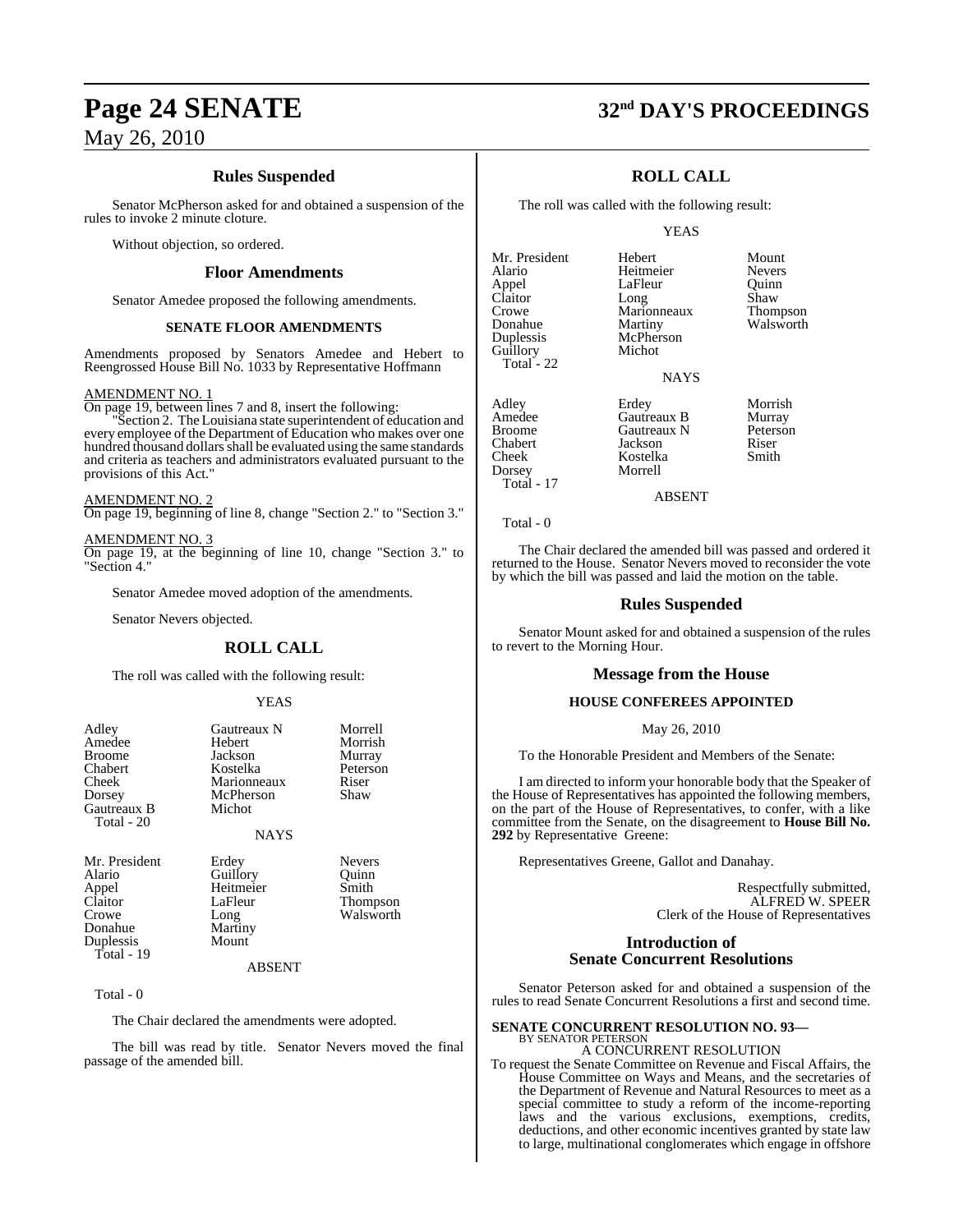# **32nd DAY'S PROCEEDINGS Page 25 SENATE**

# May 26, 2010

oil and gas exploration and production and to recommend which of those benefits should be modified, reduced, or eliminated.

The resolution was read by title and referred by the President to the Committee on Natural Resources.

#### **SENATE CONCURRENT RESOLUTION NO. 94—** BY SENATOR RISER

A CONCURRENT RESOLUTION

To commend William E. "Ed" Bobbitt upon his retirement after thirty-two years of serving this state and its citizens as a member of the Louisiana State Police.

The resolution was read by title. Senator Riser moved to adopt the Senate Concurrent Resolution.

## **ROLL CALL**

The roll was called with the following result:

#### YEAS

| Gautreaux B | Morrell             |
|-------------|---------------------|
| Gautreaux N | Morrish             |
| Guillory    | Mount               |
| Hebert      | Murray              |
| Heitmeier   | <b>Nevers</b>       |
| Jackson     | Peterson            |
| Kostelka    | Ouinn               |
| LaFleur     | Riser               |
|             | Shaw                |
|             | Smith               |
| Martiny     | <b>Thompson</b>     |
| McPherson   | Walsworth           |
| Michot      |                     |
|             |                     |
| <b>NAYS</b> |                     |
|             | Long<br>Marionneaux |

Total - 0

ABSENT

**Crowe** Total - 1

The Chair declared the Senate adopted the Senate Concurrent Resolution and ordered it sent to the House.

#### **Messages from the House**

The following Messages from the House were received and read as follows:

#### **Message from the House**

#### **ASKING CONCURRENCE IN HOUSE BILLS AND JOINT RESOLUTIONS**

#### May 26, 2010

To the Honorable President and Members of the Senate:

I am directed to inform your honorable body that the House of Representatives has finally passed and asks your concurrence in the following House Bills and Joint Resolutions:

HB No. 1324 HB No. 1487 HB No. 1055

HB No. 1483

Respectfully submitted, ALFRED W. SPEER Clerk of the House of Representatives

#### **House Bills and Joint Resolutions on First Reading**

**HOUSE BILL NO. 1055—** BY REPRESENTATIVE RICHMOND

AN ACT To amend and reenact R.S. 17:221(I) and R.S. 36:649(D), to enact R.S. 17:1871(B)(8) and 3217.1(D), and to repeal R.S. 17:14, relative to adult education; to provide for the school attendance of certain students in adult education programs; to eliminate the division of adult and community education within the Department of Education; to transfer the responsibility for the provision of adult education programs from the State Board of Elementary and Secondary Education to the Board of Supervisors of Community and Technical Colleges and to provide with respect thereto; to provide for the powers, duties, and functions of the Board of Supervisors of Community and Technical Colleges; to provide for an effective date of such transfer; and to provide for related matters.

The bill was read by title and placed on the Calendar for a second reading.

## **HOUSE BILL NO. 1324—** BY REPRESENTATIVE RICHMOND

AN ACT

To repeal R.S. 38:301(C)(2)(e), relative to compensation in expropriation proceedings; and to repeal certain procedures for obtaining compensation in expropriation proceedings.

The bill was read by title and placed on the Calendar for a second reading.

## **HOUSE BILL NO. 1483— (Substitute for House Bill No. 1360 by Representative Wooton)**<br>BY REPRESENTATIVE WOOTON

#### AN ACT

To amend and reenact R.S. 22:1924(A)(1) and to enact R.S. 22:1924(A)(3), relative to insurance fraud; to provide definitions; to establish penalties for knowingly and willfully committing health care fraud; and to provide for related matters.

The bill was read by title and placed on the Calendar for a second reading.

## **HOUSE BILL NO. 1487— (Substitute for House Bill No. 1128 by Representative Leger)**<br>BY REPRESENTATIVE LEGER

AN ACT

To amend and reenactR.S.17:3981(4), 3982(A)(1)(a), 3983(A)(3)(c), and 3991(B)(14) and to enact R.S. 3991(B)(24) and 3996(B)(24) and (25), relative to charter schools; to provide relative to the duties and responsibilities of the State Board of Elementary and SecondaryEducation when reviewing and approving a proposed charter; to provide relative to the duties and responsibilities of a local school board when reviewing and approving a proposed charter; to provide relative to charter requirements; to provide relative to certain exemptions granted charter schools from statutory mandates or other statutory requirements that are applicable to public schools; to provide effective dates; and to provide for related matters.

The bill was read by title and placed on the Calendar for a second reading.

#### **Messages from the House**

The following Messages from the House were received and read as follows: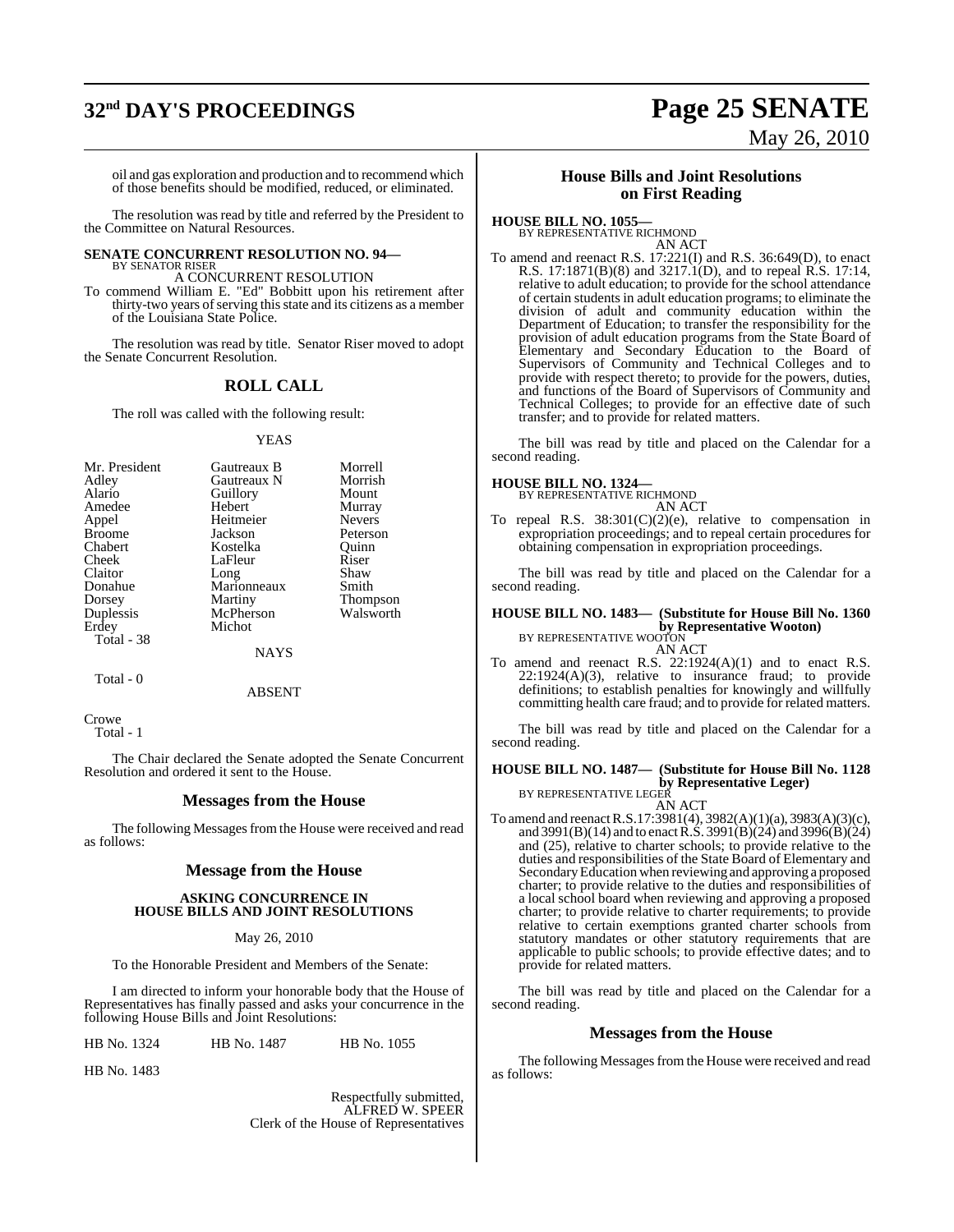#### **Message from the House**

**ASKING CONCURRENCE IN HOUSE CONCURRENT RESOLUTIONS**

#### May 26, 2010

To the Honorable President and Members of the Senate:

I am directed to inform your honorable body that the House of Representatives has finally passed and asks your concurrence in the following House Concurrent Resolutions:

HCR No. 201 HCR No. 202 HCR No. 203

HCR No. 204

Respectfully submitted, ALFRED W. SPEER Clerk of the House of Representatives

#### **House Concurrent Resolutions**

Senator Jackson asked for and obtained a suspension of the rules to read House Concurrent Resolutions a first and second time.

#### **HOUSE CONCURRENT RESOLUTION NO. 201—**

BY REPRESENTATIVES WADDELL, MORRIS, BURFORD, HENRY<br>BURNS, BURRELL, CARMODY, DOERGE, GALLOT, JANE SMITH, AND<br>WILLIAMS AND SENATORS ADLEY, CHEEK, JACKSON, LONG, AND SHAW

A CONCURRENT RESOLUTION

To commend Forrest Dunn upon his retirement from the Louisiana State Exhibit Museum in Shreveport.

The resolution was read by title. Senator Jackson moved to concur in the House Concurrent Resolution.

#### **ROLL CALL**

The roll was called with the following result:

#### YEAS

| Mr. President<br>Adley<br>Alario<br>Amedee<br>Appel<br><b>Broome</b><br>Chabert<br>Cheek<br>Claitor<br>Donahue<br>Dorsey<br>Duplessis<br>Erdey<br>Total - 37 | Gautreaux B<br>Gautreaux N<br>Guillory<br>Hebert<br>Heitmeier<br>Jackson<br>Kostelka<br>LaFleur<br>Long<br>Marionneaux<br>Martiny<br>McPherson<br>Michot<br><b>NAYS</b> | Morrell<br>Morrish<br>Mount<br>Murray<br><b>Nevers</b><br>Peterson<br>Riser<br>Shaw<br>Smith<br><b>Thompson</b><br>Walsworth |
|--------------------------------------------------------------------------------------------------------------------------------------------------------------|-------------------------------------------------------------------------------------------------------------------------------------------------------------------------|------------------------------------------------------------------------------------------------------------------------------|
| Total - 0                                                                                                                                                    | <b>ABSENT</b>                                                                                                                                                           |                                                                                                                              |

Crowe Quinn Total - 2

The Chair declared the Senate concurred in the House Concurrent Resolution and ordered it returned to the House.

## **HOUSE CONCURRENT RESOLUTION NO. 202—** BY REPRESENTATIVE WILLMOTT A CONCURRENT RESOLUTION

To urge and request the Healthcare-Acquired Infections Advisory Group to identify the most health-compromising and costly healthcare- acquired infections in Louisiana, to rank them in

## **Page 26 SENATE 32nd DAY'S PROCEEDINGS**

order of severity and prevalence, to provide health care providers with strategies to combat healthcare-acquired infections, to determine a cost-effective method to use infection information currently reported to the Centers for Disease Control and Prevention (CDC) and Centers for Medicare and Medicaid Services (CMS) and to provide this information in a manner that allows the public access to this data, and to compile these findings in a written report to be submitted to the House and Senate committees on health and welfare no later than February 1, 2011.

The resolution was read by title. Senator Martiny moved to concur in the House Concurrent Resolution.

#### **ROLL CALL**

The roll was called with the following result:

#### YEAS

Mr. President Gautreaux B Michot<br>Adley Gautreaux N Morrell Gautreaux N Alario Hebert Morrish Amedee Heitmeier Mount Broome Jackson Murray Chabert Kostelka Quinn LaFleur Riser<br>Long Shaw Donahue Long Shaw Dorsey Marionneaux<br>
Duplessis Martiny Thompson<br>Walsworth Erdey McPherson Total - 33 **NAYS** Total - 0

ABSENT

|                  | Crowe    | <b>Nevers</b> |
|------------------|----------|---------------|
| Appel<br>Claitor | Guillory | Peterso       |
| Total - 6        |          |               |

The Chair declared the Senate concurred in the House Concurrent Resolution and ordered it returned to the House.

Peterson

#### **HOUSE CONCURRENT RESOLUTION NO. 203—** BY REPRESENTATIVE KATZ

A CONCURRENT RESOLUTION

To memorialize the United States Congress to establish the second Sunday in August as "Spirit of '45 Day" to commemorate the sixty-fifth anniversary of the end of World War II.

The resolution was read by title. Senator Adley moved to concur in the House Concurrent Resolution.

#### **ROLL CALL**

The roll was called with the following result:

#### YEAS

| Mr. President | Gautreaux B | Morrell   |
|---------------|-------------|-----------|
| Adley         | Gautreaux N | Morrish   |
| Alario        | Hebert      | Mount     |
| Amedee        | Heitmeier   | Murray    |
| Appel         | Jackson     | Peterson  |
| Broome        | Kostelka    | Ouinn     |
| Chabert       | LaFleur     | Riser     |
| Cheek         | Long        | Shaw      |
| Donahue       | Marionneaux | Smith     |
| Dorsey        | Martiny     | Thompson  |
| Duplessis     | McPherson   | Walsworth |
| Erdey         | Michot      |           |
| $Total - 35$  |             |           |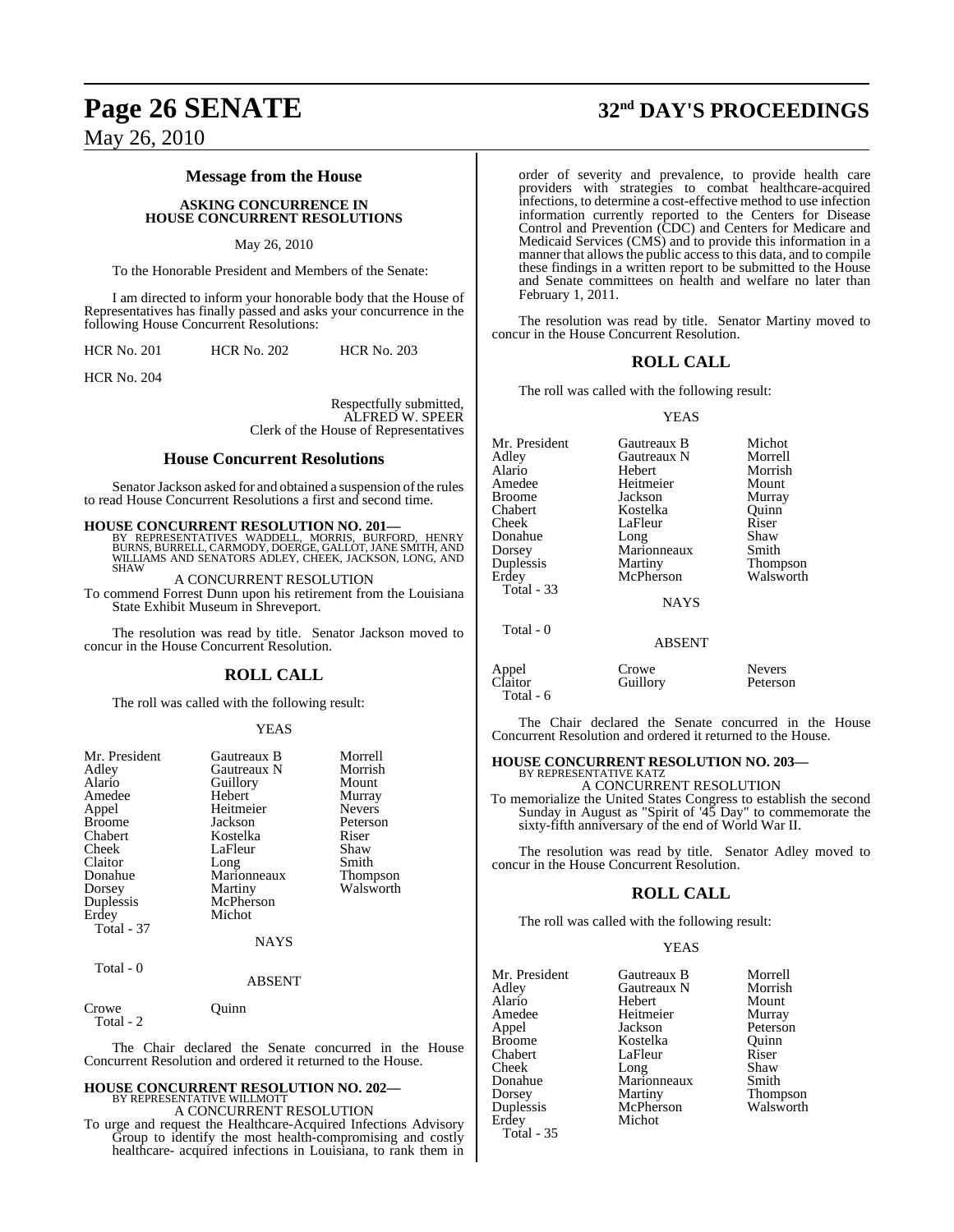## **32nd DAY'S PROCEEDINGS Page 27 SENATE**

#### **NAYS**

#### Total - 0

ABSENT

Claitor Guillory<br>Crowe Nevers Nevers<sup>1</sup> Total - 4

The Chair declared the Senate concurred in the House Concurrent Resolution and ordered it returned to the House.

## **HOUSE CONCURRENT RESOLUTION NO. 204—** BY REPRESENTATIVE HOFFMANN

A CONCURRENT RESOLUTION

To commend the Louisiana State University School of Veterinary Medicine on its accomplishments and contributions and to request that it admit more Louisiana residents who are interested in large animal care to the program and that it report to the legislative education committees by October first each year on its progress.

The resolution was read by title. Senator Walsworth moved to concur in the House Concurrent Resolution.

## **ROLL CALL**

The roll was called with the following result:

#### **YEAS**

| Mr. President |             | Morrell         |
|---------------|-------------|-----------------|
|               | Erdey       |                 |
| Adley         | Gautreaux B | Morrish         |
| Alario        | Gautreaux N | Mount           |
| Amedee        | Hebert      | Murray          |
| Appel         | Heitmeier   | Peterson        |
| Broome        | Jackson     | Ouinn           |
| Chabert       | Kostelka    | Riser           |
| Cheek         | Long        | Shaw            |
| Claitor       | Marionneaux | Smith           |
| Donahue       | Martiny     | <b>Thompson</b> |
| Dorsey        | McPherson   | Walsworth       |
| Duplessis     | Michot      |                 |
| Total - 35    |             |                 |
|               | <b>NAYS</b> |                 |
|               |             |                 |

ABSENT

Crowe LaFleur<br>Guillory Nevers Guillory Total  $-4$ 

Total - 0

The Chair declared the Senate concurred in the House Concurrent Resolution and ordered it returned to the House.

#### **Rules Suspended**

Senator Marionneaux asked for and obtained a suspension of the rules to take up at this time:

### **Senate Bills and Joint Resolutions on Third Reading and Final Passage, Subject to Call**

#### **Called from the Calendar**

Senator Marionneaux asked that Senate Bill No. 500 be called from the Calendar.

#### **SENATE BILL NO. 500—**

BY SENATOR MARIONNEAUX

AN ACT To enact Chapter 55 of Title 51 of the Louisiana Revised Statutes of 1950, to be comprised of R.S. 51:3121 through 3124, relative to the Angel Investor Rebate Program; to provide for the purposes; to provide for the amount of the rebate; to provide for the qualifications of the rebate; to provide for the implementation and administration of the program by the Department of Economic Development; to provide for definitions; to provide for rules; to provide for excess unused tax rebates to carry forward to subsequent tax years; to authorize penalties for providing false or fraudulent information; to require an annual report to the legislature; and to provide for related matters.

On motion of Senator Marionneaux Senate Bill No. 500 was read by title, ordered engrossed and passed to a third reading.

#### **Reports of Committees**

The following reports of committees were received and read:

#### **REPORT OF COMMITTEE ON**

#### **COMMERCE, CONSUMER PROTECTION AND INTERNATIONAL AFFAIRS**

Senator Ann D. Duplessis, Chairman on behalf of the Committee on Commerce, Consumer Protection and International Affairs, submitted the following report:

#### May 26, 2010

To the President and Members of the Senate:

I am directed by your Committee on Commerce, Consumer Protection and International Affairs to submit the following report:

#### **SENATE BILL NO. 272** BY SENATOR DORSEY

AN ACT

To enact Chapter 2-A of Code Title XII of Code Book III of Title 9 of the Louisiana Revised Statutes of 1950, to be comprised of R.S. 9:3579.1 through 3579.6, relative to the Louisiana Tax Refund Anticipation Loan Act; to provide for legislative intent; to provide for definitions; to provide for fees; to provide for notice; to provide for powers of the commissioner of financial institutions; and to provide for related matters.

Reported by substitute.

**HOUSE BILL NO. 206—** BY REPRESENTATIVE FANNIN

AN ACT

To enact R.S. 40:1730.28(A)(3)(f), relative to building codes; to prohibit the adoption of a code orregulation requiring sprinklers in one- and two-family dwellings; to prohibit the adoption of an ordinance requiring sprinklersin one- and two-family dwellings; and to provide for related matters.

Reported favorably.

#### **HOUSE BILL NO. 341—**

BY REPRESENTATIVE SMILEY AN ACT

To amend and reenact R.S. 37:683(B)(3), relative to terms for appointments to the Louisiana Professional Engineering and Land Surveying Board ; to provide for a two-year term for one of the licensed professional land surveyor appointees; and to provide for related matters.

Reported with amendments.

May 26, 2010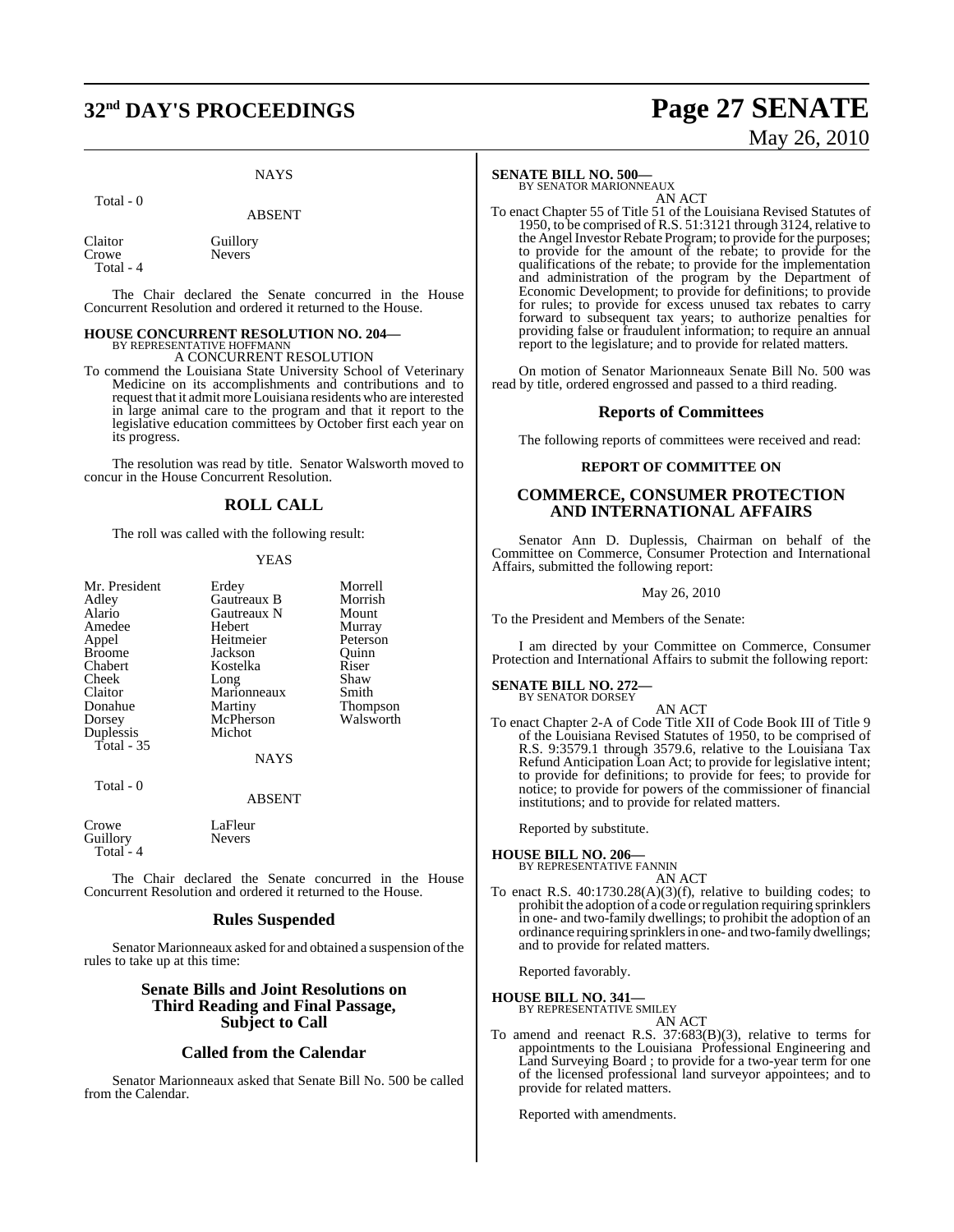## **HOUSE BILL NO. 368—**

BY REPRESENTATIVE ARNOLD AN ACT

To enact R.S. 6:969.18(A)(5), relative to fees or expenses charged by an extender of credit; to allow for fees and expenses incurred in connection with the financing of a manufactured home; and to provide for related matters.

Reported favorably.

## **HOUSE BILL NO. 382—** BY REPRESENTATIVE ST. GERMAIN AN ACT

To amend and reenact R.S. 40:1582(B), relative to emergency elevator access; to require a new elevator installed in a commercial building with five or fewer stories to operate with the fire emergency master key; and to provide for related matters.

Reported favorably.

#### **HOUSE BILL NO. 386—** BY REPRESENTATIVE HUTTER

AN ACT To amend and reenact R.S.  $51:935.1(A)(1)(a)$  and (2),  $(B)(4)$ (introductory paragraph), and  $(E)(1)(a)$ , to enact R.S. 51:935.1(B)(4)(f) through (l) and (6), and to repeal R.S. 51:935.1(A)(3), relative to the Department of Economic Development; to require an annual report; to require the report to be submitted electronically to each member of the Legislature of Louisiana; to require reporting of each local or regional economic development commission participating in the development of prospective businesses; to require the reporting of jobs created and retained; to require the reporting of revenue; to require a listing of successful businesses from fiscal years previously reported; to require the reporting of workers trained to meet needs; and to provide for related matters.

Reported favorably.

## **HOUSE BILL NO. 406—** BY REPRESENTATIVE WADDELL

AN ACT

To amend and reenact R.S. 51:2361(B)(2) and 2365(D) and to enact R.S. 51:2361(B)(3) and (4), relative to certain economic development funds; to provide relative to the reports on expenditures related to such funds; and to provide for related matters.

Reported favorably.

**HOUSE BILL NO. 449—** BY REPRESENTATIVE NOWLIN AN ACT

To amend and reenact R.S. 37:687(A), 690(A), 693(B)(4)(a), 697(A), and 698(A)(7) and (10), (D), (E), (F), (G), (K), and (M), 700(D), (E), (F), (G), (K), (M), and (Q) and to enact R.S. 37:700(A)(11), relative to the Louisiana Professional Engineering and Land Surveying Board; to change the name of the executive secretary of the board to the executive director; to provide for a change to minimum requirements for licensure of a land surveyor; to provide for changes to disciplinary and enforcement proceedings by the board; to provide for changes to complaint review committees within the board; to provide for powers and duties of complaint review committees; and to provide for related matters.

Reported favorably.

## **HOUSE BILL NO. 452—** BY REPRESENTATIVE ARNOLD AN ACT

To amend and reenact R.S. 6:969.6(23) and (29), 969.35(A)(2), 969.42, the heading of Part VIII of Chapter 10-B of Title 6 of the Louisiana Revised Statutes of 1950, and 969.51 and to enact R.S. 6:969.6(34) and (35), 969.52, 969.53, and 969.54, relative

#### to the Louisiana Motor Vehicle Sales Finance Act; to provide for changes in definitions; to provide for new definitions; to provide for debt waiver or debt forgiveness agreements; to provide for requirements of GAP coverage; to provide for liability, disclosures, or cancellations regarding debt waiver or

debt forgiveness agreements; and to provide for related matters.

Reported favorably.

#### **HOUSE BILL NO. 553—** BY REPRESENTAT

AN ACT

To enact R.S. 51:2362 and 2366, relative to the Louisiana Mega-Project Development Fund and the Rapid Response Fund; to require the development of uniform accountability reports for the funds; to require for written and electronic forms of a list of cooperative endeavor agreement, name of receiving entity, and the amount of incentive awarded for all projects developed by the funds; and to provide for related matters.

Reported favorably.

#### **HOUSE BILL NO. 559—**

BY REPRESENTATIVE WADDELL AN ACT

To enact R.S. 51:2362, relative to the Rapid Response Fund; to provide for mandatory accountability requirements for each legal agreement involving Rapid Response Fund projects; to provide for exemptions; and to provide for related matters.

Reported favorably.

## **HOUSE BILL NO. 612—** BY REPRESENTATIVE FOIL

AN ACT To amend and reenactR.S. 51:911.22(1) and (12) and 911.23(A), and to enact R.S. 51:911.22(13),  $911.23(\dot{C})$ , and  $911.26(\dot{F})(10)$ , relative to modular and manufactured homes; to provide for changes to definitions; to provide for a definition of "modular home"; to provide for regulation of modular homes; to provide for additional powers and duties of the commission; and to provide for related matters.

Reported with amendments.

#### **HOUSE BILL NO. 989—**

BY REPRESENTATIVE STIAES

AN ACT To amend and reenact R.S. 37:1104(A), (B)(1) and (2)(a) and (C),  $1110(A)$ (introductory paragraph),  $(2)$ ,  $(4)$ ,  $(5)$ , and  $(7)$  and  $(E)$ , 1116(A)(introductory paragraph) and (2), (B)(introductory paragraph) and (1), and 1118 and to repealR.S. 37:1103(12) and 1120, relative to licensed marriage and family therapists; to provide for an additional member to the Licensed Professional Counselors Board of Examiners; to provide for denial, revocation, or suspension of a licensee; to provide for changes to licensure application for marriage and family therapists; to provide for changes for reciprocity licensure; and to provide for related matters.

Reported favorably.

**HOUSE BILL NO. 1028—**

BY REPRESENTATIVE WADDELL AN ACT

To amend and reenact R.S. 37:563(6), 572(D), 573(B), 574(B), 575(A)(1)(a), 576(B), 578, 583(C), 585(B)(3), 591(A), 594(B)(introductory paragraph) and (5), and 595(A)(3) and (4) and to repeal R.S. 37:591(B)(6), relative to the Louisiana Cosmetology Board; to change the definition of "esthetics"; to clarify the qualifications of board members; to provide for committees within the board; to clarify quorum of the board; to provide for a testing center; to provide for a salary of the executive director of the board; to provide for qualifications of a registered teacher of cosmetology, esthetics, or manicuring; to provide for liability insurance on beauty shops or salons; to

# **Page 28 SENATE 32nd DAY'S PROCEEDINGS**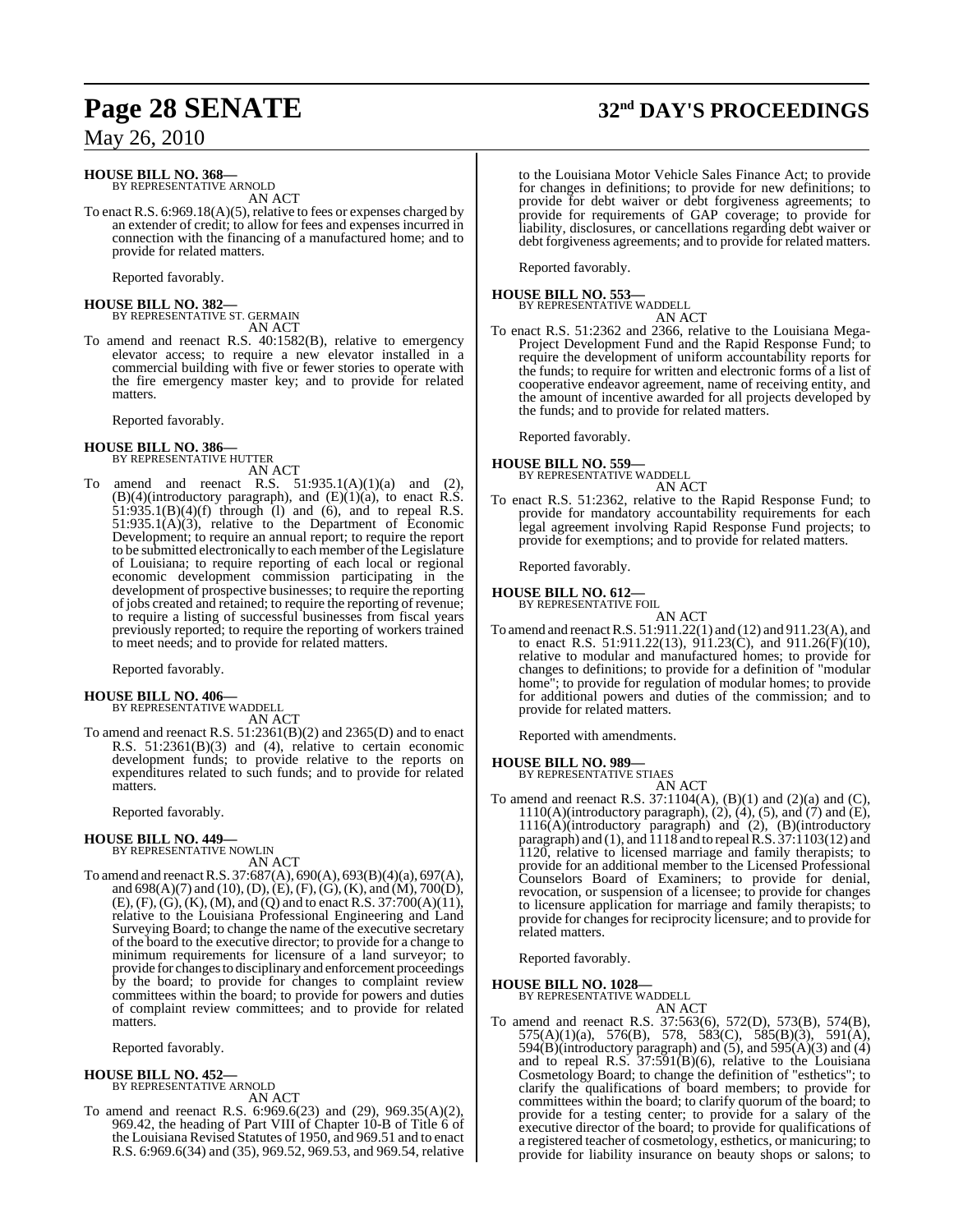# **32nd DAY'S PROCEEDINGS Page 29 SENATE**

# May 26, 2010

provide for changes to the application for school certificate of registration; to provide for changes to requirements of schools; and to provide for related matters.

Reported with amendments.

**HOUSE BILL NO. 1052—** BY REPRESENTATIVE GIROD JACKSON

AN ACT

To enact R.S. 1:61, relative to general provisions of the Revised Statutes of 1950; to provide a uniform definition of a disadvantaged business enterprise; and to provide for related matters.

Reported favorably.

## **HOUSE BILL NO. 1053—** BY REPRESENTATIVE ARNOLD

AN ACT

To amend and reenact R.S. 40:1664.2(B) and (D), 1664.3(2), (4), (7), (10), (13), (20), (28), (37), (39), (42), (43), (49) through  $(52)$ ,  $(55)$ , and  $(57)$ , 1664.4(A) and (D), 1664.5(1), (4), and (11), 1664.6 (B)(introductory paragraph) and  $(2)$ ,  $(E)$ ,  $(F)$ ,  $(G)$ , and (H), 1664.7(B), (C), (D), and (E), 1664.8(G), 1664.9(A) through (D), (I), and (J), 1664.10(3) and (4), 1664.11(A)(1) and (2)(a),  $(B)(2)$  and  $(3)$ , and  $(H)$ , 1664.12(3),  $(8)$ , and  $(11)$ , 1664.14(A)(5), and 1664.15(A), to enact R.S. 40:1664.3(62) through (66), 1664.6(I), 1664.7(F), 1664.10(8), and 1664.12(12), and to repeal R.S. 40:1664.3(38), relative to the Life Safety and Property Protection Licensing Act; to change the phrase "fire marshal" to "state fire marshal"; to make technical corrections; to provide for definitions; to repeal the definition of "limited locksmith specialist"; to require a license to perform life safety and property protection contracting; to provide for exemptions; to provide for an application process to obtain a firm license; to provide for an application process to obtain an individual license; to establish licensing fees; to provide for multi-year licenses; to provide for the powers and duties of the state fire marshal; to provide for the Life Safety and Property Protection Advisory Board; to provide for prohibited acts; to require the return of the lockout, installer, or programming code of a system to the factory default when a contract for service is cancelled; and to provide for related matters.

Reported with amendments.

# **HOUSE BILL NO. 1222—** BY REPRESENTATIVE ARNOLD

AN ACT

To amend and reenact R.S. 32:1252(27), 1254(A)(19), (B), (C)(introductory paragraph) and (9) and (10), (D)(introductory paragraph) and  $(7)$ ,  $(E)(7)$  and  $(9)(d)$ ,  $(F)(introductory)$ paragraph) and (4), (J)(introductory paragraph) and (5),  $\tilde{L}$ )(introductory paragraph) and (5), and  $\tilde{N}$ ), 1255(A),  $1261(1)(a)$ (introductory paragraph) and (i), (b), (d), (e), (g) through (i), (k)(i)(introductory paragraph) and (ii), (n), and (p), (2)(introductory paragraph), (a) through (e), (f)(introductory paragraph), (ii), and (iv), (g), and (i),  $(3)$ ,  $(4)(a)$ ,  $(b)$ , and  $(d)$ , (5)(a), (b), and (d), and (7), 1261.1, 1262(A)(1) and (B)(3), 1263, 1264, and 1268(A)(1)(introductory paragraph), (a), and (d), and (2), and (B), to enact R.S.  $32:1252(51)$  and  $(52)$  and 1260(E) and (F), and to repeal R.S. 32:1268.1, relative to the Motor Vehicle Commission; to provide for definitions; to provide for changes to licensure for persons licensed by the commission; to provide for changes to licensure requirements; to provide for change to insurance requirements; to provide for additional penalties and reliefforthe commission; to provide for changes to unauthorized acts of licensee of the commission; to provide for changes to termination requirements of a licensee of the commission; and to provide for related matters.

Reported with amendments.

#### **HOUSE BILL NO. 1278— (Substitute for HouseBill No. 575 by Representative Baldone)** BY REPRESENTATIVE BALDONE

AN ACT

To amend and reenact R.S. 30:2419(A)(2) and (3), relative to scrap metal recycling; to authorize the delivery of scrap metal containing fuel tanks to a scrap metal collection and recycling facility; to delete the requirement that persons delivering scrap to these facilities certify that fuel tanks have been removed; and to provide for related matters.

Reported favorably.

#### **HOUSE BILL NO. 1349—** BY REPRESENTATIVE ARNOLD AND SENATOR MORRISH AN ACT

To amend and reenact R.S.  $4:67(C)(1)$ , relative to boxing and wrestling commissioners; to repeal the maximum amount of compensation a commissioner may receive in certain situations; and to provide for related matters.

Reported favorably.

## **HOUSE BILL NO. 1380—** BY REPRESENTATIVE LEBAS

AN ACT To amend and reenact R.S. 37:1479(B), relative to the Louisiana State Board of Home Inspectors; to establish penalties for home inspectors who fail to renew their license within the twelvemonth period after expiration; to establish penalties for home inspectors who fail to renew their license within the thirty-sixmonth period following expiration; and to provide for related matters.

Reported favorably.

# **HOUSE BILL NO. 1421—** BY REPRESENTATIVE LANDRY

AN ACT

To amend and reenact R.S. 12:1306(A)(1) and 1309(A)(introductory paragraph) and to enact R.S.  $12:1301(A)(21)$ ,  $1302(C)$ ,  $1305(B)(3)$ , and  $1309(A)(4)$ , relative to limited liability companies; to provide for low-profit limited liability companies; to provide for definitions; to provide for the purpose of lowprofit limited liability companies; to provide for articles of organization; to provide for the name of a low-profit limited liability company; to provide for the amendment of articles of organization; and to provide for related matters.

Reported favorably.

## **HOUSE BILL NO. 1468— (Substitute for House Bill No. 792 by Representative Richmond)**<br>BY REPRESENTATIVE RICHMOND

AN ACT

To enact R.S. 6:1083(24), (25), and (26) and Part IV of Chapter 14 of Title 6 of the Louisiana Revised Statutes of 1950, to be comprised of R.S. 6:1101 through 1104, relative to reverse mortgages; to provide for definitions; to provide for requirements on reverse mortgage loans; to provide for counseling; to provide for rescission of a reverse mortgage loan; to provide for duties for elders regarding reverse mortgage loans; and to provide for related matters.

Reported favorably.

**HOUSE BILL NO. 1472— (Substitute for House Bill No. 1351 by Representative Nowlin)**<br>BY REPRESENTATIVES NOWLIN AND THIBAUT<br>AN ACT

To amend and reenact R.S. 12:407 and 418(B)(1), relative to certain corporations; to provide with respect to electric cooperatives; to provide relative to dissolution; to provide procedures for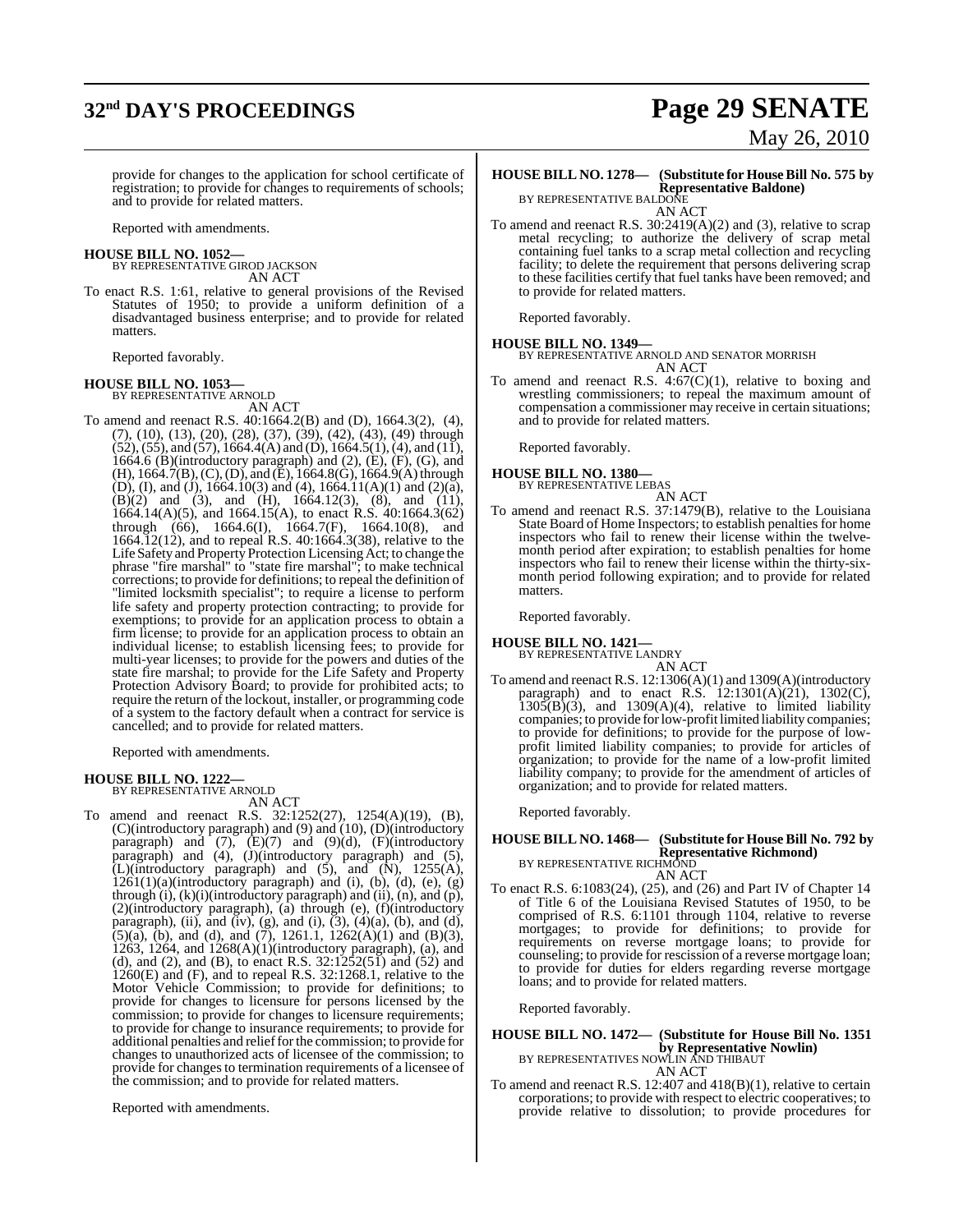shareholder voting; to provide for mail or proxy voting; to provide for prospective application; to provide for an effective date; and to provide for related matters.

Reported favorably.

Respectfully submitted, ANN D. DUPLESSIS Chairman

## **Rules Suspended**

Senator Mount asked for and obtained a suspension of the rules to recommit a bill.

#### **HOUSE BILL NO. 440—**

BY REPRESENTATIVE MILLS AN ACT

To enact R.S. 37:796(E) and (F), relative to the Louisiana State Board of Dentistry; to establish a deadline for the adoption of rules by the Louisiana State Board of Dentistry; to provide for the removal of board members for the failure to timely adopt rules relating to the provision of dental services at mobile dental clinics and locations other than the dental office; and to provide for related matters.

Senator Mount moved to recommit the bill from the Committee on Commerce, Consumer Protection, and International Affairs to the Committee on Health and Welfare.

Without objection, so ordered.

### **Privilege Report of the Committee on Senate and Governmental Affairs**

#### **ENROLLMENTS**

Senator Kostelka, Chairman on behalf of the Committee on Senate and Governmental Affairs, submitted the following report:

May 26, 2010

To the President and Members of the Senate:

I am directed by your Committee on Senate and Governmental Affairs to submit the following report:

The following Senate Bills have been properly enrolled:

## **SENATE BILL NO. 52—** BY SENATOR B. GAUTREAUX

AN ACT

To amend and reenact R.S. 15:574.2(A)(1), relative to the Board of Parole; to provide for minimum qualifications of members; to provide for appointment of members; and to provide for related matters.

#### **SENATE BILL NO. 61—** BY SENATOR AMEDEE

AN ACT

To amend and reenact Code of Criminal Procedure Articles 162, 202(A)(introductory paragraph) and (1), and 731(B) and to enact R.S. 9:2603.1(F), relative to the issuance of warrants and subpoenas; to provide for certain requirements relative to electronic signatures; and to provide for related matters.

**SENATE BILL NO. 386—** BY SENATOR CLAITOR

AN ACT

# **Page 30 SENATE 32nd DAY'S PROCEEDINGS**

To amend and reenact R.S. 49:222(B)(12), relative to fees chargeable by secretary of state; to provide with respect to special fees; to provide with respect to requests for information which require a written response; and to provide for related matters.

#### **SENATE BILL NO. 451—** BY SENATOR CHEEK

AN ACT

To amend and reenact R.S. 37:3200 and 3208(B) and to enact R.S. 37:3220 and 3221, relative to the Radiologic TechnologyBoard of Examiners; to provide for definitions; to provide for the issuance of permits and for certain clinical experience requirements; and to provide for related matters.

#### **SENATE BILL NO. 666—** BY SENATOR HEBERT

AN ACT

To amend and reenact R.S. 22:243(D)(1) and 251, relative to health maintenance organizations; to provide with respect to the filing of articles of incorporation of health maintenance organizations in the office of the secretary of state; to provide for the retention of original records; and to provide for related matters.

## **SENATE BILL NO. 667—** BY SENATOR HEBERT

AN ACT To amend and reenact R.S. 22:1267(A), relative to commercial insurance; to provide with respect to the cancellation and renewal of commercial automobile insurance policies; and to provide for related matters.

## **SENATE BILL NO. 672—** BY SENATOR HEBERT

AN ACT

To enact R.S. 22:1911, relative to unauthorized insurers; to provide for accessto the records of certain insureds by the commissioner of insurance; to provide for penalties; and to provide for related matters.

#### **SENATE BILL NO. 151—** BY SENATOR ADLEY

- AN ACT
- To amend and reenact R.S. 14:73.1(11), (12), and (13) and to enact R.S. 14:73.1(14) and 73.9, relative to computer aided crime; to prohibit the use of an Internet, virtual, street-level map in the commission of a crime; to prohibit the use of an Internet, virtual, street-level map in the commission or attempted commission of an act ofterrorism; to provide for enhanced penalties; to provide for definitions; and to provide for related matters.

#### **SENATE BILL NO. 467—** BY SENATOR LONG

AN ACT

To amend and reenact R.S. 46:285, relative to required training for child protection and foster care workers; to provide for deemed status for certain training; and to provide for related matters.

#### **SENATE BILL NO. 545—** BY SENATOR ERDEY

AN ACT

To amend and reenact R.S. 37:1314(A), relative to the Clinical Laboratory Personnel Committee; to provide with respect to certain conditions required for membership of certain members of the committee; and to provide for related matters.

#### **SENATE BILL NO. 664—** BY SENATOR HEBERT

AN ACT

To enact R.S. 22:1123(E), relative to medical necessity review organizations; to provide for required notifications to the commissioner of insurance upon changes in fact or circumstance; and to provide for related matters.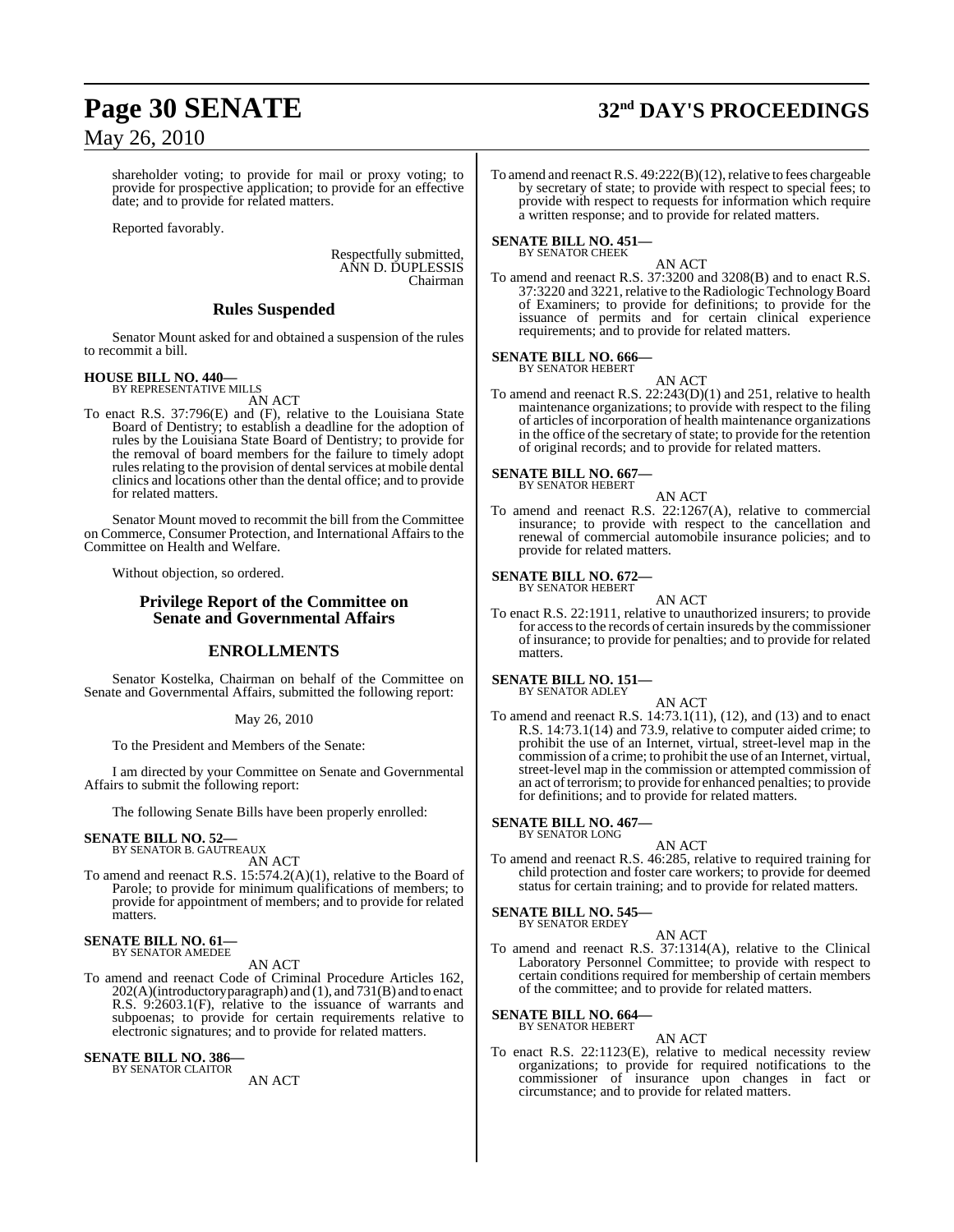## **32nd DAY'S PROCEEDINGS Page 31 SENATE**

#### **SENATE BILL NO. 665—** BY SENATOR HEBERT

AN ACT

To repeal R.S. 22:332(A)(5), relative to foreign and alien insurers; to repeal the requirement of filing of policies and applications when applying for a certificate of authority; and to provide for related matters.

> Respectfully submitted, ROBERT W. "BOB" KOSTELKA Chairman

The foregoing Senate Bills were signed by the President of the Senate.

### **Privilege Report of the Committee on Senate and Governmental Affairs**

## **ENROLLMENTS**

Senator Kostelka, Chairman on behalf of the Committee on Senate and Governmental Affairs, submitted the following report:

#### May 26, 2010

To the President and Members of the Senate:

I am directed by your Committee on Senate and Governmental Affairs to submit the following report:

The following Senate Concurrent Resolutions have been properly enrolled:

#### **SENATE CONCURRENT RESOLUTION NO. 14—** BY SENATOR N. GAUTREAUX

A CONCURRENT RESOLUTION

To memorialize the United States Congress to take necessary actions to promptly consider and pass the New Alternative Transportation to Give Americans Solutions Act of 2009 (H.R. 1835 and S. 1408) and to urge each member of the Louisiana congressional delegation to express their support for the Act by becoming a cosponsor.

# **SENATE CONCURRENT RESOLUTION NO. 23—** BY SENATOR N. GAUTREAUX

A CONCURRENT RESOLUTION

To memorialize the Congress of the United States to remove the financial eligibility requirements for patients stricken with amyotrophic lateral sclerosis to be approved to receive Medicaid.

#### **SENATE CONCURRENT RESOLUTION NO. 55—** BY SENATOR WALSWORTH

A CONCURRENT RESOLUTION

To authorize and direct the Department of Public Safety and Corrections to imprint "Louisiana Bicentennial 1812-2012" on the license plates for private passenger motor vehicles and to issue such plates not later than January 3, 2011, through December 31, 2012, or until the Department of Public Safety and Corrections depletes its inventory of such plates.

#### **SENATE CONCURRENT RESOLUTION NO. 89—** BY SENATOR MURRAY

A CONCURRENT RESOLUTION

To urge and request Louisiana lawfirms, lawdepartments, and courts to execute the Louisiana State Bar Association Statement of Diversity Principles.

#### **SENATE CONCURRENT RESOLUTION NO. 91—** BY SENATOR BROOME

A CONCURRENT RESOLUTION

To recognize May 2010 as National Skin Cancer Awareness Month.

# May 26, 2010

#### **SENATE CONCURRENT RESOLUTION NO. 92—** BY SENATOR BROOME

A CONCURRENT RESOLUTION

To declare October 1, 2010, as World Peace Day in the state of Louisiana.

> Respectfully submitted, ROBERT W. "BOB" KOSTELKA Chairman

The foregoing Senate Concurrent Resolutions were signed by the President of the Senate.

#### **Message to the Governor**

## **SIGNED SENATE BILLS**

May 26, 2010

To the Honorable Governor of the State of Louisiana:

The President of the Senate and the Speaker of the House of Representatives have signed the following Senate Bills:

#### **SENATE BILL NO. 3—** BY SENATOR MARTINY

- AN ACT
- To amend and reenact R.S. 13:5107(D)(2), relative to service of citation and process; to clarify dismissal of a suit for failure to request service; and to provide for related matters.

**SENATE BILL NO. 303—** BY SENATOR LONG

AN ACT

To enact R.S. 37:2804(K), relative to the powers and duties of the Louisiana Board of Chiropractic Examiners; to provide for the power to enter into certain transactions involving immovable property; to provide for the authority of the board to borrow funds; and to provide for related matters.

#### **SENATE BILL NO. 412—** BY SENATOR DONAHUE

AN ACT

To enact Part XI-A of Chapter 1 of Subtitle I of Title 39 of the Louisiana Revised Statutes of 1950, to be comprised of R.S. 39:332.1, relative to property control; to create the State Buildings and Lands Highest and Best Use Advisory Group; to provide for duties and responsibilities; to provide for an effective date; and to provide for related matters.

**SENATE BILL NO. 214—** BY SENATOR MOUNT AND REPRESENTATIVE KATZ AN ACT

To amend and reenact R.S. 37:793(G) and to enact R.S. 37:793(B)(5), relative to the administration of nitrous oxide inhalation analgesia; to provide for the administration of nitrous oxide inhalation analgesia by certain dental hygienists; to provide for a permit; and to provide for related matters.

#### **SENATE BILL NO. 514—**

BY SENATOR MURRAY AN ACT

To amend and reenact R.S. 40:1299.44(A)(2), (5), and (6) and  $(D)(1)(c)$  and  $(2)(b)(iii)$ , relative to the Patient's Compensation Fund and the Patient's Compensation Fund Oversight Board; to provide with respect to exemption of the board and fund from rate regulation by the commissioner of insurance; to provide relative to the annual surcharge, including the manner of its determination; to provide relative to retention of monies in the fund; to provide with respect to composition of the board and to otherwise provide with respect to its authority; and to provide for related matters.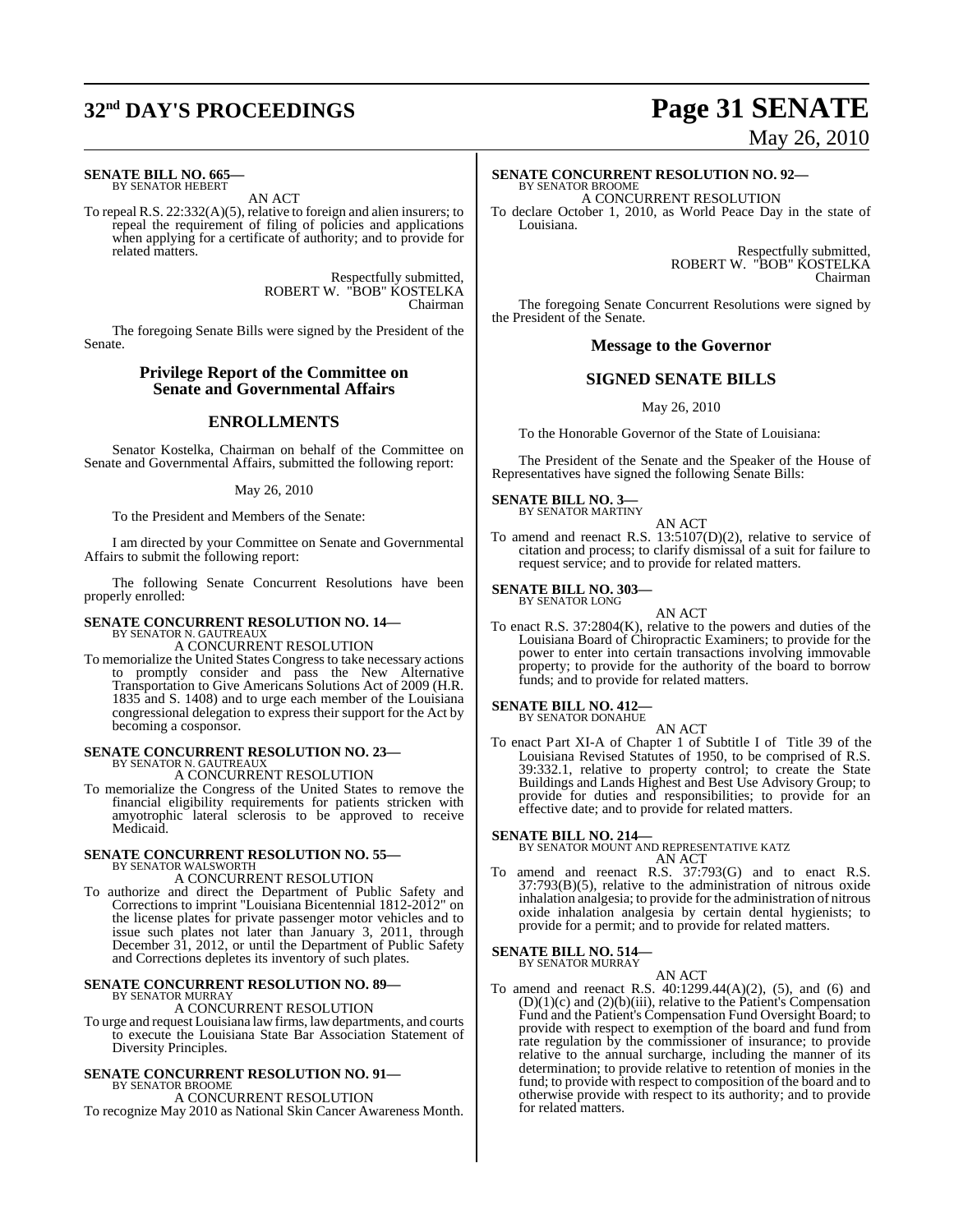#### **SENATE BILL NO. 46—** BY SENATOR APPEL

AN ACT

To amend and reenact Code of Civil Procedure Article 4907(B), relative to procedure in parish and city courts; to provide relative to the delay for applying for a new trial; and to provide for related matters.

#### **SENATE BILL NO. 77—** BY SENATOR MCPHERSON

AN ACT

To amend and reenact R.S.  $48:2074$  (D)(2),(6) and (7), relative to the Louisiana Transportation Authority; to provide that the chairman of the Senate Committee on Transportation, Highways and Public Works and the chairman of the House Committee on Transportation, Highways and Public works shall rotate as chairman of the board; and to provide for related matters.

**SENATE BILL NO. 196—** BY SENATOR MOUNT AND REPRESENTATIVE KATZ AN ACT

To amend and reenact R.S. 46:1403(A)(2) and 1404(B) and to enact R.S. 46:1403(A)(11) and to repeal Chapter 15 of Title 46 of the Louisiana Revised Statutes of 1950, comprised of R.S. 46:1451 through 1459, relative to child-placing agencies; to expand the definition of a child-placing agency; to provide for licensure of transitional youth residences as child-placing agencies; to provide an exemption to licensure of child-placing agencies operated by the Department of Social Services; and to provide for related matters.

## **SENATE BILL NO. 374—** BY SENATOR MORRELL

AN ACT

To amend and reenact R.S. 15:529.1(G), relative to the habitual offender law; to provide for imprisonment at hard labor for persons sentenced under the habitual offender law; and to provide for related matters.

## **SENATE BILL NO. 617—**<br>BY SENATOR MCPHERSON

AN ACT

To enact R.S. 32:392.1, relative to motor vehicles; to prohibit impoundment in certain circumstances; and to provide for related matters.

## **SENATE BILL NO. 98—** BY SENATORS MARTINY AND DUPLESSIS

AN ACT

To amend and reenact R.S. 37:1788(B)(2) and to enact R.S. 37:1788(B)(3), relative to pawnbrokers; to provide for change in ownership of pawnshops under certain circumstances; and to provide for related matters.

## **SENATE BILL NO. 168—** BY SENATOR WALSWORTH

AN ACT

To amend and reenact R.S. 8:606(B) and (C), and 706 and to enact R.S. 8:1(22.1) and 606(D), relative to cemeteries; to provide for commencement and completion requirements of mausoleums or similar structures; to provide for commencement and the completion requirements of improvements on undeveloped cemetery property; and to provide for related matters.

#### **SENATE BILL NO. 198** BY SENATOR DUPLESSIS

#### AN ACT

To amend and reenact R.S. 32:707.2(C)(2) and (3), and to enact R.S. 6:969.18(A)(5) and R.S. 32:707.2(H), relative to electronic lien and title services; to authorize financial institutions to charge consumer fees in connection with motor vehicle transactions; and to provide for related matters.

## **Page 32 SENATE 32nd DAY'S PROCEEDINGS**

#### **SENATE BILL NO. 291—**

BY SENATOR DONAHUE

AN ACT To amend and reenact R.S. 37:2171.2(B) and to enact R.S. 37:2171.2(C), relative to requirements for building permits; to require nonresident contractors to provide certain additional information prior to issuance of a permit; and to provide for related matters.

**SENATE BILL NO. 404—** BY SENATOR DONAHUE

AN ACT

To enact R.S. 39:248, relative to state government services; to provide for the development of a long term plan to create regional governmental service centers; to provide for the submission of the plan to the Joint Legislative Committee on the Budget for approval; to provide for annual updating of the plan; and to provide for related matters.

## **SENATE BILL NO. 415—** BY SENATOR MICHOT

AN ACT

To enact R.S. 51:1427, relative to deceptive or unfair trade practices or acts; to prohibit a person from selling or offering to sell computer software products which the person has developed or manufactured, or services that the person develops or supplies, while knowingly using stolen or misappropriated computer software; to provide for sanctions; and to provide for related matters.

## **SENATE BILL NO. 484—** BY SENATOR DUPLESSIS

AN ACT

To amend and reenact R.S. 6:263, relative to capital, surplus, and dividends of state banks; to provide relative to state bank dividends and stock purchased or redeemed; to require capital surplus; and to provide for related matters.

## **SENATE BILL NO. 540—** BY SENATOR WALSWORTH

AN ACT

To amend and reenact R.S. 8:306, relative to the dedication of cemetery property; to provide for legislative intent; to provide for the protection of unmarked human burial sites; to provide for notice; and to provide for related matters.

## **SENATE BILL NO. 616—** BY SENATOR MCPHERSON

AN ACT

To enact R.S.  $32:61(A)(3)$  and R.S.  $32:63(C)$ ; and to repeal R.S. 32:62, relative to speed limits on highways of this state; to authorize increases of the maximum speed on highways; and to provide for related matters.

and they are hereby presented for executive approval.

Respectfully submitted, GLENN A. KOEPP Secretary of the Senate

#### **Message from the House**

#### **SIGNED HOUSE BILLS AND JOINT RESOLUTIONS**

#### May 26, 2010

To the Honorable President and Members of the Senate:

I am directed to inform your honorable body that the Speaker of the House of Representatives has signed the following House Bills and Joint Resolutions: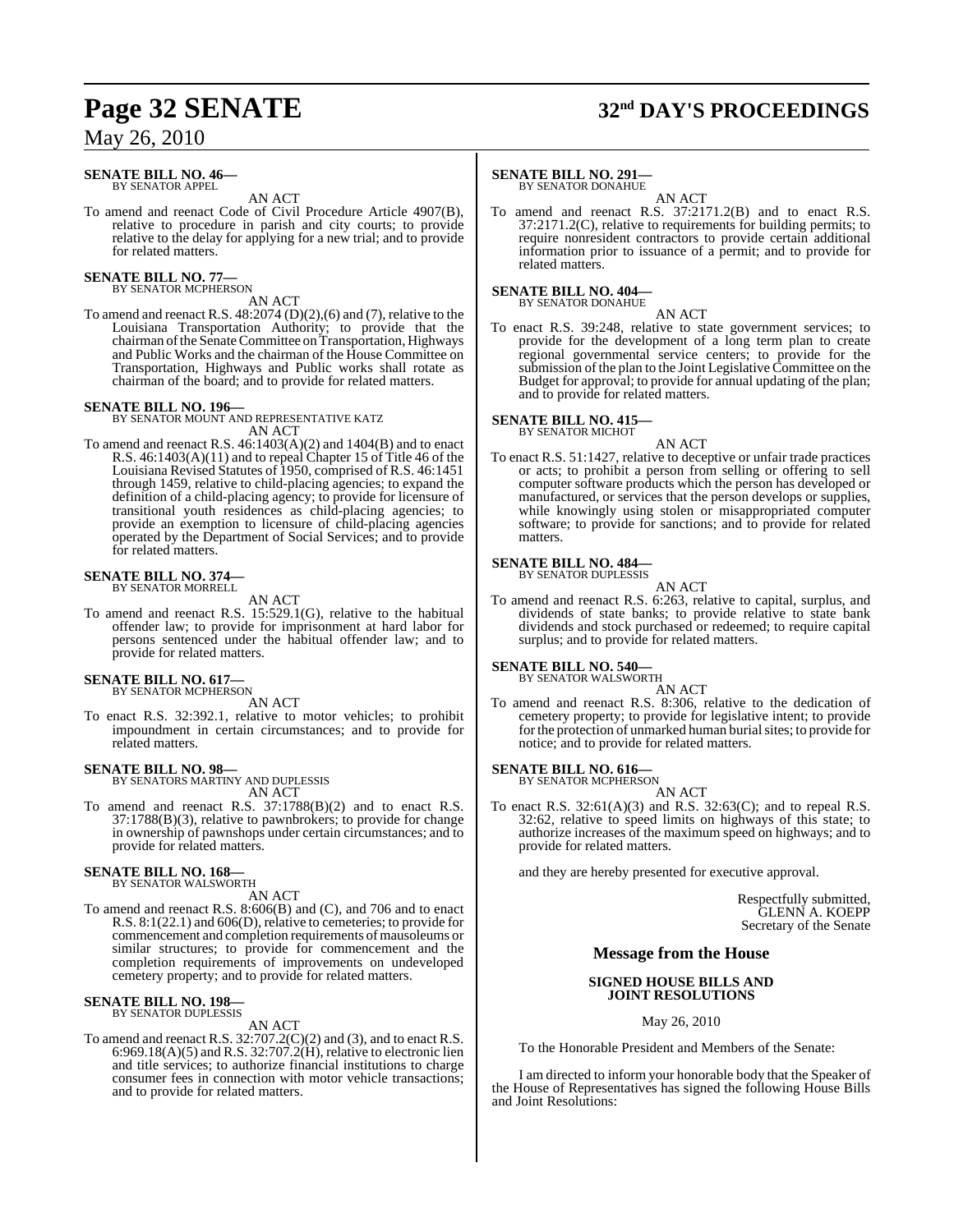# **32nd DAY'S PROCEEDINGS Page 33 SENATE**

# May 26, 2010

**HOUSE BILL NO. 13—** BY REPRESENTATIVE HOFFMANN

AN ACT

To amend and reenact R.S. 32:41(A)(13) and to enact R.S.  $32:41(A)(14)$ , relative to local governmental subdivision authority over traffic control on nonstate maintained roadways; to authorize local governmental subdivisions to install speed bumps on such roadways; and to provide for related matters.

#### **HOUSE BILL NO. 63—** BY REPRESENTATIVE GEYMANN

AN ACT

To authorize and provide for the transfer or lease of certain state property in Calcasieu Parish to Sidney J. and Sherilyn M. Cormier from the division of administration; and to provide for related matters.

#### **HOUSE BILL NO. 70—**

BY REPRESENTATIVE GEYMANN AN ACT

To enact Subpart B-4-A of Part IV of Chapter 1 of Title 33 of the Louisiana Revised Statutes of 1950, to be comprised of R.S. 33:130.81 through 130.83, relative to the Wards 4 and 6 Economic Development Board in Beauregard Parish; to establish the board; to provide for appointment of members to the board; to provide the powers and duties of the board; and to provide for related matters.

**HOUSE BILL NO. 81—** BY REPRESENTATIVES SAM JONES AND MILLS AND SENATOR HEBERT

AN ACT

To amend and reenact R.S. 56:796(A) and (B)(1), relative to the Lake Fausse Point and Grand Avoille Cove Advisory Board; to provide relative to membership of the board; to provide with respect to jurisdiction over Lake Dauterive; and to provide for related matters.

## **HOUSE BILL NO. 96—** BY REPRESENTATIVE RICHARD

AN ACT

To enact R.S. 47:463.141, relative to motor vehicle special prestige license plates; to provide for the creation and issuance of such plates; to provide for the design of such plates; to provide relative to the fee and application of the fee for such plates; to authorize the promulgation of rules and regulations; and to provide for related matters.

#### **HOUSE BILL NO. 144—**

BY REPRESENTATIVE GEYMANN AN ACT

To enact R.S. 33:3812(I), relative to waterworks districts in Beauregard Parish; to authorize the parish to create commissioner districts within Waterworks District No. 3; to provide a definition of commissioner districts; to provide for representation on the board of commissioners; and to provide for related matters.

# **HOUSE BILL NO. 313—** BY REPRESENTATIVE GARY SMITH

AN ACT

To amend and reenact R.S. 3:2772(E)(introductory paragraph) and (G)(introductory paragraph), relative to kennel licenses; to provide for license fees; and to provide for related matters.

## **HOUSE BILL NO. 515—** BY REPRESENTATIVE PEARSON

AN ACT

To amend and reenact R.S. 11:108(B)(3), (C), and (F), relative to the Firefighters' Retirement System, the Municipal Employees' Retirement System, and the Municipal Police Employees' Retirement System, provides for the organization, governance, administration, and membership of the Funding Review Panel charged with studying the funding and benefit provisions of such systems; to provide with respect to election of a chairman for such panel; to provide for reporting requirements; to provide an effective date; and to provide for related matters.

#### **HOUSE BILL NO. 517—**

BY REPRESENTATIVE ROBIDEAUX AN ACT

To amend and reenact R.S. 11:62(5)(c) and to repeal R.S. 24:36(E), relative to the Louisiana State Employee's Retirement System; to provide for the employee contribution rate of the clerk and sergeant at arms of the Louisiana House of Representatives and the secretary and sergeant at arms of the Louisiana Senate; to provide for the employee contribution rate of legislators, the governor, lieutenant governor, and certain other elected officials; to provide an effective date; and to provide for related matters.

## **HOUSE BILL NO. 518—** BY REPRESENTATIVE ROBIDEAUX



To amend and reenact R.S. 11:403(1), relative to the Louisiana State Employee's Retirement System; to provide for the definition of "accumulated contributions"; to provide an effective date; and to provide for related matters.

#### **HOUSE BILL NO. 587—**

BY REPRESENTATIVE GARY SMITH AN ACT

To authorize and provide for the transfer or lease of certain state property in St.Charles Parish to the Pontchartrain Levee District from the Department of Transportation and Development; and to provide for related matters.

## **HOUSE BILL NO. 646—** BY REPRESENTATIVE BROSSETT

AN ACT

To enact R.S.  $38:330.1(C)(2)(a)(xi)$ , relative to the Southeast Louisiana Flood Protection Authorities; to add a member to the nominating committee; and to provide for related matters.

**HOUSE BILL NO. 670—**

BY REPRESENTATIVES HENRY, BILLIOT, GISCLAIR, GIROD<br>JACKSON, LABRUZZO, LIGI, LOPINTO, AND WILLMOTT AND<br>SENATORSAPPEL,MARTINY,AND MORRELL AN ACT

To amend and reenact R.S. 33:9611(A), 9612, and 9613(D) and (E)(2) and (5), relative to local ethics entities; to provide for the creation and administration of local ethics entities by certain parishes; to provide for the powers of local ethics entities; and to provide for related matters.

**HOUSE BILL NO. 746—**

BY REPRESENTATIVE ROBIDEAUX AN ACT

To amend and reenact R.S. 11:441(A)(1)(d), relative to the Louisiana State Employees' Retirement System; to provide for calculation of benefits for persons electing early retirement; to provide for different calculation methods depending upon whether such persons are in service at the time of retirement; to provide an effective date; and to provide for related matters.

**HOUSE BILL NO. 874—** BY REPRESENTATIVES HARRISON, DOVE, AND ST. GERMAIN AND SENATOR N. GAUTREAUX

AN ACT

To amend and reenact R.S.  $56:10(B)(7)(a)$  and (D),  $103(C)(1)$ , 103.1(B)(1), 153, the heading of Subpart A-2 of Part IV of Chapter 1 of Title 56, 164(A) and (B)(introductory paragraph), 165, and 649.1(A) and to repeal R.S. 56:152, 154, 161, 162, and 163, relative to the issuance of stamps for hunting wild turkey and duck; to change the name of the wild turkey stamp to the wild turkey "license"; to provide for a distinction between "duck stamp" and "duck license"; to provide for fees associated with the purchase of duck stamps and issuance of duck licenses; and to provide for related matters.